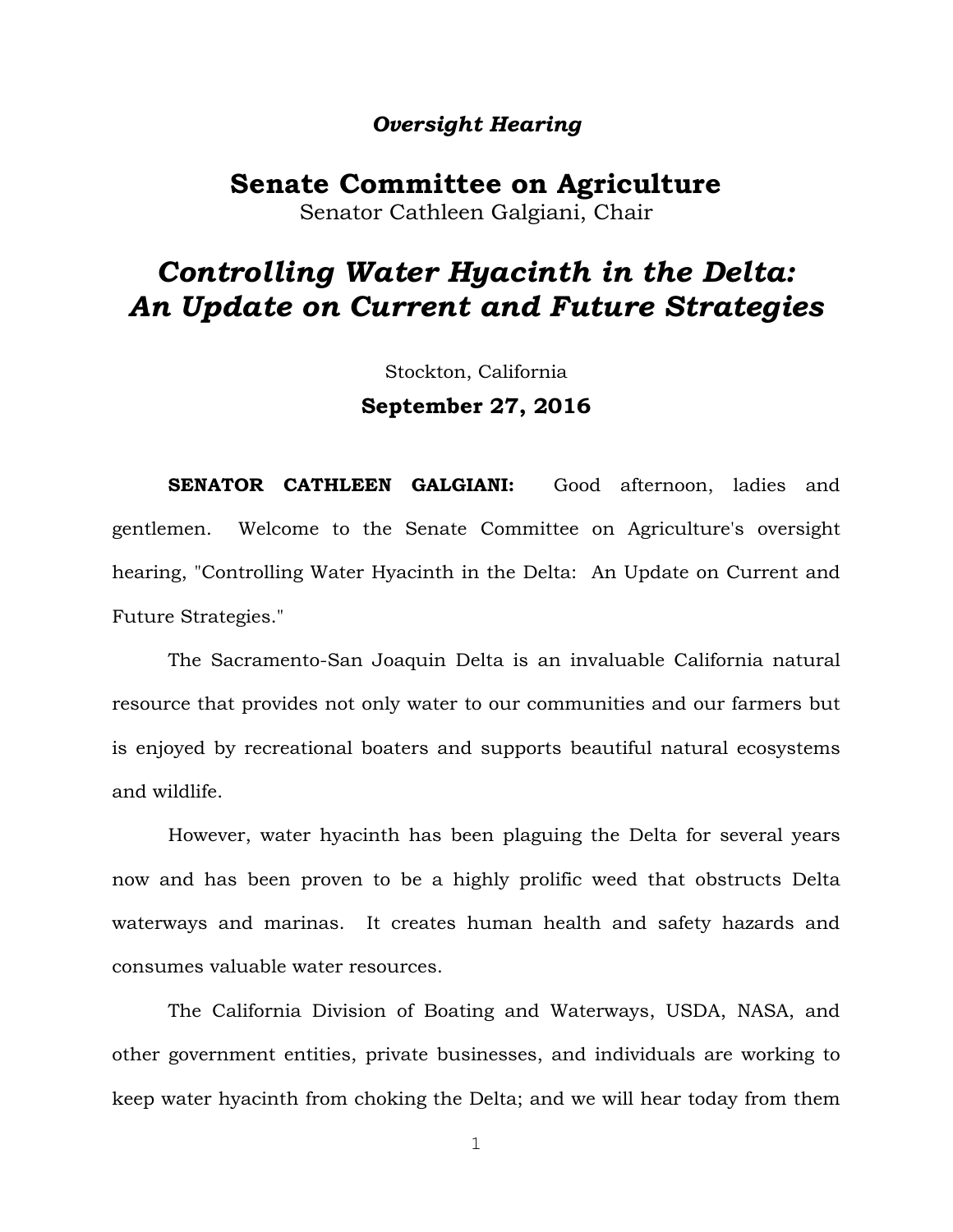on what is being done. This is an "all hands on deck" problem, and so, personally, I pushed for and helped secure an additional \$4 million in funding for Boating and Waterways to purchase more boats and to staff more crews to go out and find and destroy the hyacinth.

My goal for today's hearing is to receive a full update on the status of the water hyacinth, the control efforts in the Delta, and to determine what more can be done or should be done to make sure that we can effectively and consistently keep a strong grasp--as well as any other problematic invasive weed--and that it's prevented from damaging the health and the welfare of the Delta and its residents.

I thank everyone for being here today and for your interest in this important oversight hearing. I would like to invite anyone interested in providing testimony during the public comment period to please sign in with the sergeants at the back of the room. Thank you.

Now, I would like to invite our first witnesses to come forward, Mrs. Lynn Sadler, Deputy Director, California State Parks, Division of Boating and Waterways, and Mr. Edward Hard, Environmental Program Manager, also from the Division of Boating and Waterways. Thank you for being here today.

**MS. LYNN SADLER:** Thank you very much Chairperson Galgiani. And thank you to all the folks here who care about the Delta and are here to work with us to help control this invasive species.

As the chairperson pointed out, my name is Lynn Sadler, Deputy Director, State Parks, Division of Boating and Waterways, and with me is Eddie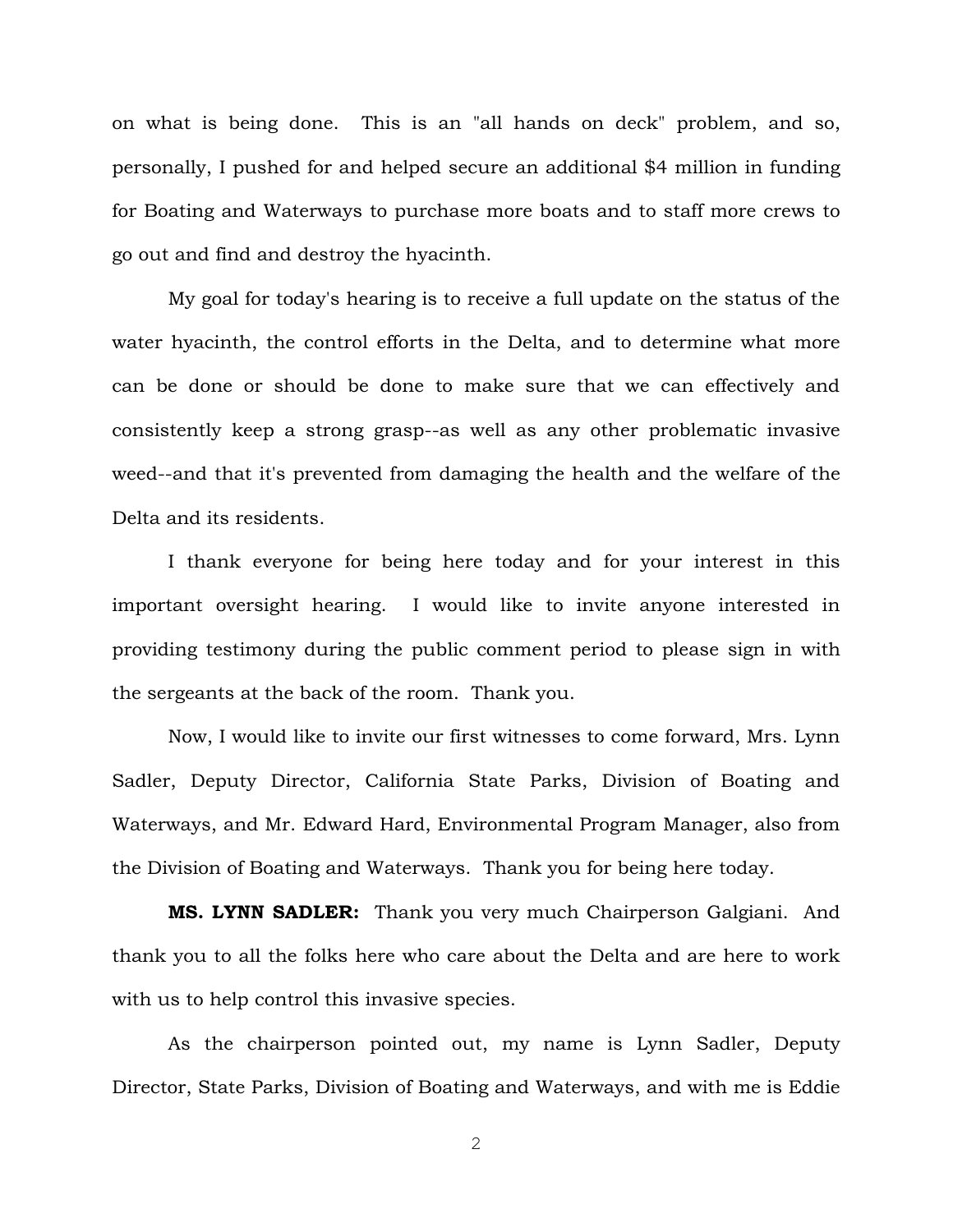Hard, who heads up our Aquatic Invasive Species Unit. I've also brought with me today a visual prop that I would like to share with you. You might be wondering why I would show you my handbag, but I want you to know this is made of water hyacinth. [Laughter]. So back to more serious business.

[PowerPoint presentation begins]

Our AIS Unit has jurisdiction in the Delta, specifically over these six weeds. Our role is in 68,000 acres of the Delta and its tributaries, and we are to be the lead agency to cooperate to control, at the moment, these six species. The bottom two, milfoil and water primrose, we were just recently authorized to treat.

Our mission is to control aquatic invasive species for three reasons. One is the environment. The other is public health, and the other is the economy. And we emphasize that it is a "control" program. Water hyacinth has never been eradicated in moving water. Although China, we understand, has spent over \$1 billion in an attempt to do so.

Boating and Waterways uses an integrated control strategy for both floating and submersed vegetation. And so that means that we use a number of different protocols and treatments so that we can stay adaptable and flexible, and that helps us to address the species that are already a problem and also those that are emerging challenges. These are three that have begun to show up in the Delta in greater numbers and are gathering our attention and our research to see what needs to be done in terms of those as well. I would point out that pennywort is a native and that creates issues of its own in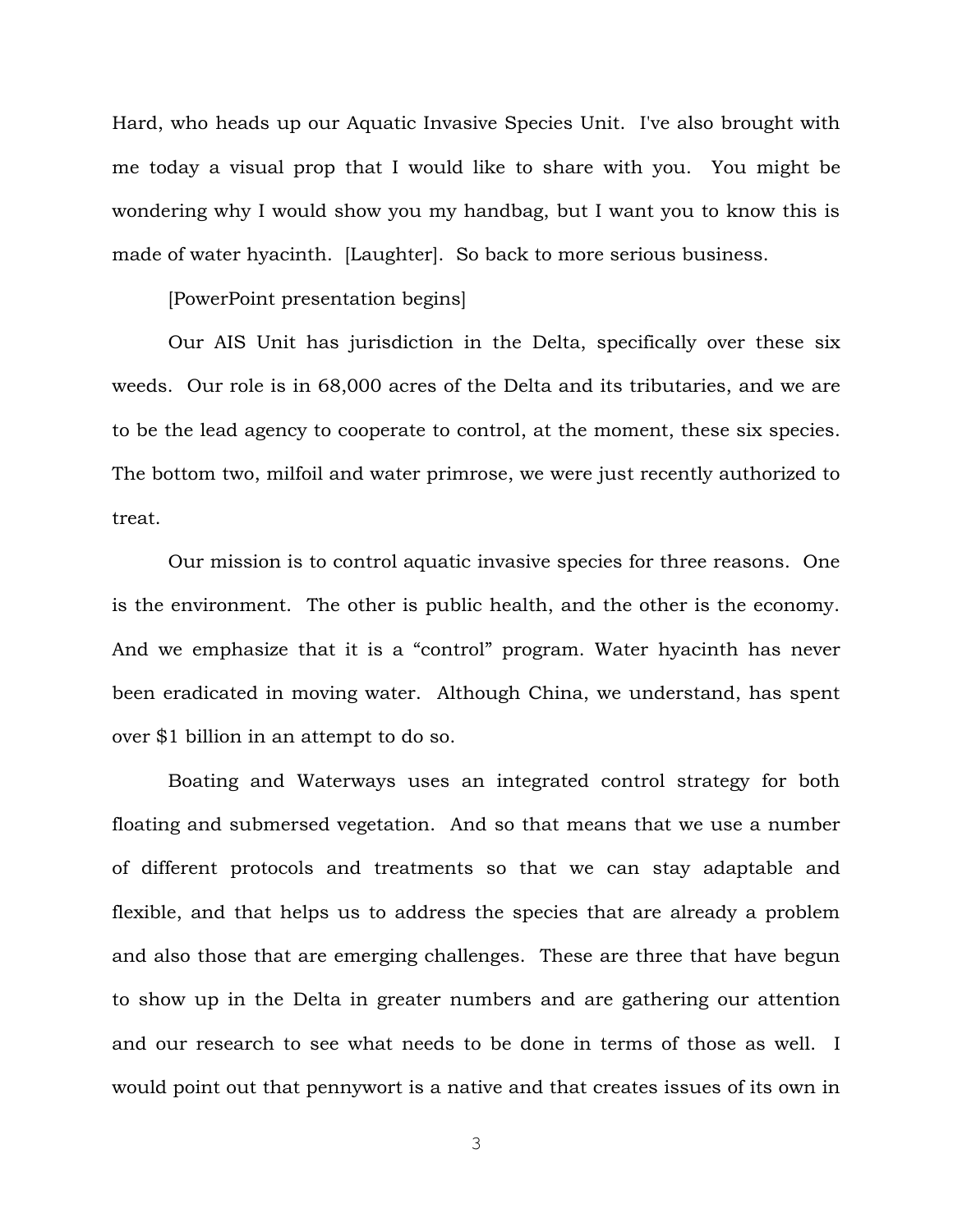addition to the fact that it is proliferating and clogging various sloughs and areas.

So again, our jurisdiction is in the Delta. And I used this map for you because this shows the integrated management control program in a number of ways. As you see, the very bright red and yellow spots, those designate nurseries; and those are places that we believe the water hyacinth can grow much faster because the water is more shallow and it's not moving. And then as the season progresses, we believe that that water hyacinth begins to move and those areas serve as a nursery. So we'll be talking a little bit more about that. There is an area kind of aligned. It isn't on this one, but you can kind of see it right there. That delineates when we can treat.

There are certain areas of the Delta that we cannot treat before certain dates. There are areas of the Delta where we can only use certain herbicides, and we are limited in the number of acres overall that we can treat. And so this map, while it's difficult to see the detail from here, it's one of the tools that we use to remind ourselves where we need to focus during the year. While we're focusing mostly on the northern Delta, I just put this here as a reminder that we are responsible for southern sites as well for control.

So when we control for the environment, these are the main drivers that we need to watch out for and to care for: VELB, Valley Elderberry Longhorn Beetle -- that's that little critter right down there -- and so just for example, when we see elderberry bushes and we happen to be spraying, we have to keep a wide buffer to make sure we don't get near that bush. If we are doing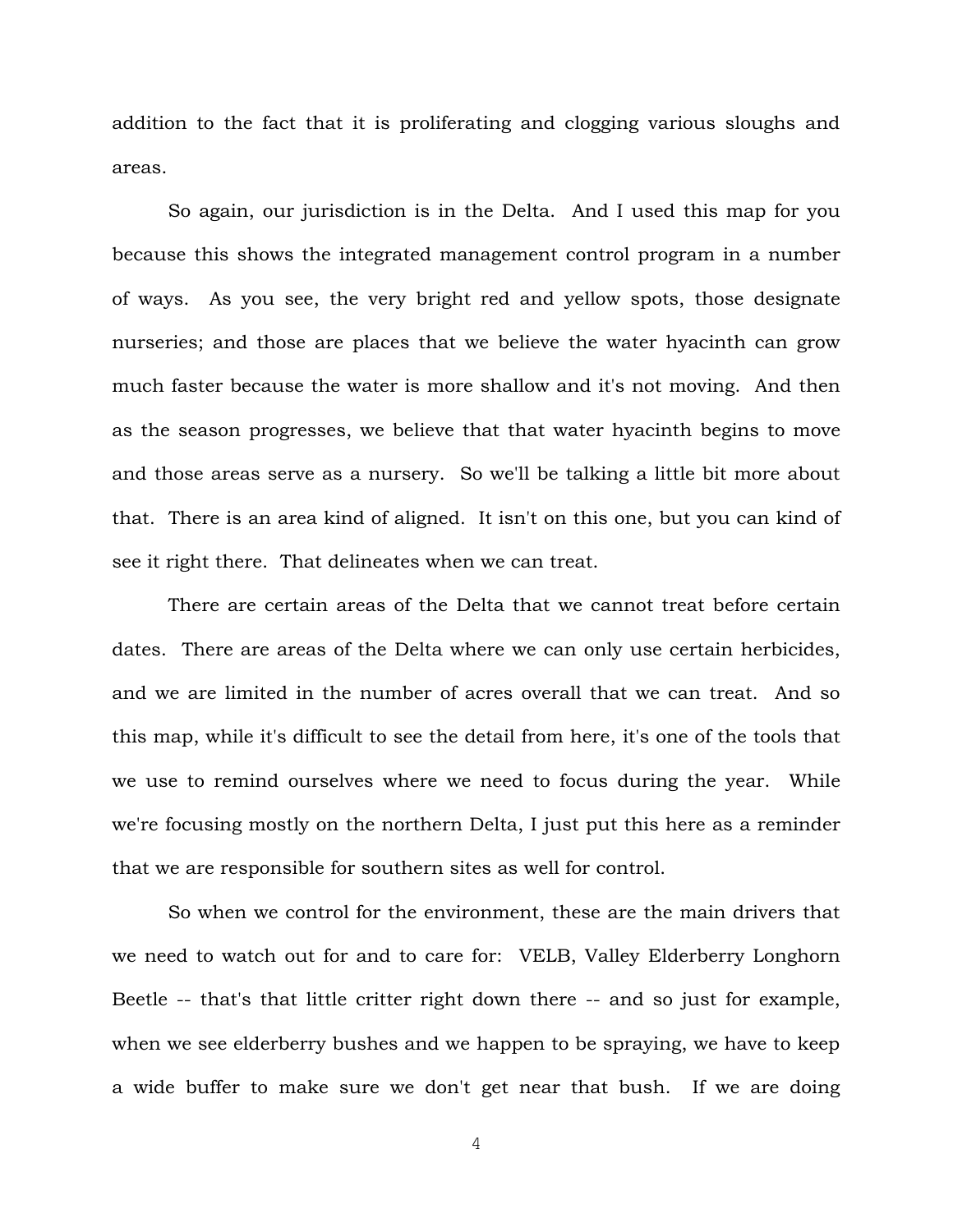harvesting and a snake is discovered, we need to make certain that it's not a giant gardener snake and that we're not disturbing habitat. When it comes to Delta smelt there are any number of things that we need to look at, such as water quality monitoring. So when we do water quality monitoring, it's not only for endangered species, but it's also for humans and public health. We need to make certain that herbicide residues stay at appropriate levels, for example.

I note there that the second item is temperature. I think many of you know that the drought has exacerbated the water hyacinth issue because the warmer the water the more it grows, and it can double in size in about ten days on a normal summer weather. So temperature and low water have played an enormous role in how fast water hyacinth grows.

So this year, we feel that we have made enormous progress. We've been working with many of the people in this room to improve that. And I wanted to talk a little bit about what does that mean on the ground, and so here to talk about that is Eddie Hard, who heads up our team that is on the ground here in the Delta.

**MR. EDWARD HARD:** Good morning. Thank you, Lynn. And thank you, Senator Galgiani, for holding this hearing. I first want to introduce myself, Eddie Hard, the Chief of the AIS Program, but I also want to introduce two audience members here, Ed Somera who is our field chief for floating aquatic vegetation, and Albert Gold, who is our chief for submersed aquatic vegetation. Both these gentleman were hired about a year ago to help Boating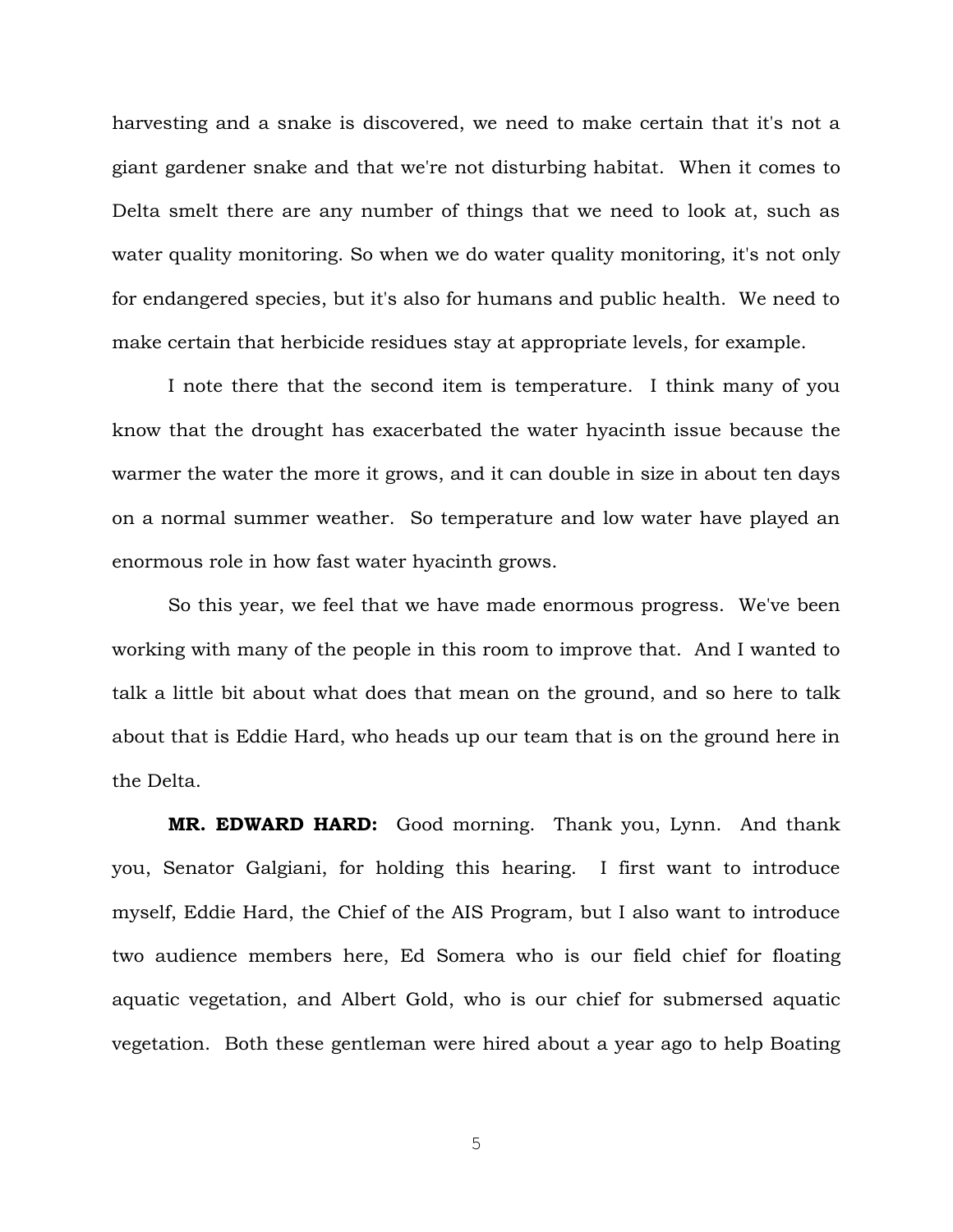and Waterways get our ducks in a row in the field and get smarter about how we control this problem.

So moving forward -- I will advance the slide here. Our current status, this was submitted as of the 19th of September. However, as the plants grow and we control more of them, the number you noticed on the preceding slide was 2,849 acres, as of today. The [outdated] slide that we're now looking at shows 2,800 so we've increased just since September 19th. As of the  $27<sup>th</sup>$  we're now at almost 3,000 acres, and that puts us approximately on track of where we were last year, 2015. We're averaging about 500 acres per month. So between now and November 30th, we should reach our target, our maximum acreage allotment for sure.

Pardon me? Yes, that includes--thank you, Lynn. One of the interesting things this year that we experienced, unlike last year, was the climate this time around. Early in the season, we lost about a month due to winds, lightening on the water, which pushed us off of the water because we can't operate during those situations. So even despite that, we are still on trajectory to meet where we were last year at this time.

So on the screen there, you'll notice that we began our treatments in March, early, March 10th as a matter of fact. And to date, it's been high to moderate efficacy of where we have treated. And similarly, on the submersed aquatic vegetation, that program has been highly efficacious where we've treated to the extent that the vegetation was topping out in the water. We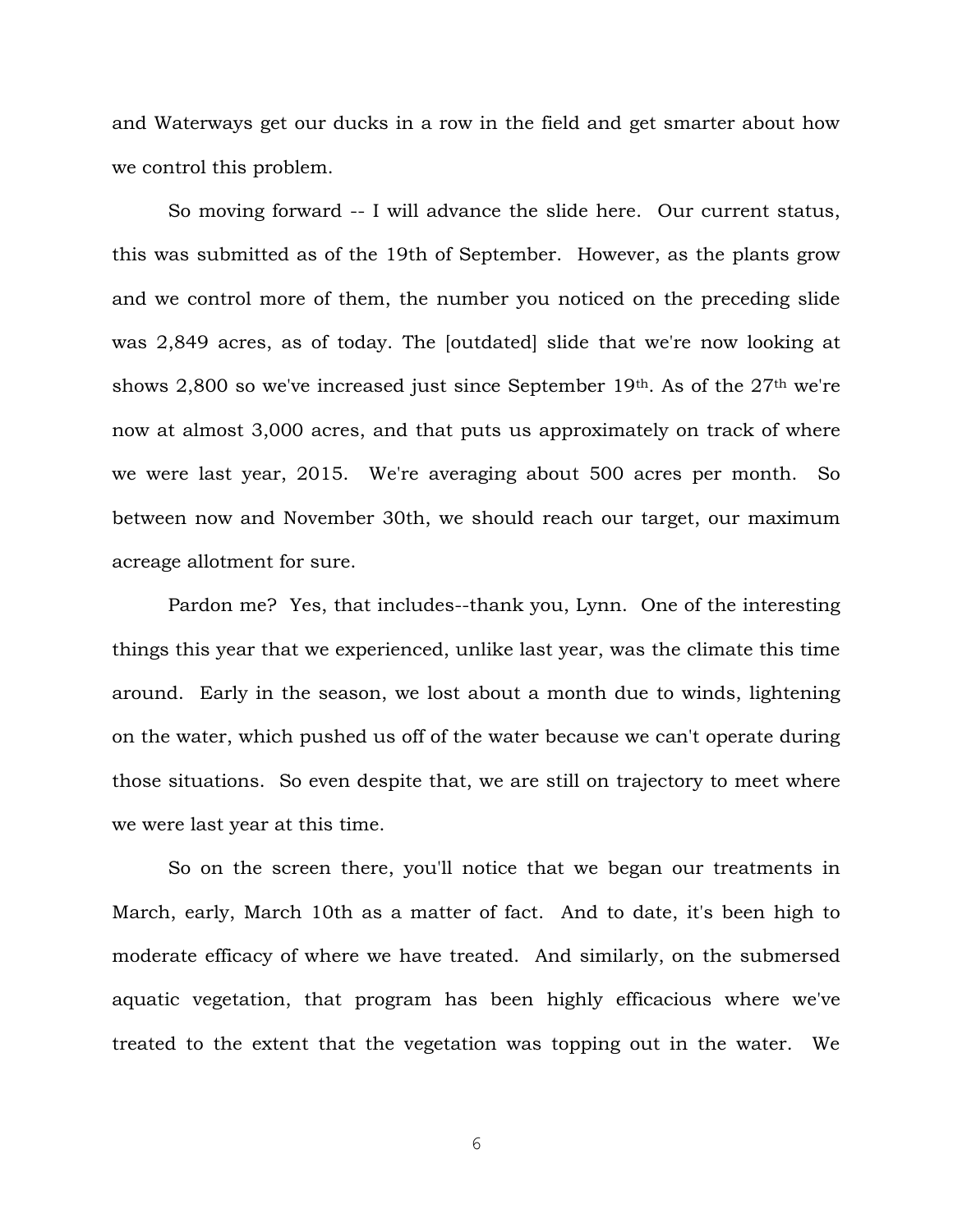began those treatments in March, early again, and this year we're about 2,500 acres for Egeria and other species such as curly-leaf pondweed.

So as the Senator--you acknowledged when you first opened up about new resources bringing to bear. Out of the eight authorized positions, we've hired seven. And with that, we've also hired… So those are the field technicians that augment the operations in the field. Secondly, we've… to add capacity to the scientific field to understand how we spray and then monitor for federal and state compliance requirements, those scientists augment what we did not have. So the more acres we treat, the more samples we have to take.

We brought on a toxicologist to look at the implications for how we reduce risk strategies for our operations. And with that, we've also acquired four new vehicles with trailers and boats. And one interesting note that was different from the last time, I believe, we came and talked to you was that we now have a four-year harvesting contract; and that contract allows flexibility for the program to not only look at herbicide control but also mechanical. So this is an example of a harvester. Some of you who are in the audience have seen this in the port area. And we have other locations where we've done: the Whiskey Slough, for example, and up and around Sycamore Slough. And we have a current operation in the Central Delta on the west side of the central Delta in the Seven Mile Slough location on Twitchell Island currently.

So what could be better for next year? One, looking at how the new resources are working better together and expanding our partnerships and smarter approaches. And to tee this up, part of is that, yes, we are directed to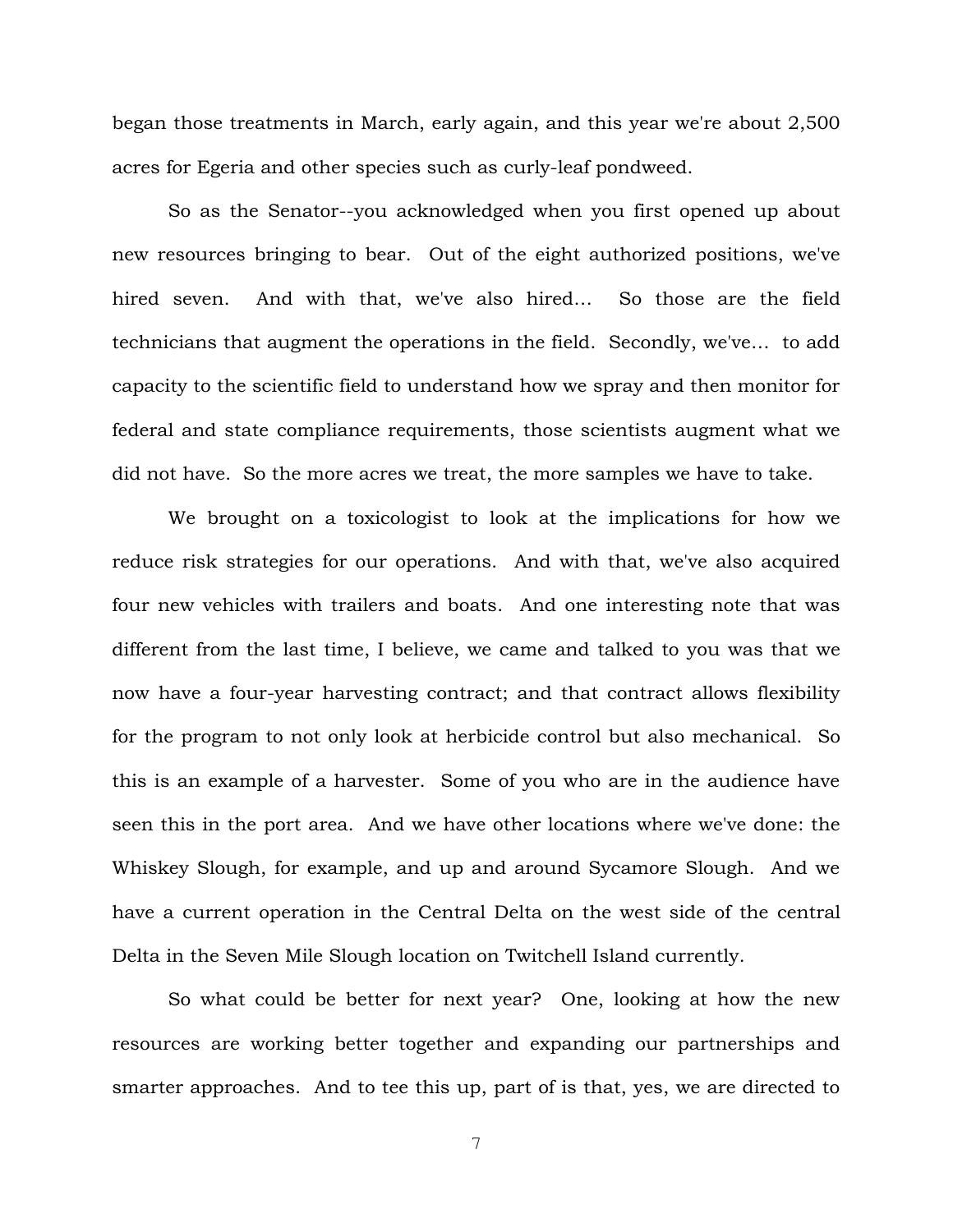work across local, state, and federal lines. And some of the speakers today, USDA and NASA in particular with our federal side, have been very helpful in terms of federal nexus and also for our environment compliance, USDA's role in that, but also NASA in terms of providing spatial data to understand where the floating vegetation, specifically where they are in the Delta, to help us calibrate our operations at the state.

Secondly, at the state level, we work cooperatively with the California Department of Fish and Wildlife, specifically, on the fact that we now have a Delta-wide routine maintenance agreement. And that's very significant for State Parks because at this point no one else has a routine maintenance agreement for the entire Delta. That provides us additional coverage to operate but also sets forth environmental stewardship and the way in which we go about our operations. So that includes monitoring when we're out doing the mechanical harvesting.

And at the local level, this is where we've had some really good inroads in terms of working with the cities and counties. We work in an 11-county jurisdiction. Each county has set with their agricultural commissioner certain standards for how we operate our herbicide operations, in terms of wind requirements, as such, and also restricted use permit. So we also are expanding our interactions with local water districts, irrigation districts, and reclamation districts.

So the partnerships also include an expanded role of looking at how we evaluate performance for our herbicide operations and that includes evaluating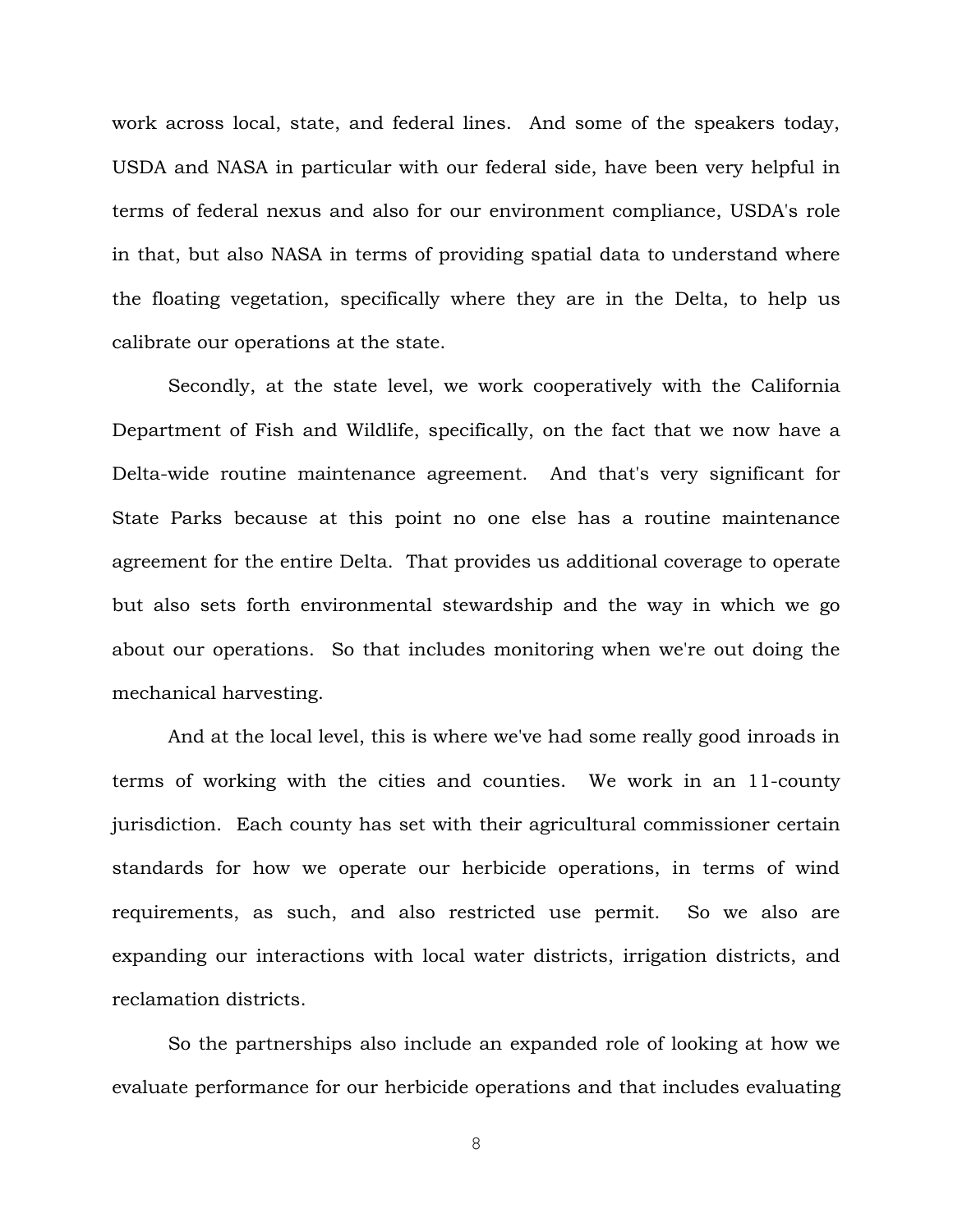reduced-risk approaches. So greening the program is another alternative. A speaking point on this is: How can we move forward with controlling these challenging aquatic species but also do so in a very sound manner? So we're evaluating that through a partnership with UC Davis.

And one of the additional things that we bring to you that we didn't have last year, in addition to the harvesting contract, is the partnership with California Conservation Corps. So the \$4 million pushed us to get additional staff, but we're working smarter by leveraging a partnership. CCC, what they bring to the table is up to six additional staff from the Bay-Delta office in Stockton or the Delta field unit that allow us to utilize those staff, train those staff, as we need to, to augment our own operations. And that's been very useful, to pair a specialist with one of the corps members to train them because that is a building block for what the corps is all about. And plus, if we all work together, they may end up getting a job with us. That's a good partnership.

So one of the key things here I want to transition to is let Lynn speak on behalf of some specific examples on how we're engaging our partners.

**MS. SADLER:** Thank you. I also wanted to take this part because I want to brag on staff. And they won't do that for themselves, so I get to do that. They've done a remarkable job, I think, of helping us work with the city.

One of the things that we control for is the economy and trying to help local economies. And of course, the waterfront here is a huge issue. And this, I've asked to have this example highlighted because we were made aware of a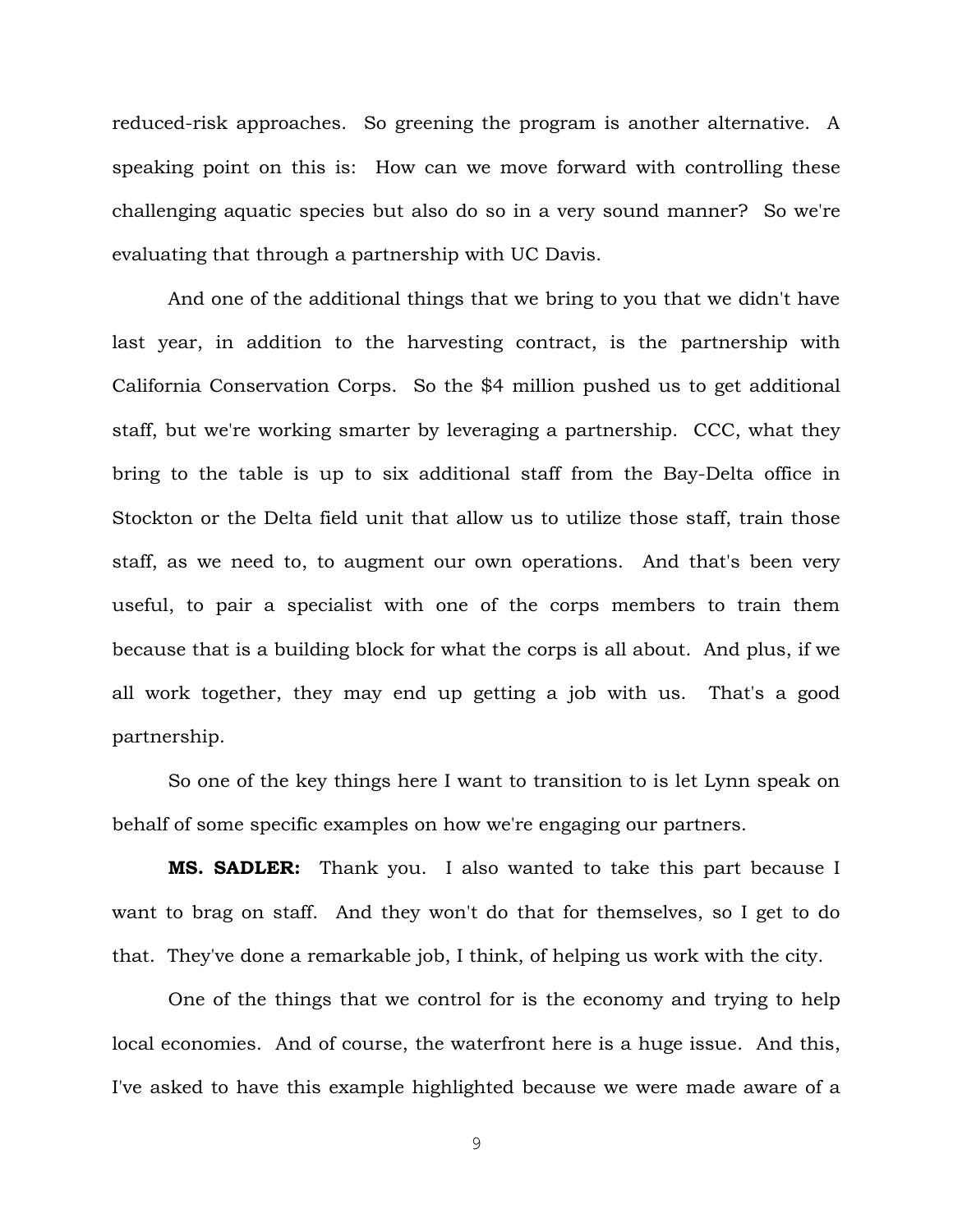very big event that was going to be held in the waterfront just as the hyacinth began to float in; and we worked with the city and local businesses, Business Alliance, Chamber of Commerce, and others to make certain that the section of the waterfront that was going to be part of that fundraiser was as cleared as it could possibly be by the deadline; and we were stopped by lightning. Obviously, we don't want our staff out there in metal boats and lightning, so we had to stop. We were stopped by 30-mile-an-hour winds one day, but we still managed to work with the city and save that event.

And so what has changed this year that I think has been an enormous asset to us is that we're asking local folks to talk to us when they see the hyacinth--you'll see it before we do--and to work as sort of citizen scientists by sending us photographs, locations. If you've got your GPS out, send us the coordinates. Whatever it takes so that we can all work together and within the parameters that we're allowed to work and also recalling that we have to protect and control weeds in the entire Delta. It helps us be smarter and be able to work with local folks to protect the local economy as best we can contribute to that.

So another way that we're expanding our partnerships that I want to highlight, because this is frankly one of the biggest problems we face- highlighted here in this slide--and what you see here are the spoils from mechanical harvesting. When those spoils are first deposited, they're about 4 feet high in the big; and they compost down to maybe 6, 7, 8 inches. But it takes up a lot of room, and it's difficult to find places where we can place that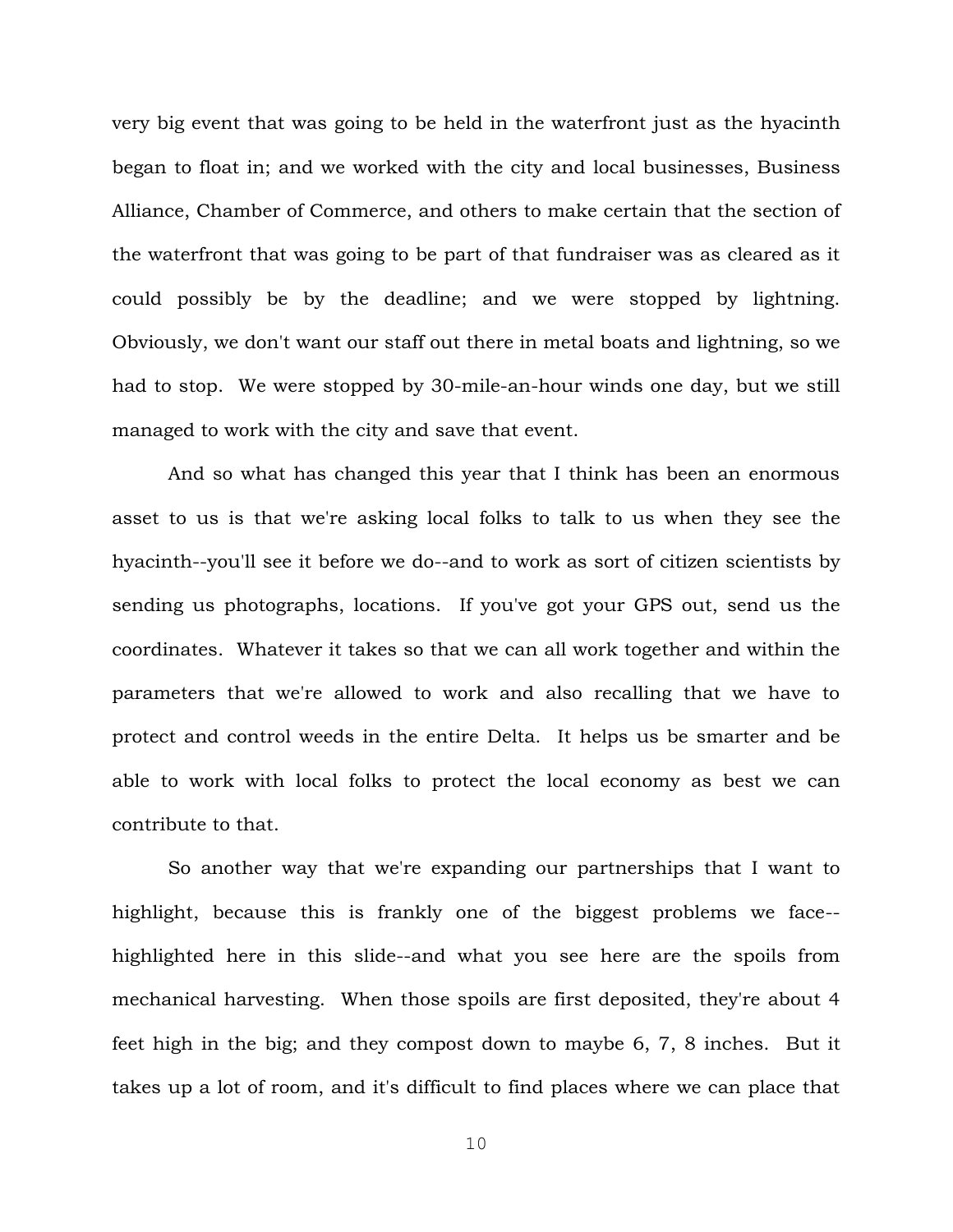for that process. And so we are looking throughout the Delta for folks that need compost. Or in this particular case, this was a road through a park actually that… I don't know if it was originally meant to be a road, but they wanted it closed. And so we were able to do the spoils there, which served as shutting down that road. So we are looking for all kinds of opportunities where we can be helpful to local farmers or land owners or businesses at the same time as helping us find a place to put those spoils so that everybody is served by that.

I'm going to turn the microphone back over to Eddie Hard, who's going to talk about how we're working smarter through the science. And you'll hear more about that with other speakers, but we are going to talk about it from our point of view for just a moment.

**MR. HARD:** Thank you, Lynn. And, as Lynn mentioned, one of our next speakers, Dave Bubenheim, will address the real details behind this image, but this is a signal for us to work smarter. They provide this composite image from Landsat and identify floating vegetation. And what this enables the partnership to do is be able to see where early in the season these large areas of blue are occurring; and our staff at State Parks, Boating and Waterways will go out and essentially ground truth what is being recorded from up above to verify in fact whether or not the signals of the blue are species of vegetation we can actually control.

And to date, it's been a big signal of, yes, we can treat that and, yes, those vegetation--pardon me--the vegetation is growing where it's indicating it's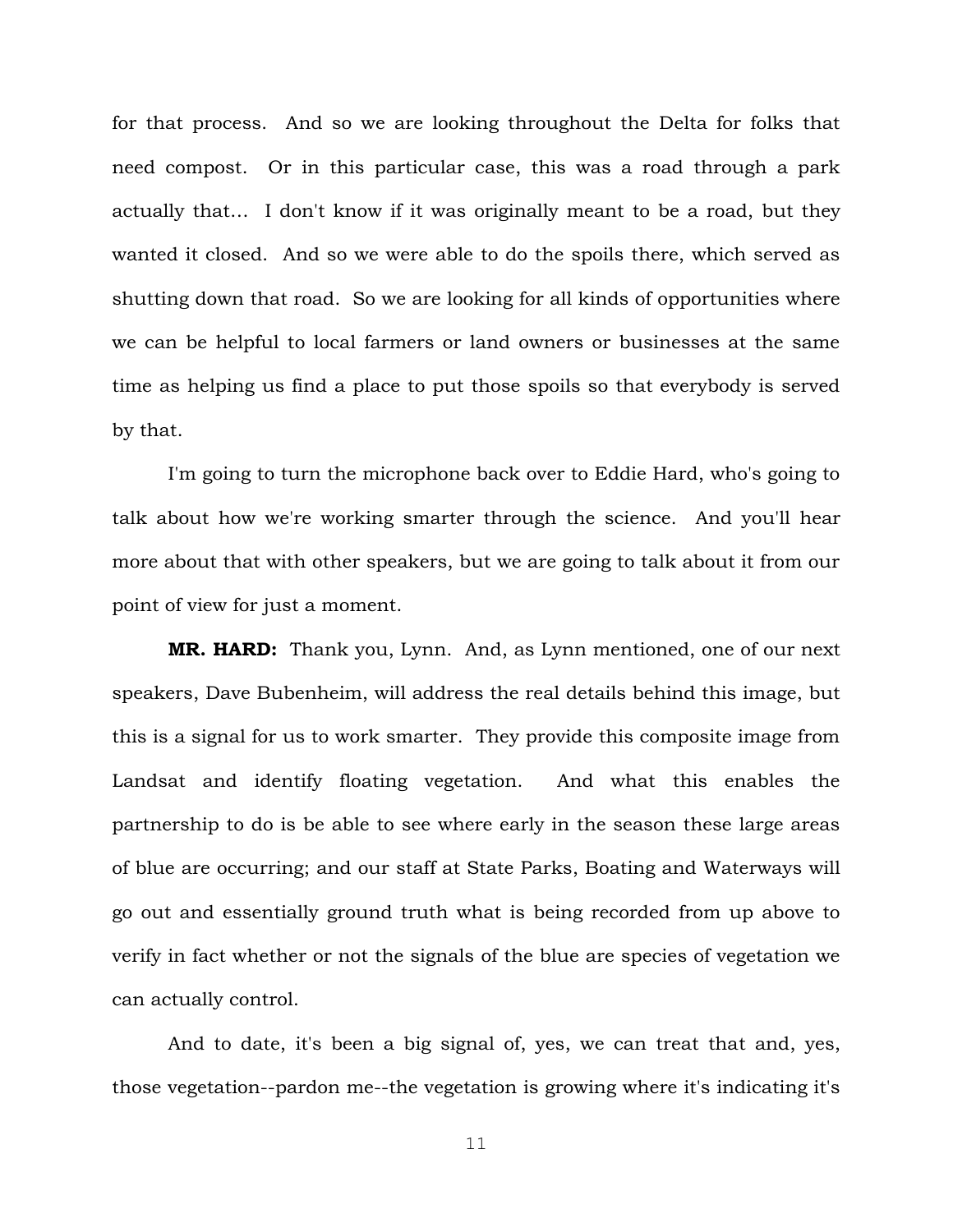growing. But not until recently have we been able to treat the primrose, which in this year, 2016, the early signals in Big Break and the western Delta were indicating we were going to have a significant problem of water primrose. And not until just recently, as Lynn mentioned, we now have the authority to control that, and we are. We have been so for about the last three weeks, plus. So that's a key ingredient for us being what I would call not only strategically but operationally and tactically ready.

Here's another example for our friends in the Contra Costa County area, eastern Contra Costa County. For those of you who aren't familiar with this, this is the western part of Discovery Bay. And in 2014-15, on the left side of that screen, you'll notice a lot of oranges, reds, and so on. That indicates heavy presence of submersed aquatic vegetation that was choking those waterways in there. And the "smarter" part comes in as: one, we're using a tool that's readily available to put on vessels--and a lot of fishermen who may be in the room use these already--and that is to detect fish, but we're using them to detect underwater vegetation. And that vegetation is coupled with the fact that we take, kind of, duct tape and bailing wire, go get some rakes from the hardware store without handles, roll them together, and toss them into the water, and pull up the vegetation--and speciate what that vegetation is so that when we have the map we can then correlate, oh, at each one of those bays, of which there are several dozen in Discovery Bay, we will know what the percentage breakdown of what species there are. That then tells us, you know, how we're doing.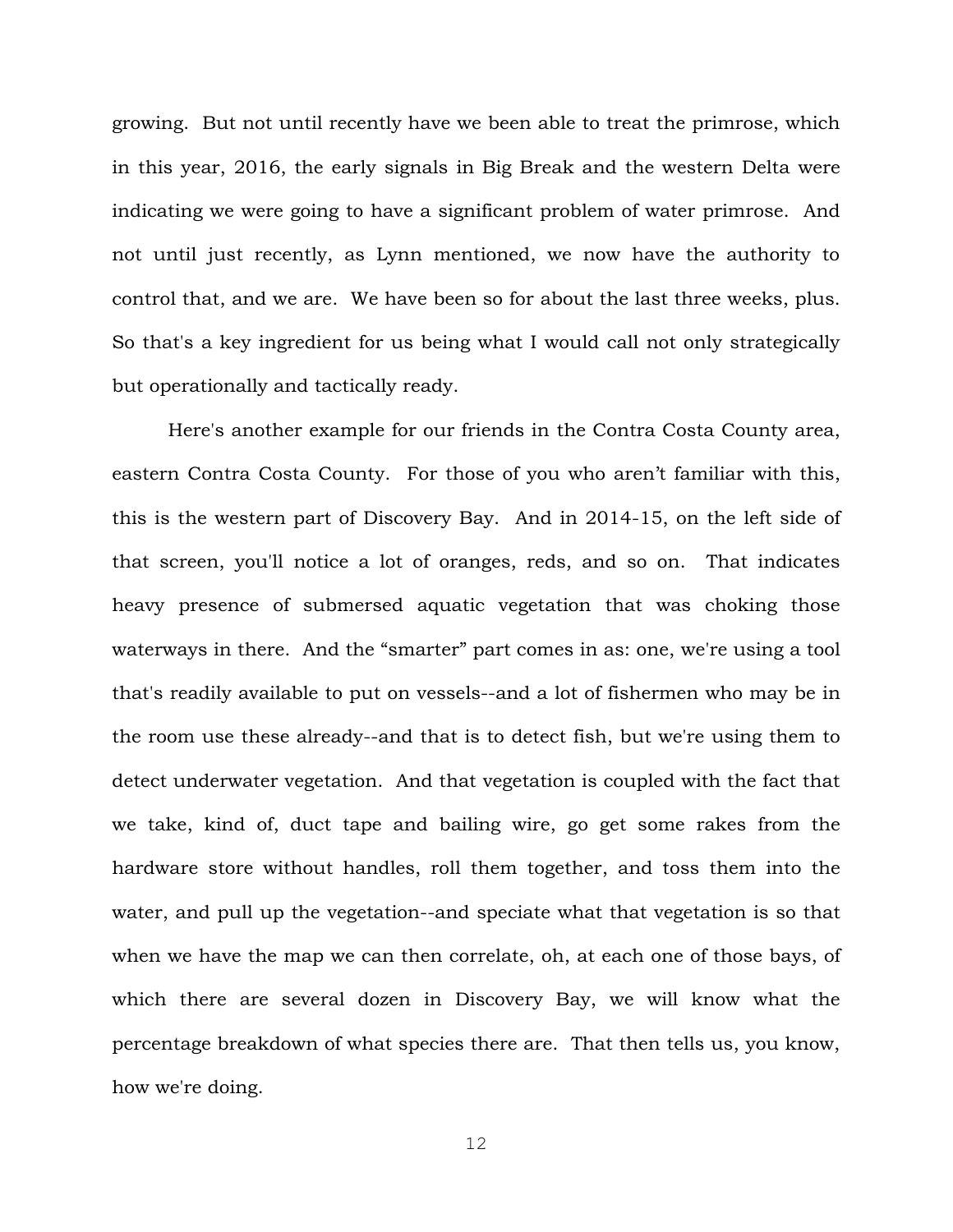The map is very clear. It tells us on the right what happens when we really go in there and treat. And that's what you see on the right. It's often very clear with a picture - the problem on the left, [and] what happens when we go on the right, when we treat. So you'll notice the dramatic difference between '14-15 and '15-16 on the right that shows mainly blue and a little bit of green. That's very cool. We're working smarter with the technology that's out there from the various vendors. So that's another example.

So one of the things I'd like to talk about briefly here, which is going to be an important step for State Parks, Boating and Waterways, is we're nearing the end of five-year federal permits--or biological opinion, I guess I should say- with the NOAA Fishery Service and US Fish and Wildlife Service; and that necessitates us to start anew come 2018 with a new program. And as one of the speakers next will discuss in part, our USDA is our federal nexus that allows the state of California, through that Section 7 of the Endangered Species Act, to move faster versus Section 10, which we would be doing on our own from state to state. It's a much longer process.

So what I'd like to talk about here briefly is what are the factors that have shaped this program historically and moving into the future. Just to acknowledge for the audience members that may be unfamiliar with this is that we do have a situation where there's deciders and there's implementers. And we're the implementers of the decisions, and the deciders are on the left--US Fish and Wildlife Service, NOAA, Marine Fishery Service, California Fish and Wildlife, State Water Board, Department of the Army, Army Corps of Engineers,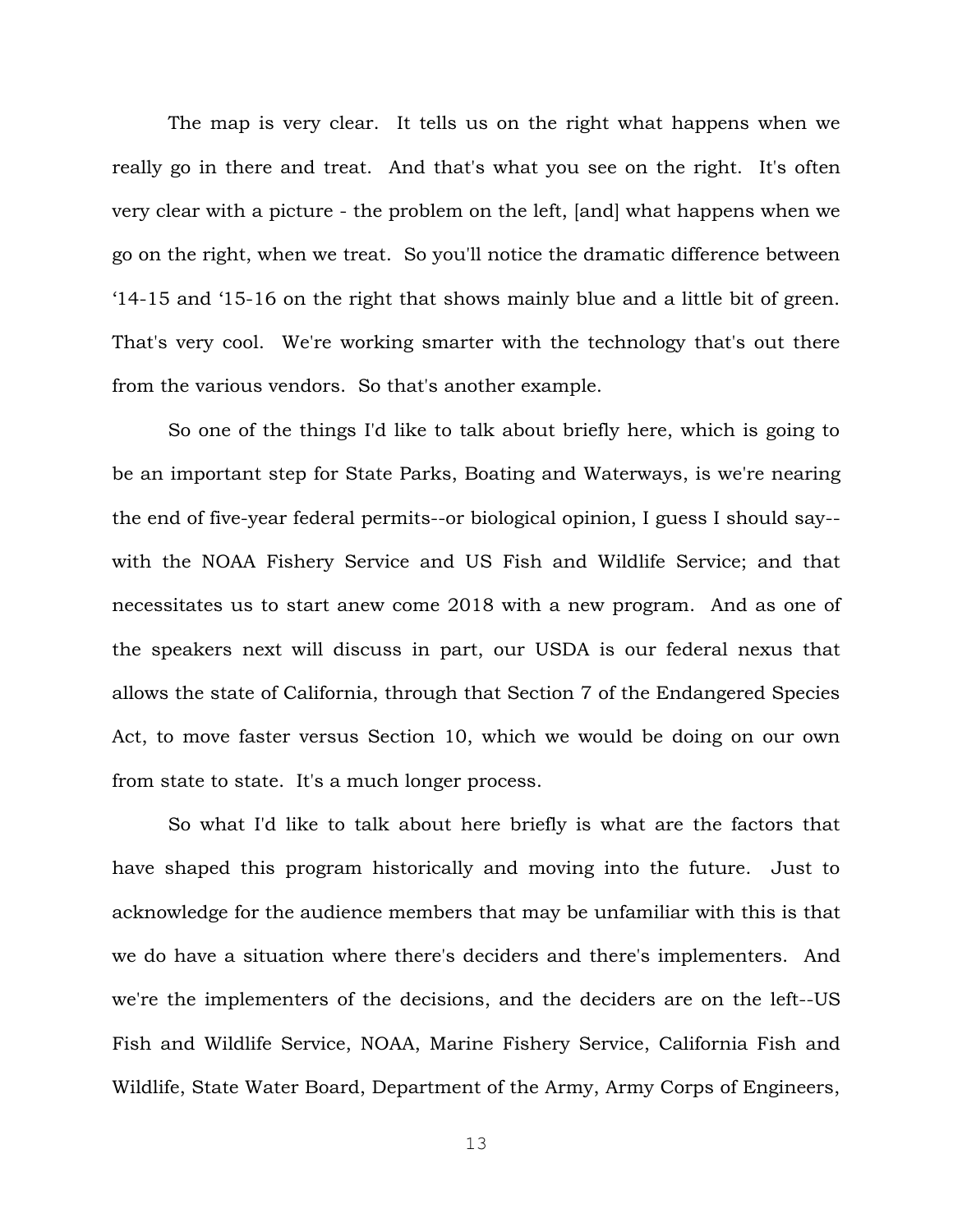Coast Guard. The "CACs" refer to the county agricultural commissioners, of which there are 11 in our jurisdiction, and "DPR" referring to the California Department of Pesticide Regulation. Also, reclamation districts because they have their own permits in the event we would want to get on their levies, and the irrigation districts.

So key drivers. You'll see there in the list that we have, as we discussed earlier, in terms of our environmental requirements, endangered species, both federal and state, and the habitats of which those species live in. We also have major drivers in terms of water quality. And, of course, the Delta is a huge geographic area for our food and fiber for California. So we have irrigation and crops for agriculture in the levies, navigation, weather. And one of the big drivers, as we've been talking about, is weather. And weather does play a big part with the wind restrictions. So most counties are, you know, eight to ten mile-an-hour limits. If there are any… If the wind is blowing at that point, at that level, we have to stop. So that's a real challenge for us because the Delta is the gateway to the Delta Breeze, of which we enjoy here in the valley. So that's a challenge for us.

So the big influencers are methods, acreages that are limited--that are set by the deciders at the federal fishery agencies--and the locations. As Lynn mentioned earlier, there's time durations of when we start the program. For example, the audience, I think we talked last year, is the timing and location. The entire north Delta is off limits for treatment until June 1st. That's a third of our control area. So if a third of our control area is not treated three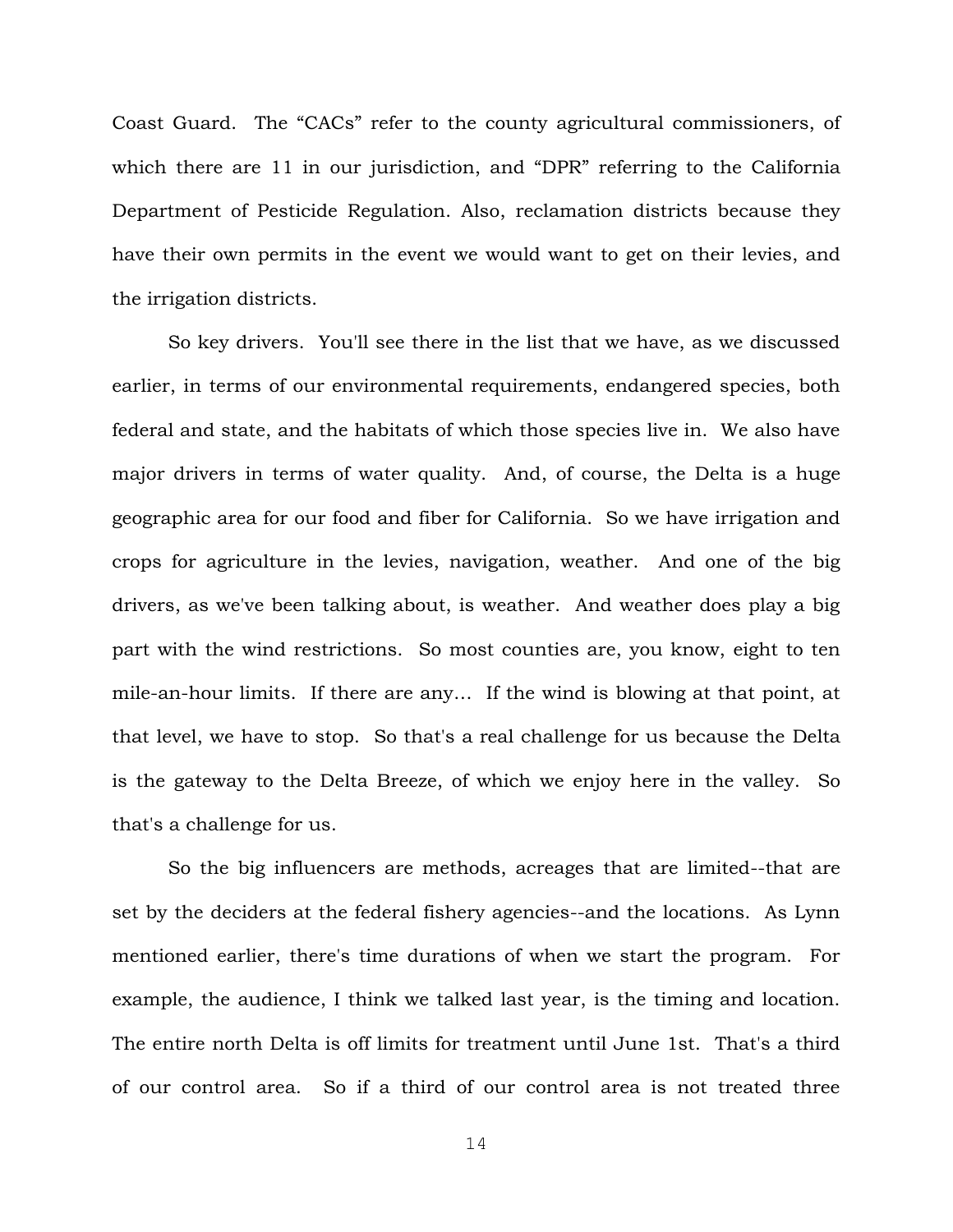months, given the factor of six to ten days doubling in size, that timing is a big factor in how we operate our program. And if we have three-quarters of, or pardon me, two-thirds of the Delta that's been controlled between March and June and a third of it is not, and the winds start blowing from the north, we could all of a sudden have all that stuff blow south.

So the shaping of the program and implementation, what we want to look at is how we comply, are there more flexibility in terms of the permits and boat crews. And one of the key things is the monitoring and the plant species. One of the key drivers, as we talked about, is the additional risk assessment process that was put in back in 2014 that took effect January 1st; and those new processes do require us to look holistically. Instead of going specie by specie, we look at it as an ecosystem. And we've been doing that. This will be a process now where we're able to now look at that in a much more holistic sense, going through a biological opinion planning process.

So some of the key guiding principles, of which a couple of them we've talked about. Collaborative approach: reemphasizing this, how do we work better in partnerships. The example of the CCC is one example, but also from government to government and private to government. Science-based controls: We're looking at this solely at science is the driver here, fact-based information, and fully adopting an adaptive management approach both at the state regulatory and the federal regulatory process so that we at State Parks and Boating and Waterways can be flexible on how we control this. That's really imperative, and we're looking for the widest range and tools possible.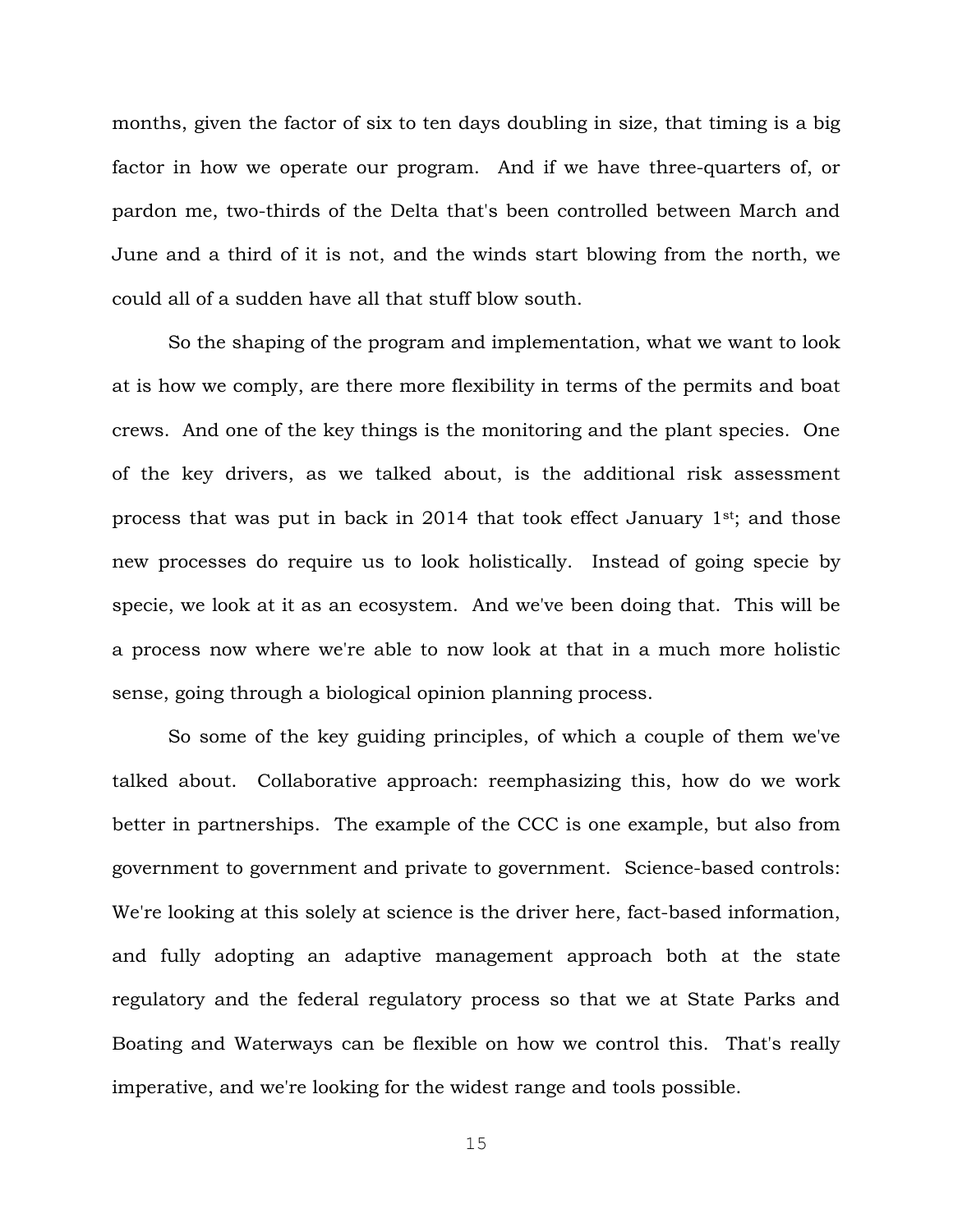Flexibility is our friend, and we need to embrace it. The laws currently, as written, do allow a lot of flexibility. We just need to look at where those options are. And part of the thing that is big these days--and we're stepping up to meet that and leaning forward—is, in addition to mapping and monitoring, what's the metrics of this program, how are we moving this program from what I'd call, you know, crisis to maintenance. We need to be in a maintenance mode--control it and then maintain it.

So one of the key things here for all of us in the room and those listening is, your input matters. You own this program. This is your state. This is your program. We're going to be rolling out how we move forward with this in the fall through public presentations and meetings in the Delta, starting with the big three: Delta Protection Commission, Delta Stewardship Council, and the Sacrament-San Joaquin Stewardship Council as well. But we're looking for other venues in Modesto and Stockton, too. Looking at also the scoping process for CEQA. That's a public process that allows the public to comment. Also, we're doing something new here, memorializing it more so that feeds into a statewide effort, which is a management plan for the Delta for Delta invasive species. That has not been done before.

So one of the key things, what I'd like to just verbally discuss with you is the timeline. The timeline is, essentially, we're under a tight timeframe for getting our new process in place; and that requires us to have a discussion like we're having today and on these public meetings we're going to be doing in November and December. But moving forward, we need to have a draft of our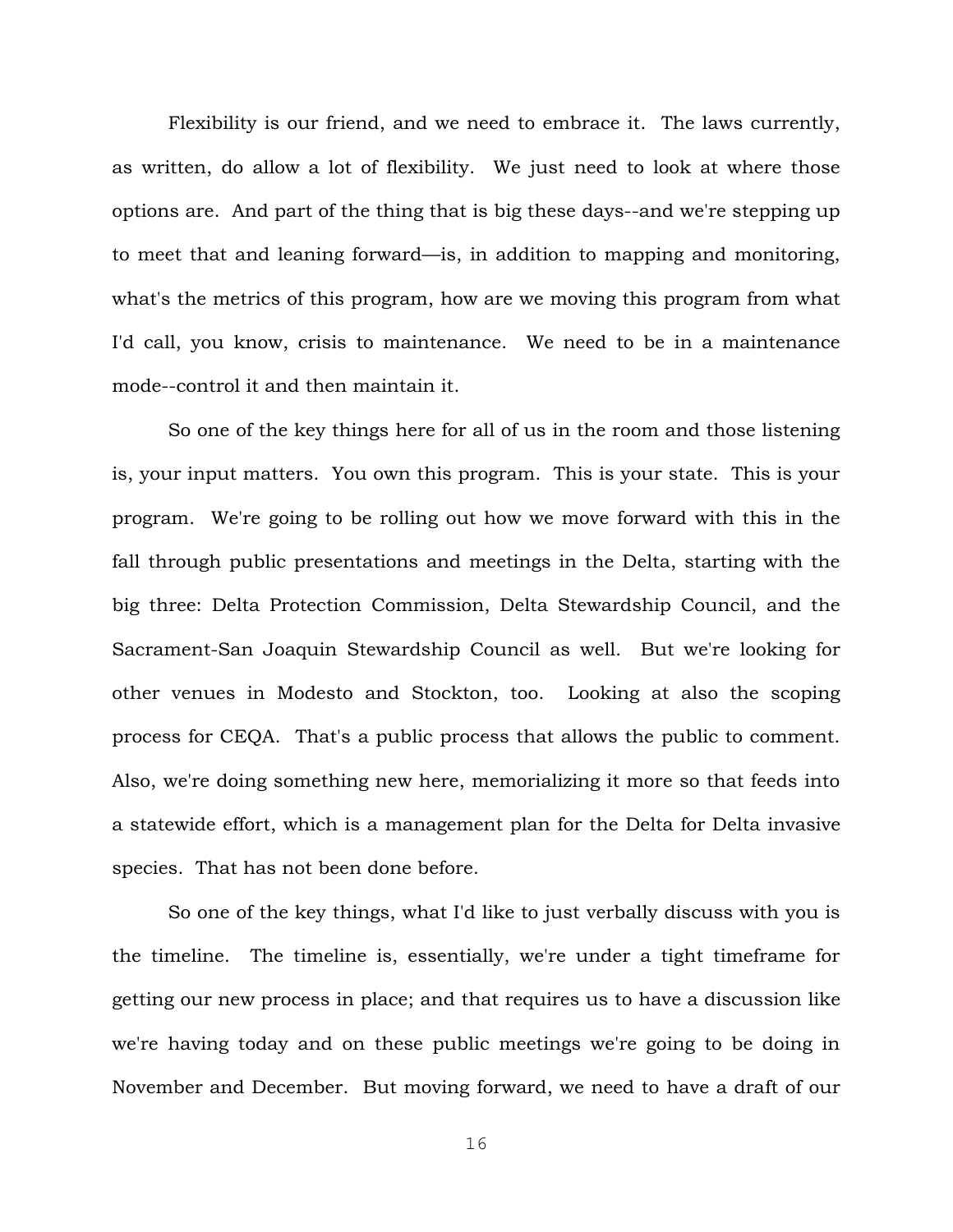biological assessment--that talks about the program description, about who we are, what we've been doing, what we desire to do--based on public input by June, at the latest, of 2017.

Why so soon? Well, obviously our permit or our process expires in 2018, and there are other large actions going on in the Delta that are being reviewed by the federal fishery agencies. And in order to do both of them, we need to have this put in place by June so that it gives the federal agencies time to actually go through and render a biological opinion within six months after we deliver it. So we will be going through a series of both CEQA and NEPA. And some of the NEPA actions, John Madsen at USDA may get into, but we can always answer questions. So I'll turn it back over to Lynn.

**MS. SADLER:** One of the things that I would like to point out is that Section 7 does not require public input, that Parks has decided to do that on our own because we want to. As part of increasing our partnerships, we want all of you to have an opportunity to provide input to this. We think that the more brains we put together on this the better the program is likely to turn out. So we're asking you to help us make sure that wasn't a bad decision on our part--that you actually do participate, that you do provide comments, that you do provide input that help us make this a better plan in the end.

And the other thing that I would say is that we will have a section on our webpage. Many of you are already signed up to receive notices when we are treating. You go to that very same place, and you can receive notice when these meetings are set. And that will tell you where you can go to talk to us in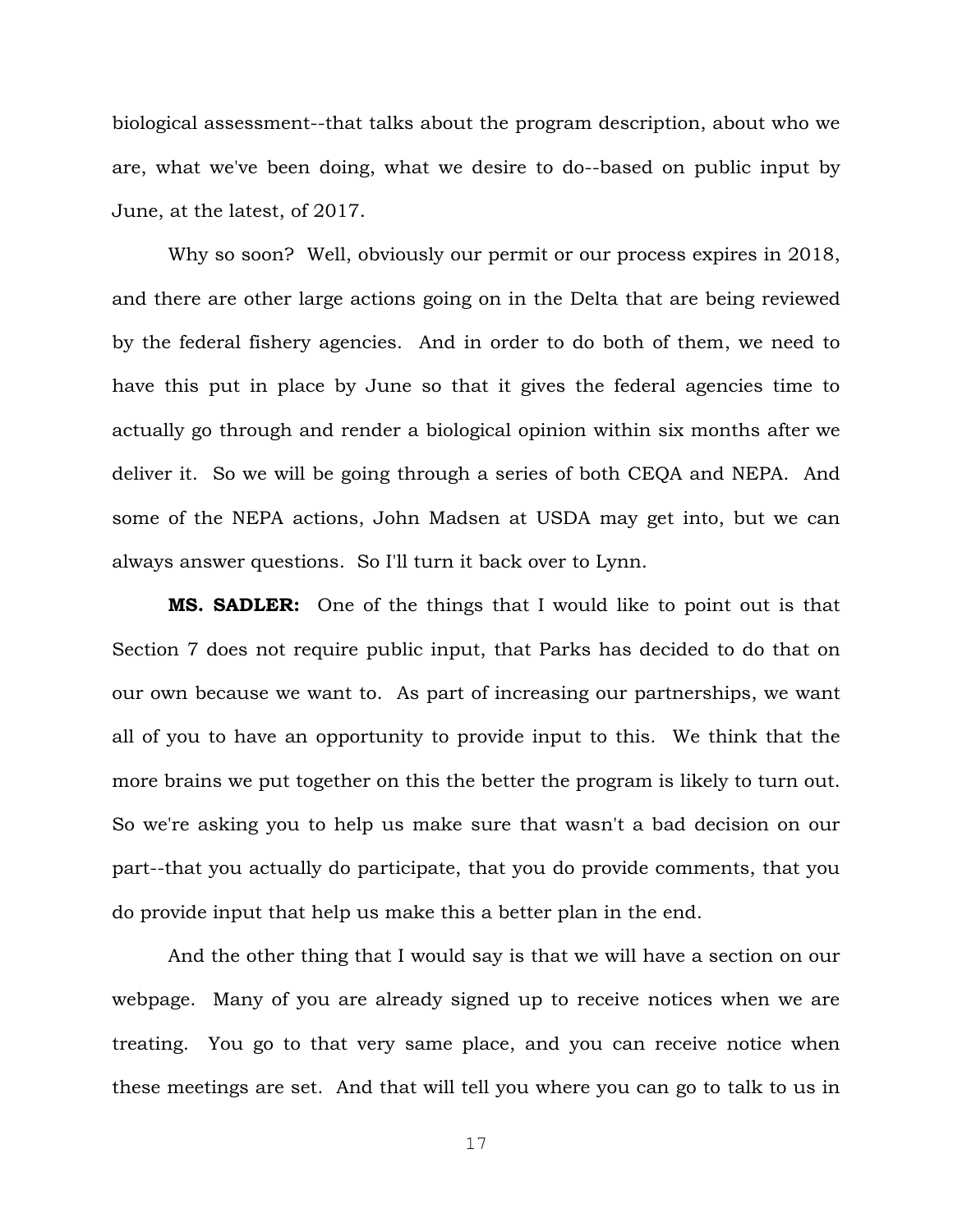public, but it will also tell you where you can send things in writing. And we encourage you to do that. We invite you to do that. We hope that you will. And with that, we would like to take any questions that you might have. Or if you prefer that we wait until the end, we can do that as well.

**SENATOR GALGIANI:** Okay. I did have a couple of questions. So if you're out spraying and you come across other floating invasive weeds other than water hyacinth, are you able to treat all at the same time if you see them together or do you have to come out separately?

**MS. SADLER:** I love that the answer is, it depends. Some species have to be treated with a different herbicide and so that might or might not be available in the same way. Like, if you were treating a submersed weed, you might not have on your boat something to treat a floating weed.

So the other thing is we have to be authorized to treat it. So if we came across coontail, for example, we would not be able to treat that. And that has been a problem, specifically with primrose. Because the primrose--I don't know if you're familiar with what it looks like, but it has a yellow flower and kind of a leaf shaped like that--and it was growing on top of primrose. So we actually couldn't get the spray into the primrose, I mean into the water. I said that backwards, didn't I. The primrose was growing on top of the water hyacinth. And so we weren't authorized to treat primrose, and we couldn't get underneath to treat the hyacinth. So now that we're authorized to treat the primrose, that makes it a little bit easier. But as I said, that's why the answer is, it depends.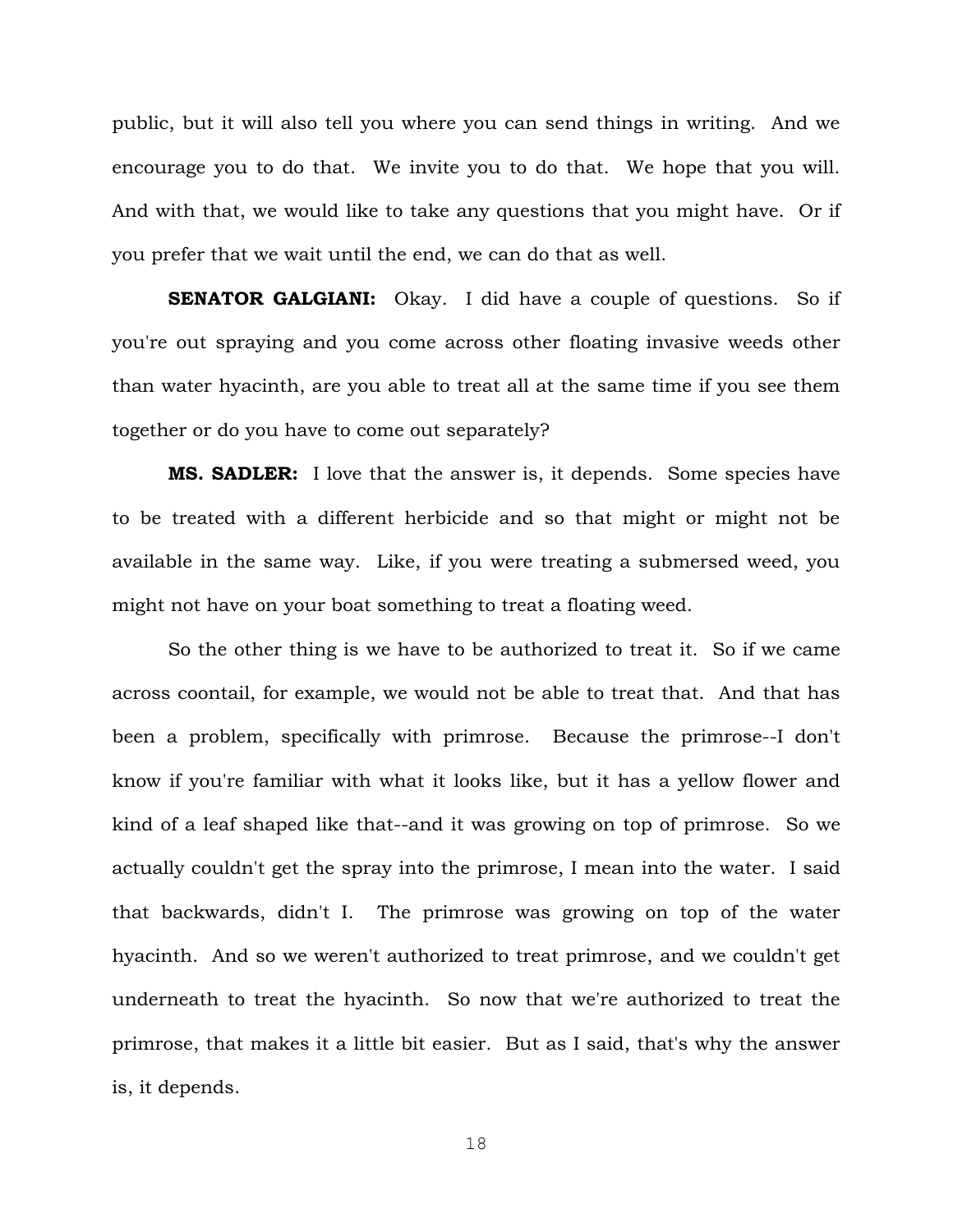**SENATOR GALGIANI:** So do you feel as though now... For example, you mentioned--wasn't it the pennywort that's the new invasive weed that has been discovered in great quantity out there? The pennywort.

**MS. SADLER:** I think it would be fair to say that primrose is the one that, at least to me, is the most concerning. I've been out on, I think it's Old River?

# **SENATOR GALGIANI:** Yes.

**MS. SADLER:** Through there. And the primrose was blocking entire crosscuts. It not only grows on the water but then it's a vine. It grows up on the land. It grows on buildings, docks, trees, other plants. And I think at the moment that would be one of the most concerning. In fact, it seems to be in greater numbers than the hyacinth.

**SENATOR GALGIANI:** So do you feel that you're adequately prepared with resources and funding to make sure that that doesn't get out of control, too, at this point or are there other needs that you have?

**MS. SADLER:** Let me ask Eddie to talk about that because he's specifically working with the folks on the ground, and I think he could give a more complete answer. Just a moment.

#### **SENATOR GALGIANI:** Thank you.

**MR. HARD:** Sure, thank you. Senator, so the response I would give is that they often tend to grow in the same place as the hyacinth, the primrose for example; and the resources that we use and bring to bear are the same suite of authorized herbicides we have now. One of the things we're looking for, as we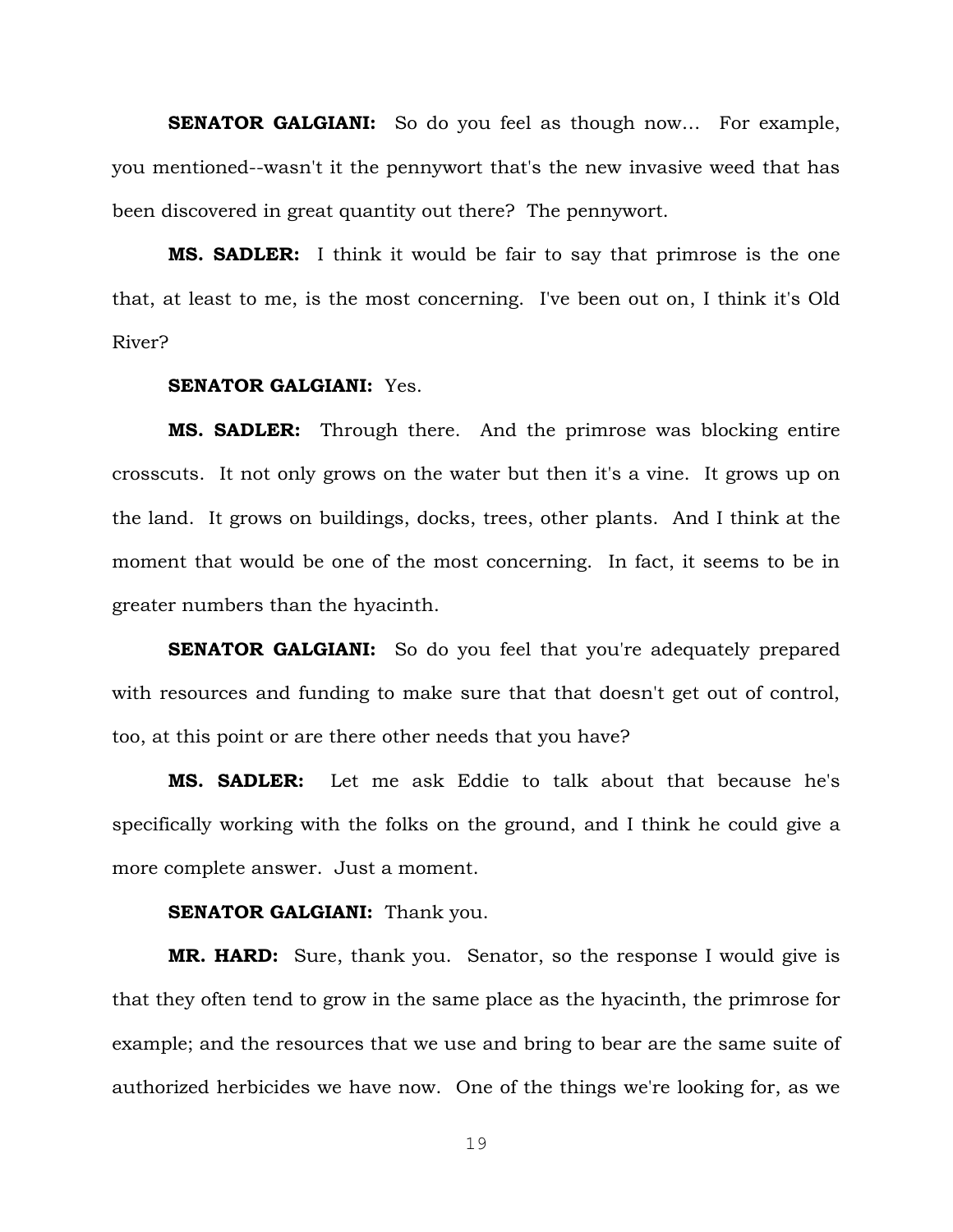mentioned earlier, is looking at reduced-risk herbicides. So same type of herbicide and the like-specie, if you will, of herbicides, but you use less of it but still highly effective. So typically at this point, as we're winding down the season, we're trying to get as much primrose as we can because we do have restrictions on the type of herbicides at this time of year.

September 15th was the last point in the season to use something called 2,4-D, which drastically takes down the plant at a faster rate than would be the case with using Roundup, for example. So Roundup is what we're using now, along with imazamox, or Clearcast is the common label name. So both of those we have in our arsenal and supply. We're probably order another batch of that for next year in prepping for next year, but at this point those resources we have ready for the challenges for the rest of the season.

#### **SENATOR GALGIANI:** Thank you.

# **MR. HARD:** Sure.

**SENATOR GALGIANI:** Well, thank you very much for your presentation and for your work. I will say, I've had people tell me that it's visibly been much better in our area, so they can tell that we are making progress. And that's wonderful news. And I greatly appreciate your efforts, the efforts of your team, and your willingness to continue to be here each year, a couple of times a year, for a hearing so that we are able to really stay on top of this and keep it a partnership between our local community and the state. So thank you very much.

#### **MR. HARD:** Thank you.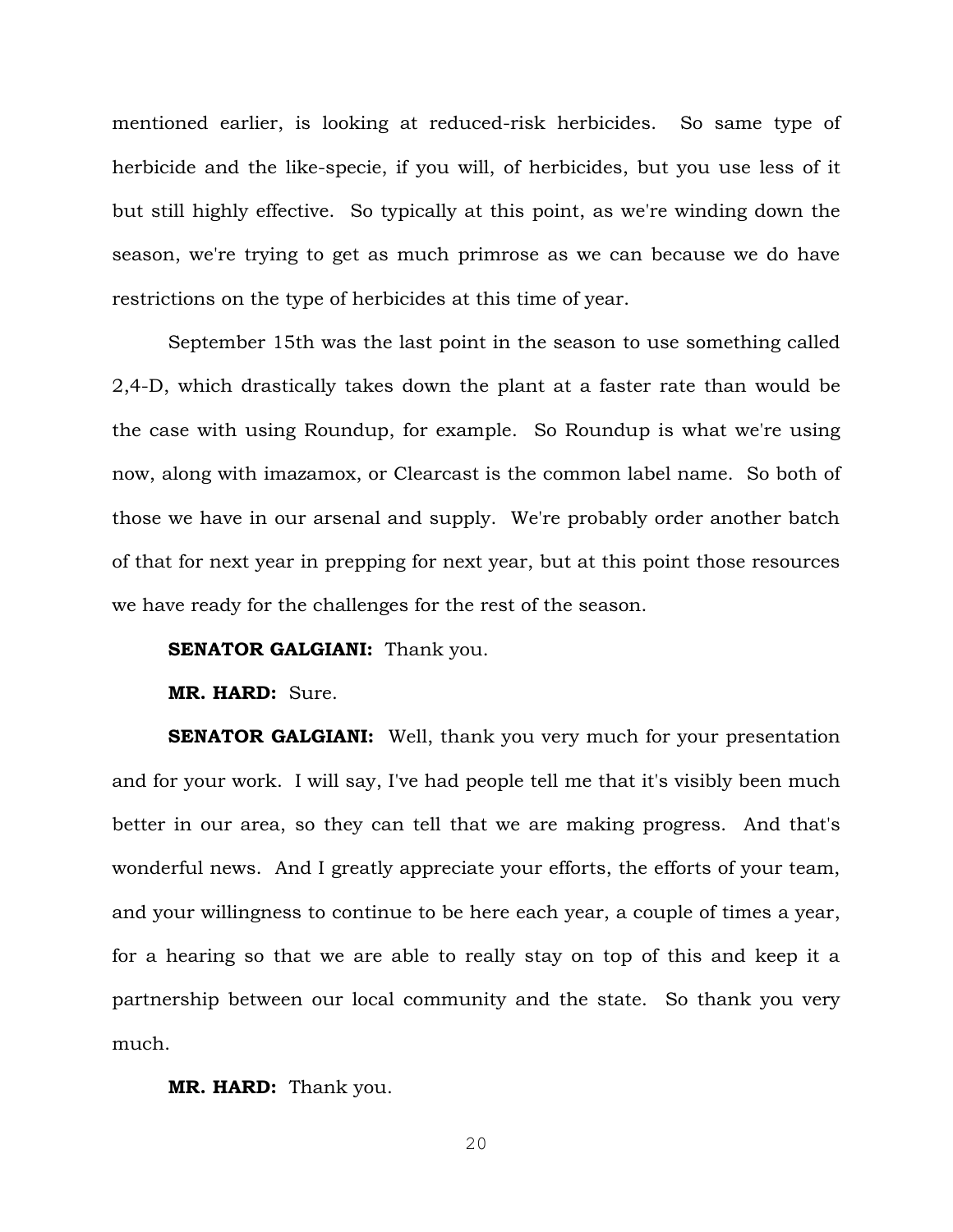**SENATOR GALGIANI:** Next, I would like to welcome John Madsen, Ph.D., Research Biologist from the USDA-Ag Research Service, Exotic and Invasive Weeds Research Unit; and David Bubenheim, Ph.D., Senior Research Scientist, Earth Science Division of NASA Ames Research Center. Thank you.

**DR. JOHN MADSEN:** Thank you. I'm John Madsen, a research biologist with the Agricultural Research Service, and I want to thank the Senator for the invitation to come and speak. I'm speaking on behalf of the, what we would call the executive committee of the program. We're going to talk about the Delta Region Areawide Aquatic Weed Program.

[PowerPoint presentation begins]

Okay, interesting. So obviously this is a different version of PowerPoint than what I made the presentation on, but that's life.

So anyway, I'll just explain the areawide program a bit. Areawide programs are an area within USDA in which USDA targets specific projects, pest management projects, where they feel there's an adequate amount of research done on a technology or approach that's going to be effective; and they try and implement that technology in a large geographic region or in a specific commodity.

So usually these are related to pests of row crop agriculture or some commodity. There are a number that have been done on rangeland weeds. The DRAAWP, or the Delta Region Areawide--that's a really long acronym, isn't it. DRAAWP, this is the first one on an aquatic weed. So the general goals of these are to… Again, areawide projects are to implement a new strategy on a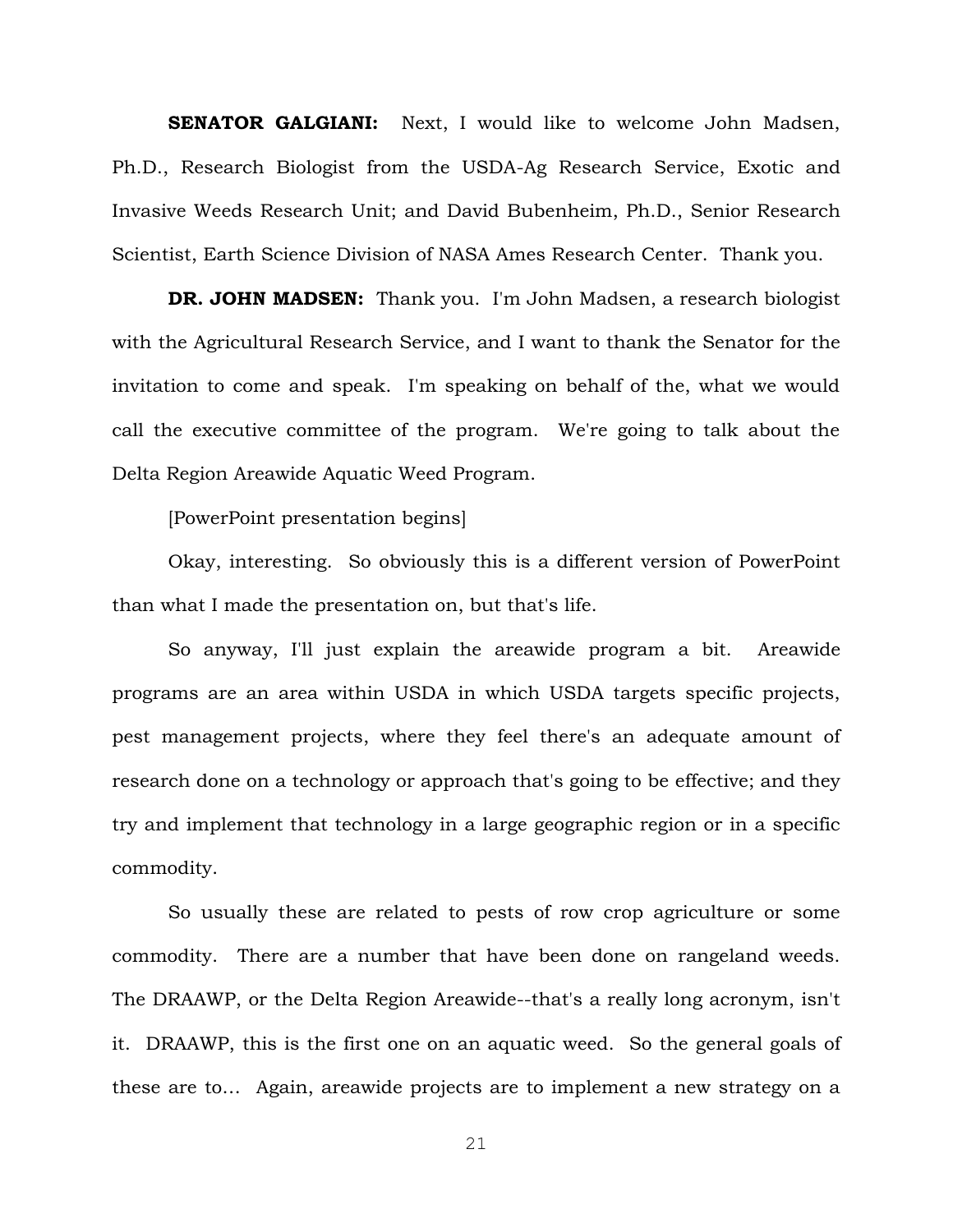pest, to perform any research that might be needed to improve the implementation. But, generally, this is not meant to be only research. It's meant to be: let's take this research that's been done and implement it somewhere and get our stakeholders, our cooperators to adopt this as a new approach. We're also interested in educating all the federal, state, and local agencies and stakeholders about the science related to this process and get adoption of the approach. There's a lot of other verbiage there that I can't see because the text is dark, but what can we say.

And as I mentioned earlier, the areawide program, this aquatic program, is the first one on an aquatic weed. But given the importance of the Delta as a resource, I think it's very appropriate that this be the first areawide project that's done for management of essentially a suite of aquatic weeds in the Delta. As you know, the Delta is a large freshwater estuary. It's really the central hub of the water delivery system for drinking water and irrigation water in California. It's an important natural resource. It's important for both commercial and recreational navigation. It's an important site for tourism, and it's also important as a home to a number of rare, threatened, and endangered species.

So we're looking at essentially these six weeds. Though, certainly over time, there will be new weeds that appear. The top row are the focus weeds of the DRAAWP project: water hyacinth, Brazilian waterweed, and Arundo. Brazilian waterweed is also called Egeria. And then the bottom row are sort of the newer weeds or other weeds that we're also including: water primrose,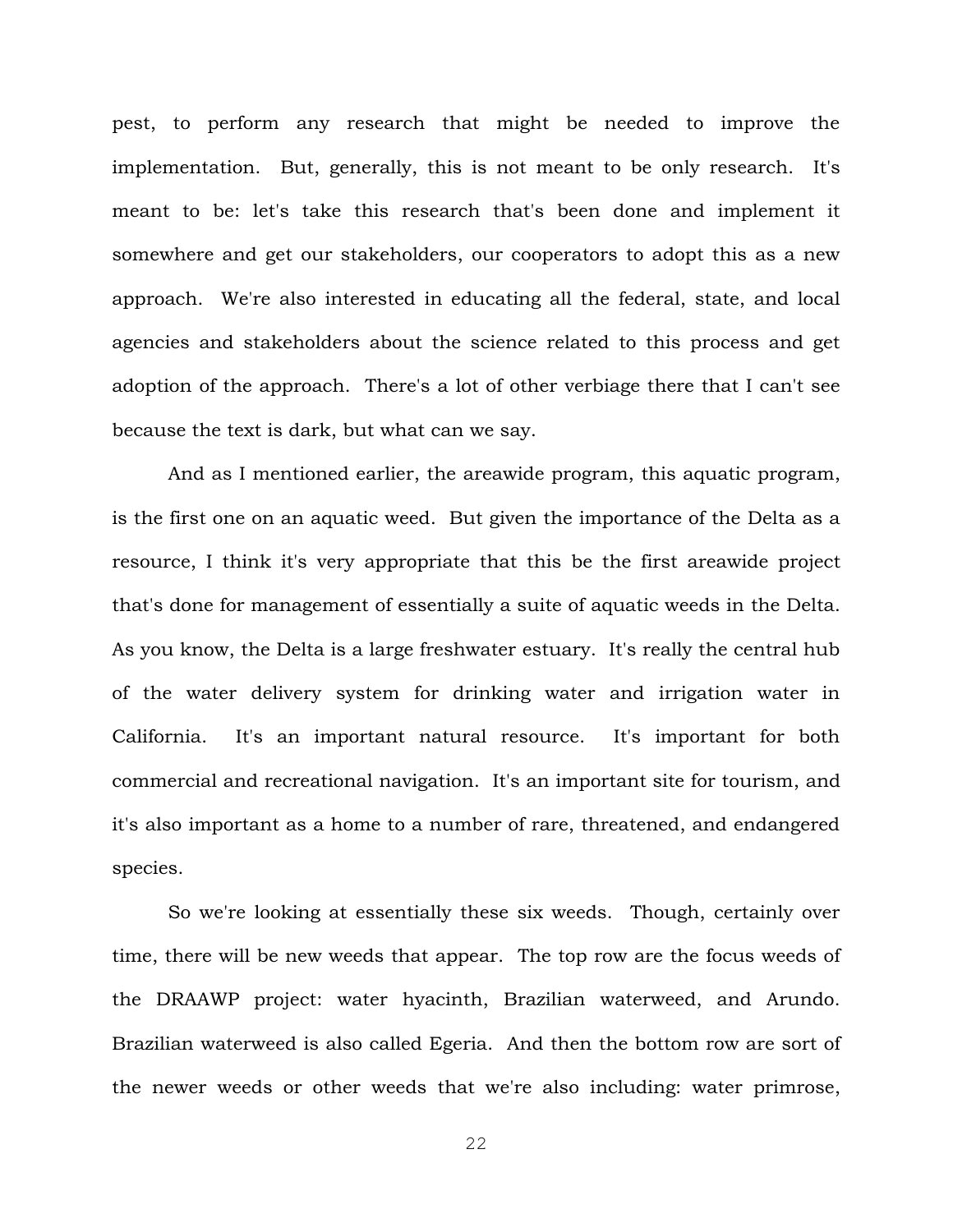South American spongeplant, and curly-leaf pondweed. So they're both emergent, floating, and submersed weeds.

So our objectives are to model the growth of these individual species in the Delta both in terms of their seasonal growth and how they move around in the Delta or where they're located in the Delta, develop usable remote sensing tools to track these species and evaluate the success of management, to find and implement new and improvement methods for control of water hyacinth, Brazilian Egeria, and Arundo in the Delta using an adaptive integrated management approach. And I can't read the others, but I'll kind of make it up as I go. We're also interested in how the management activity is affecting other aspects of the environment.

So as far as funding, we've just started the third year of funding on this project. They typically run five years, but they can be extended a little bit beyond that, as needed. But the decision is made year by year based on how productive the program has been and if it's meeting its goals. And thus far, we've made a great deal of progress in this areawide project.

There are a number of factors that are kind of motivating the development of this areawide project. The first is, while in the past aquatic weed control efforts have been very diligent and substantial, they have not been effective in achieving long-term, sustainable control--or as I like to say, longterm control in which the population the weed is declining rather than increasing. And we've done a number of things in this project thus far. We've seen a reduction within a given year in the amount of water hyacinth. We've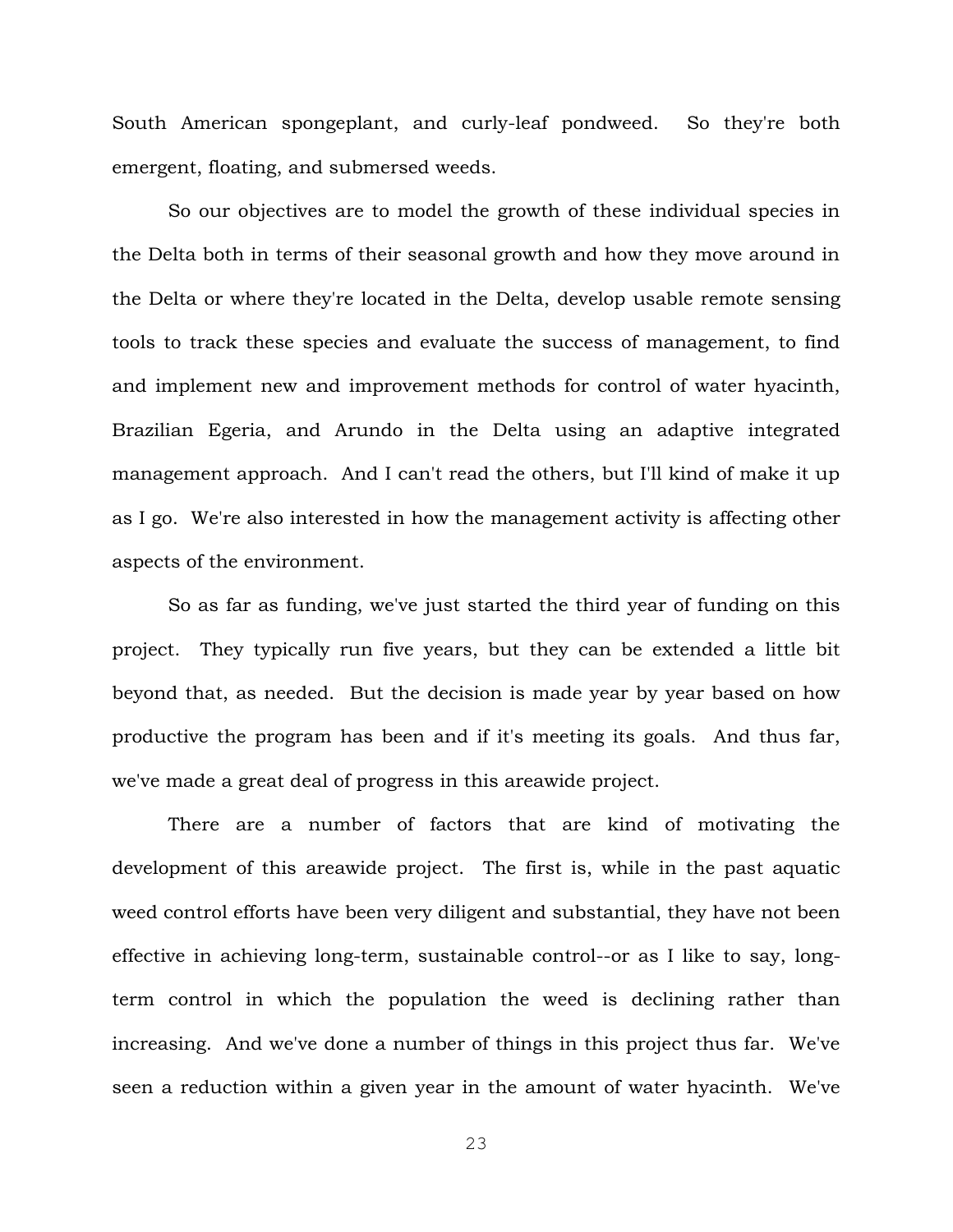seen a reduction in the amount of water hyacinth from one year to the next. We've seen improved control of Brazilian waterweed, and we've also seen implementation of management on Arundo. This is an emergent grass or riparian grass that is found on a number of the levies. And then we've implemented a bioeconomic model that's going to help us track the cost of both, you know, the impact of the weeds itself as well as the cost of management.

The second thing is that the agencies responsible for aquatic weed management had insufficient information to optimize the seasonal spatial targeting of aquatic weeds. And so with the NASA remote sensing tool, we've been able to find early season locations where significant amount of water hyacinth is growing and focus on those as nursey areas. We've been able to, through Boating and Waterways, implement Delta-wide surveillance of Brazilian waterweed. A number of us have worked together on developing information on the seasonal growth of the aquatic species and starting to develop an understanding of where in the growth cycle of these weeds might be the best time to manage the weed. And then we've increased the dialogue with a number of stakeholders and fellow scientists.

Moving on. The resources have not been available to help the wide range of agencies to talk among each other, to collaborate, as well as getting input from a variety of stakeholders. And we've done a number of things just in the past year. We had a stakeholder meeting in August 18th in Stockton. We've been meeting with the Delta Interagency Ecological Program, which is the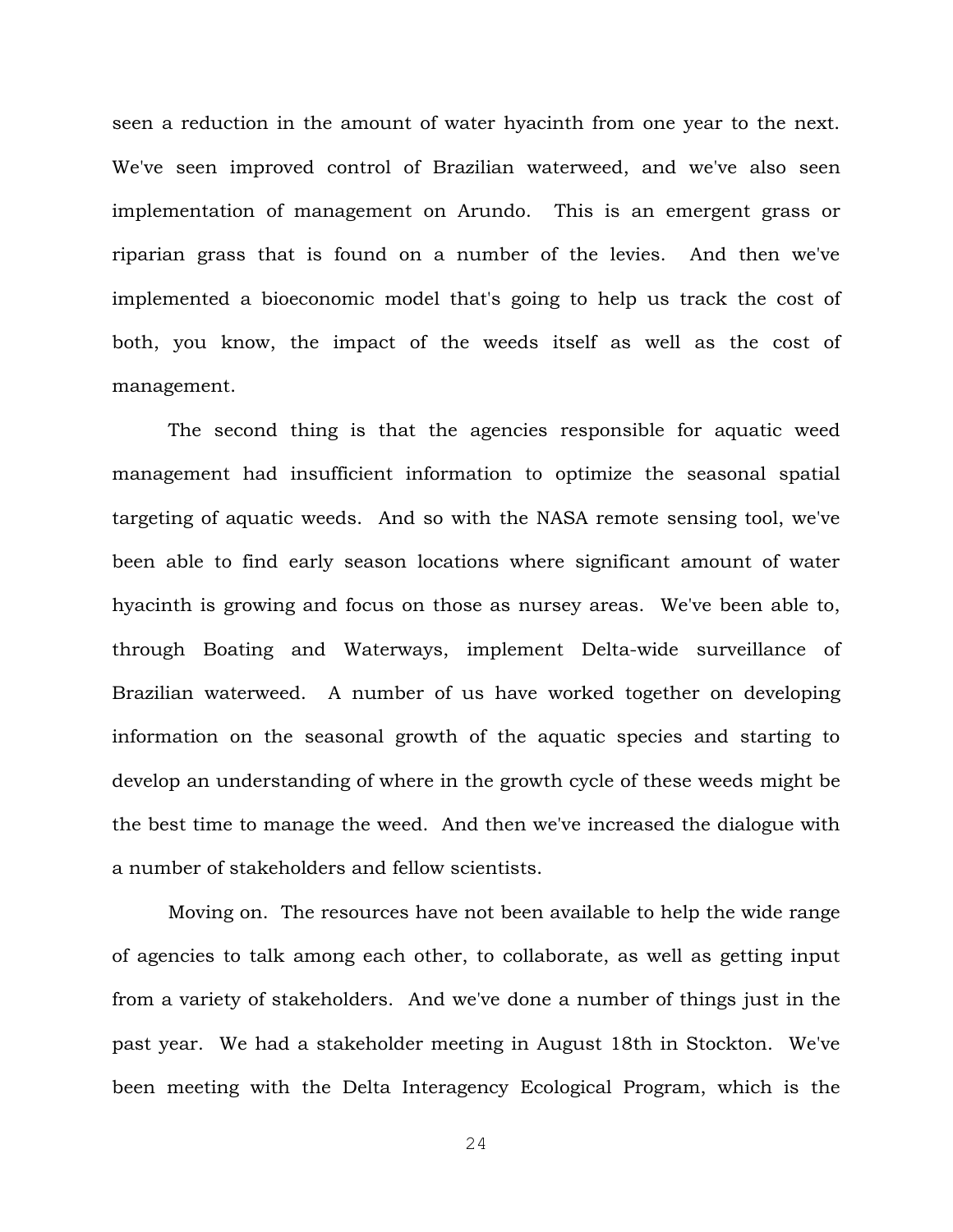federal and state scientists that work on the Delta. There's been a lot of interest in including aquatic vegetation in the overall scientific scheme of the Delta, and so we've been collaborating on that aspect. We've also launched the DRAAWP website, and there's a website address that you can find, and there are a number of resources there, including information sheets, a semi-monthly blog, and some other information.

More for our scientific colleagues, we're participating or actually developed a special symposium on aquatic weeds for the Bay-Delta Science Conference that will be held in November, and we are working on developing a public outreach and information meeting that will be run by the University of California Extension Program for Stockton at a date to be determined. And once we determine that date, we can let people know through a number of avenues when that will be. And that will be merely information on water hyacinth and what's being done to manage it.

Looking at specific partners' activities, the ARS partners, themselves, we've been working specifically on collecting season growth data on water hyacinth, currently, pondweed and Brazilian waterweed. We've completed a study looking at what's the most effective adjuvant for herbicides. And what does that mean? Well, the aquatic herbicides have no additive to help the herbicide penetrate the leaf of the plant. You have to actually add an additional substance, an adjuvant or surfactant, to the herbicide to make it penetrate the leaf. And we've evaluated a number of the surfactants that are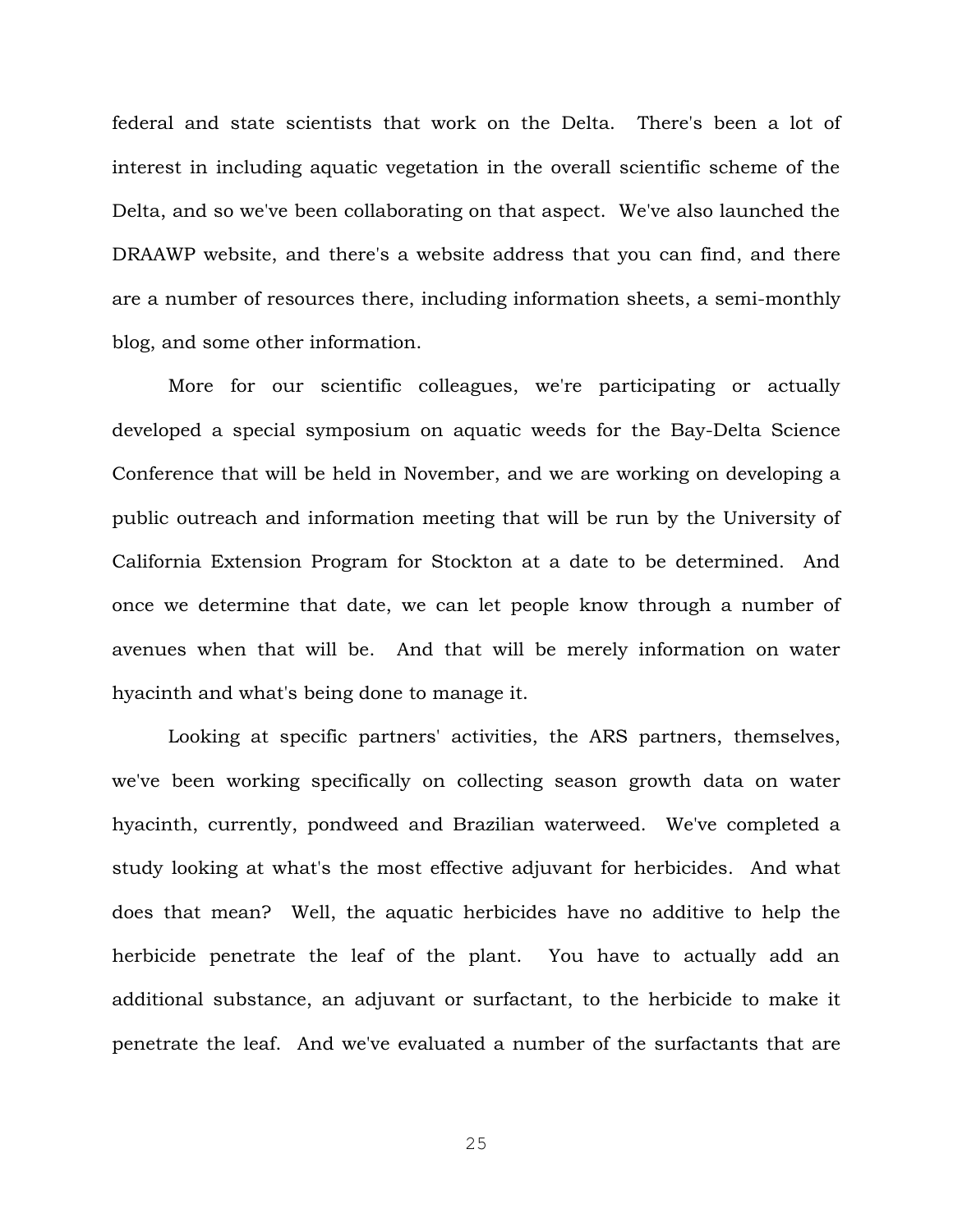available for use with glyphosate to help it penetrate the leaf of water hyacinth better.

We're also in the midst of doing efficacy trials to find the most effective herbicides for water hyacinth and Brazilian waterweed, including trying to expand some of the options that are available for treating both of those. And we are working with NASA on environmental weed responses, as well as establishing a new biocontrol agent in the waterways outside of the Delta proper.

NASA is going to talk quite a bit, extensively, but I do want to highlight the importance of this Landsat satellite-based tool for detecting water hyacinth. This is a satellite that's in orbit. It's actually a series of satellites that are the real workhorses of monitoring the surface of the earth, and this has been a very effective and inexpensive tool for this sort of monitoring.

We're working with UC Davis, actually four different departments. Here are three of them: Entomology, they're working on the relationship between the weeds and the management of the weeds and mosquito populations. The Land, Air and Water Resources Department is working on modeling land crop use, as well as providing input for the Delta SWAT model that NASA is leading the implementation of. And then Plant Sciences are assisting with the plant growth studies, assisting with the efficacy studies on herbicides.

Cooperative Extension has a special role in pesticide trials in the state of California, so we're working with them on that collaboration. And then lastly, developing outreach tools like the website and meetings. The Ag Issues Center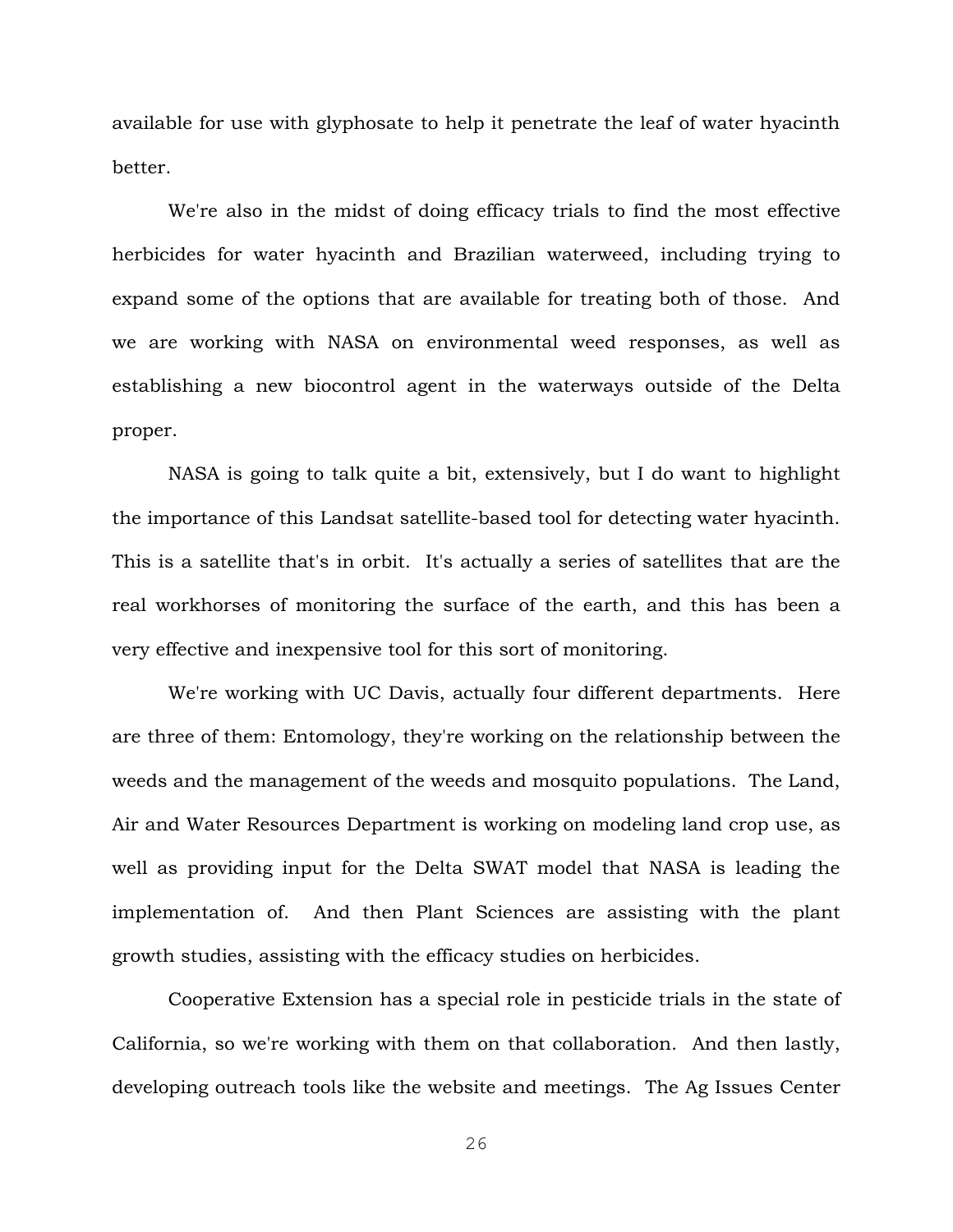is working on this bioeconomic model, and that will be providing us a very useful tool for predicting the impacts of the weeds as well as the cost of management. And then the mosquito vector control districts are working on the interface of mosquitos with the weeds and management, as well as helping to assist rearing the new water hyacinth biocontrol agent. And then lastly in our long list of partners, the Sacramento-San Joaquin Delta Conservancy is focusing on the mapping and management of Arundo within the Delta.

So we're expecting a number of outcomes from this project. Again, it's an implementation project. We expect to implement an areawide adaptive integrated management program for the weeds in the Delta. We expect to see a decrease in aquatic control cost per acre and an increase in efficacy of the management activity. We expect to see a decrease in economic damage to navigation and an increase in the efficiency of water conveyance. We expect to see some other benefits from this program, as well, that are listed there. And I think that's the end of my presentation.

**SENATOR GALGIANI:** Thank you, Mr. Madsen. And now, David Bubenheim.

**DR. DAVID BUBENHEIM:** Thank you, Senator. Appreciate being invited to come and talk a little bit. I'll talk specifically about NASA participation in the DRAAWP program that John just described. I will point out that more than just hyacinth is included in that program. I'll highlight that, but…

**SENATOR GALGIANI:** Thank you.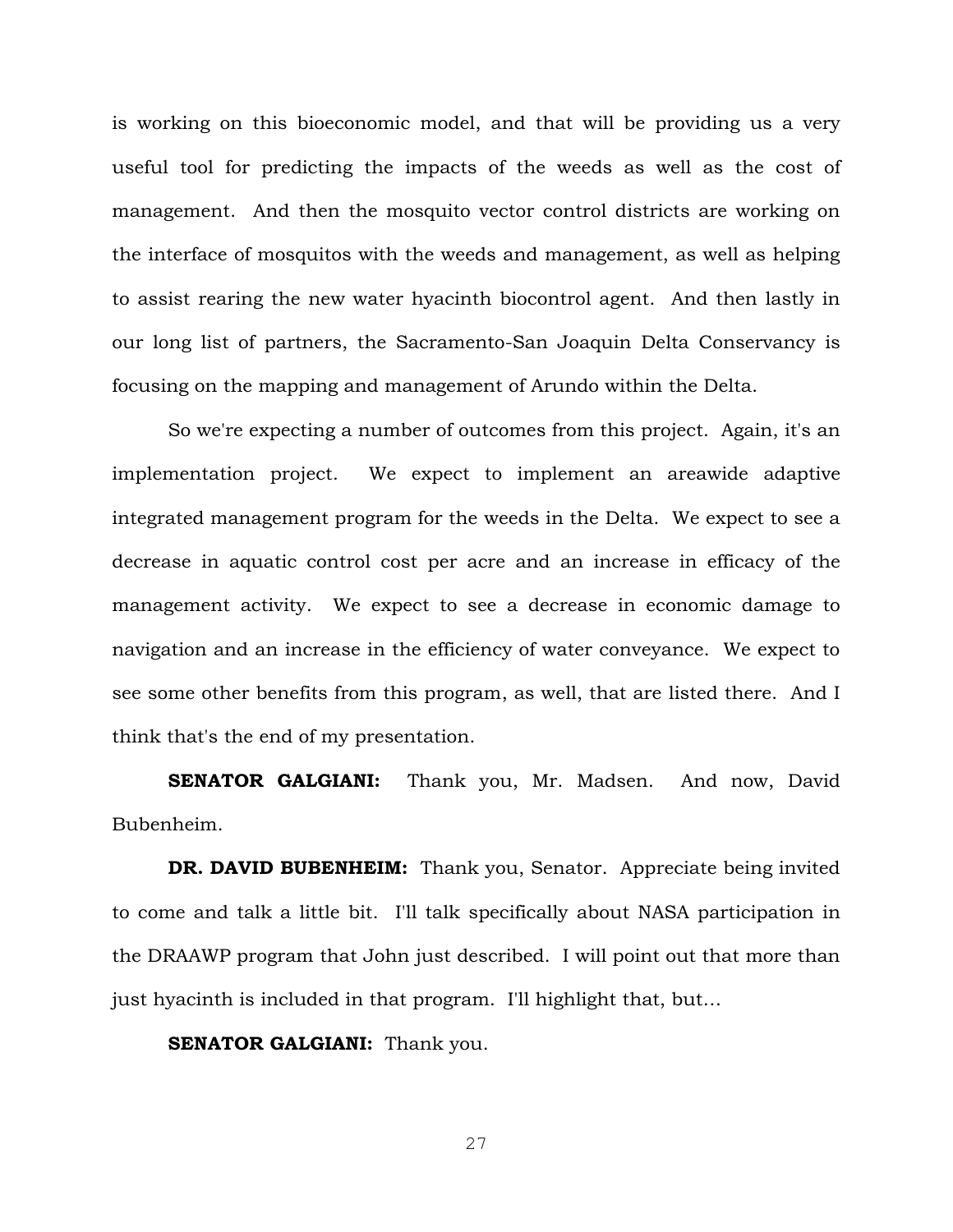**DR. BUBENHEIM:** ...occasionally there'll be a few other plants that pop up.

[PowerPoint presentation begins]

I'll start with a little administrative piece, but I think it's important to point out that there's a lot of similarity and objective between the NASA office that I'm working with at headquarters and the Ag Research Service Areawide Program. They're both very much focused on the highlighted text there on innovation and practical use of unique--or of observation in the case of NASA- models and knowledge, but also for ARS to be able to bring together a more comprehensive organization of disciplines and to have new methods and technologies adopted and put into practice. And so very much what we're about at the bottom, I think, is being able to link enabling new science understanding, that's existing -- connect that up with appropriate technology, and that that would provide us, as John just gave a nice list, improved management of the problem.

I'll start off a little summary of really what we do and then I have a few slides for each of these. I've got about eight slides in total, so not too long.

We start off with remote sensing. And remote sensing is a very useful tool, first, to be able to do mapping to tell us where the weeds are. And that's something that has been rapidly adopted and is very useful. But it's also a nice tool to be able to do assessments to try to understand impacts and feed into a long-term management program. We'll talk a little bit about that later.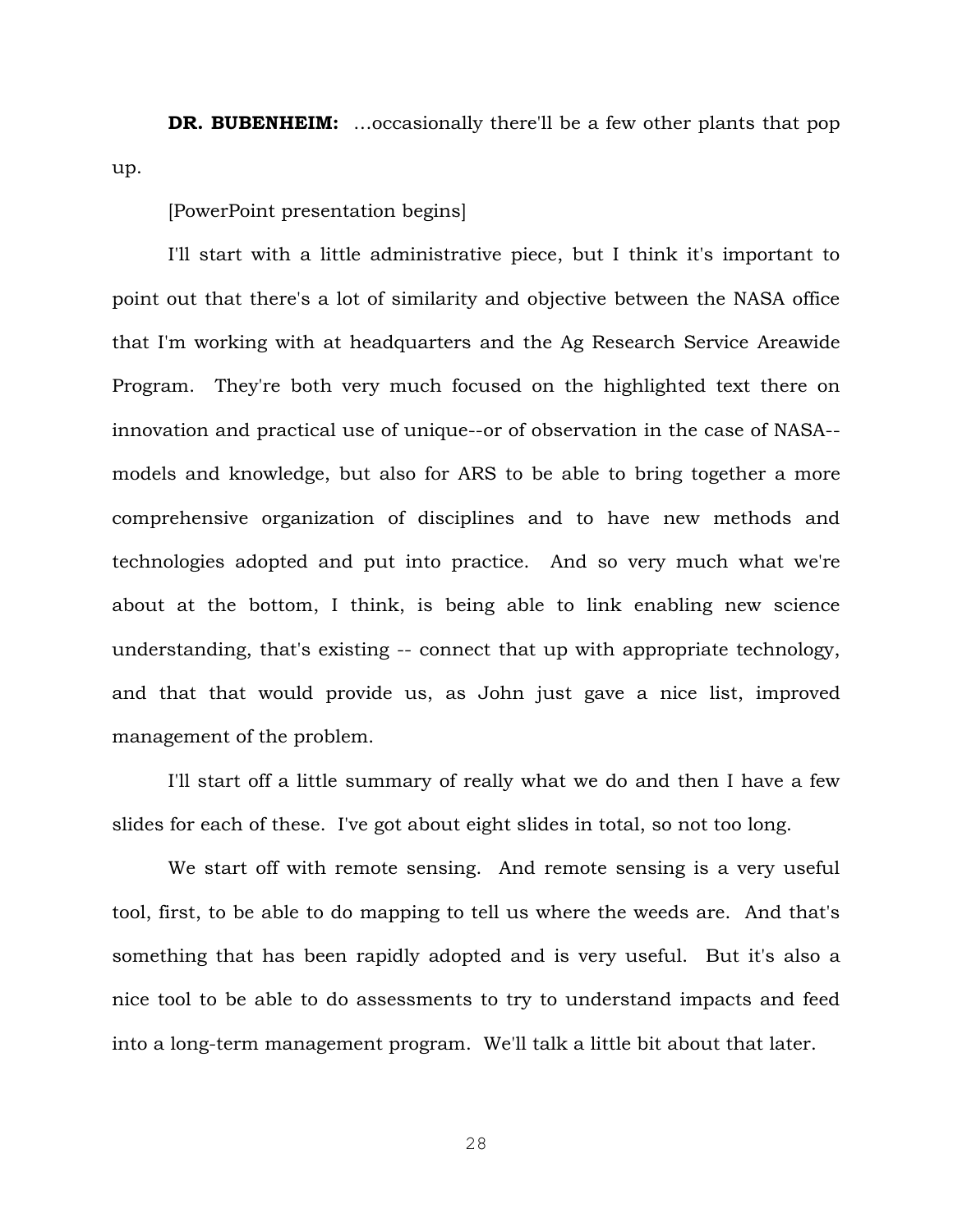Also, we do have a modeling program that we're developing for the Delta called SWAT, which stands for Soil Water Assessment Tool. And what that really does is try to look at what's going on in the Delta and around the Delta and how those uses, land uses in particular, contribute to the water quality that then impacts the plants growing in the aquatic systems. And then we have a program focused on determining what are those biological impacts from what's in the water, and to do that in a quantitative way so that we can apply a biological portion of the model overtop of the Delta water quality, so that we're able to then have a comprehensive view of what's going on in the Delta, and be able to support things like risk assessments as to what's happening, and look at scenarios, both management and environmental impact scenarios.

And all of these end up in, hopefully, what's the most important thing, which are support tools, decision support tools. They're very much focused on operations. You know our goal is not, for NASA, is not to become… We're not an operational agency, so our goal is not to have a long-term job in being able to supply information but to get that transferred, whether it's to state agencies or to action agencies. We're just there to help get the new science and methods put in place.

So John mentioned the hyacinth mapper that uses the Landsat satellite. It goes over every two weeks over the Delta. We get that image in about two days. And from that, we're able to process and look for the spectral signature for hyacinth. And then each of those blue dots is a 30 x 30 meter pixel where there's more than half of the area is covered by hyacinth.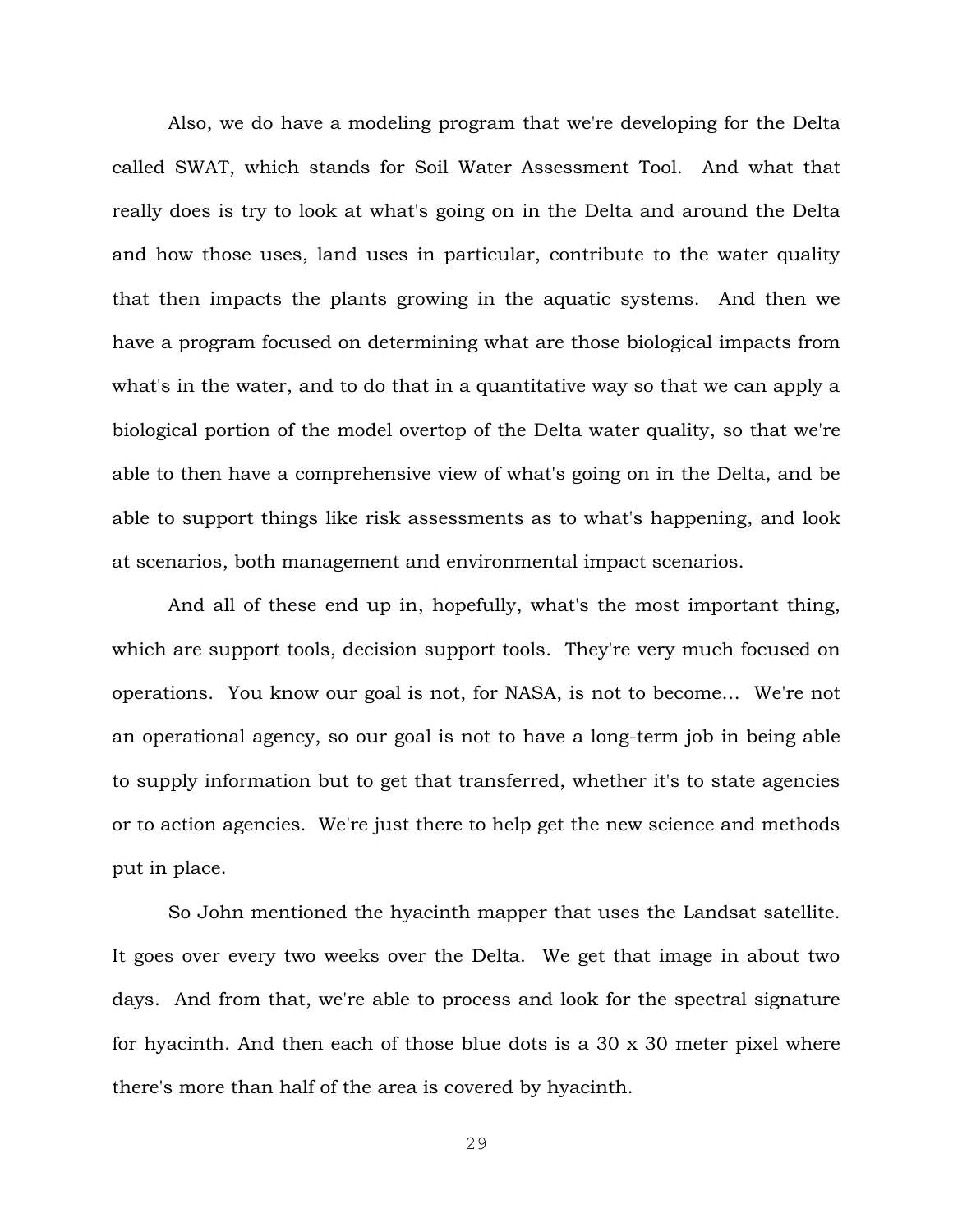#### **SENATOR GALGIANI:** Wow.

**DR. BUBENHEIM:** And we're able to break that up. So on the right is an example of all the different sloughs with their acreages. We typically break that up into 145 different designations. Those can be rearranged sometimes. For Boating and Waterways, we do it according to their treatment areas. It's a computational process to be able to use that. So we get this image every two weeks, as several people have talked about.

What is nice, since it's a satellite-based system, we have an archive of this information over the past about 25 years except for 2012, which we missed. It wasn't available right then. But if you look at this, I guess that's… So here's 2011. I'm sorry, we can't really read that, the numbers, but there's a peak acreage there. And then compare that over to 2015 and then even 2016. Now, you can see there's been fairly significant differences. Since we have this archive, there's a lot of ability to go back and analyze and look at why was that, what was different in those years.

You know, a lot of things change; but as we, especially as we develop our models and our understanding of the environmental controls, this gives us information to go back and test those against and provide some validation for the information that we're developing; so that as we think about looking to the future and developing management approaches, they can be informed by giving us some confidence that it actually works, by going backwards.

So the next slide is going to look at these peak numbers for 2011 and 2015 but look at it in a particular map where the red dots, like here, are where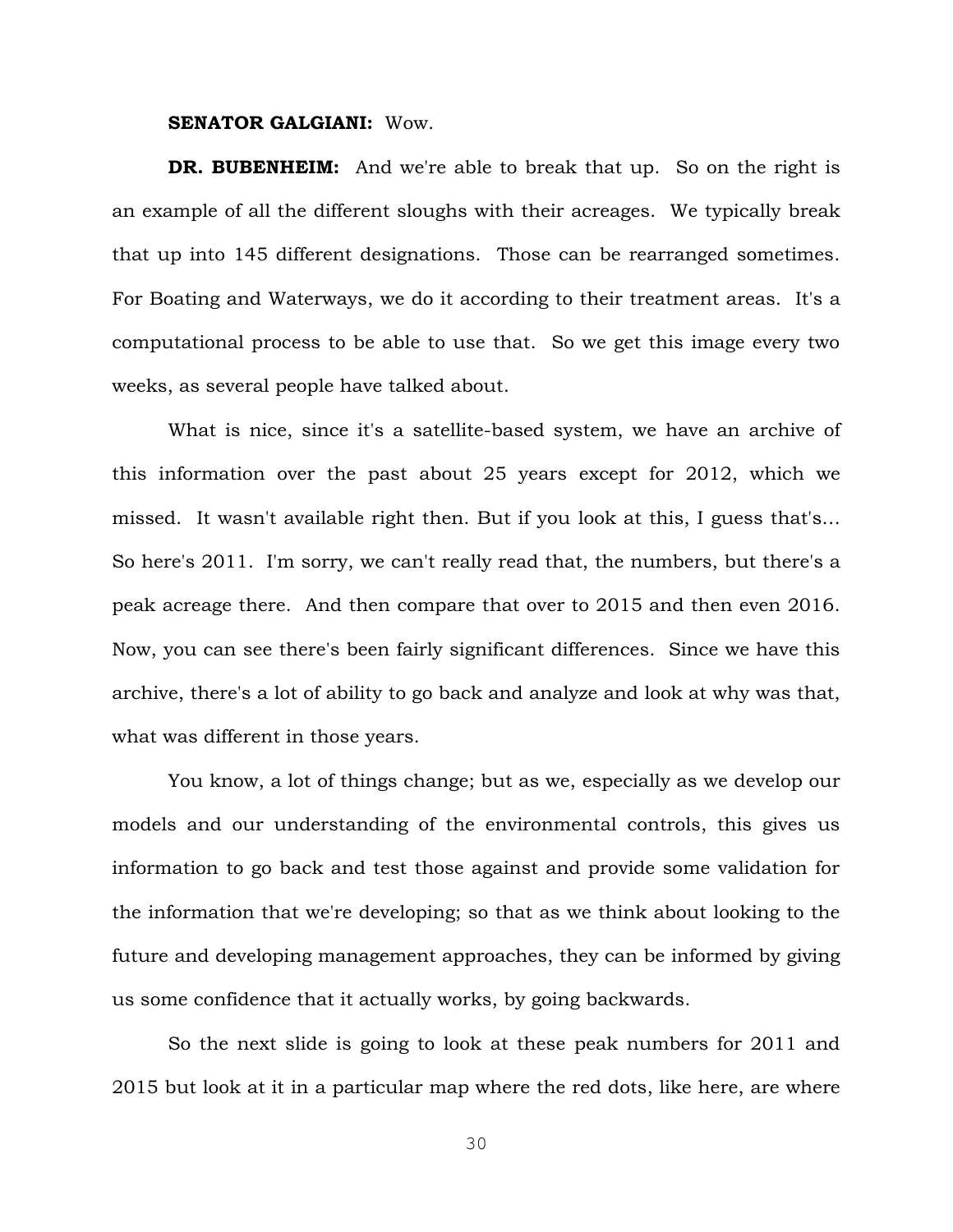the weeds were, hyacinth was in '11, and the blue is for 2015. Clearly, there's a lot more blue. But this is the kind of information that is very useful to us for being able to--and to Boating and Waterways, it's really driven by their needs - to be able to help them try to evaluate what is happening.

I should mention, too, that one thing we're in the process of validating right now is that, besides just doing area estimates that this map reflects, we're also able to use this information to quantify the amount of biomass that's there at the same time. And that's something that can be very useful in assessing the effectiveness of treatment and also in scheduling and planning some of the mechanical harvesting because it gives you a much better idea of how much is actually there and not just area covered. It gives you an actual kilogram per square meter kind of information.

Now, we do other… I mentioned we are interested in other weeds as well, and primrose is one. Here's a picture of primrose here. And I bring this in as an example, but we go through the same kind of process for submerged weeds as well. But what frequently happens is you have a population of hyacinth and then the primrose will start by coming from the shore and growing out across the top of the hyacinth. The issue that we've had is that the spectral signature of hyacinth and primrose are very, very similar, and the satellite that we're currently using, the Landsat, has a sensor on it that doesn't have adequate specificity, spectral specificity, for us to easily pick it out. It's difficult.

So for separating those two populations in the same area, we're going through the same process that we do for submerged, which we use things like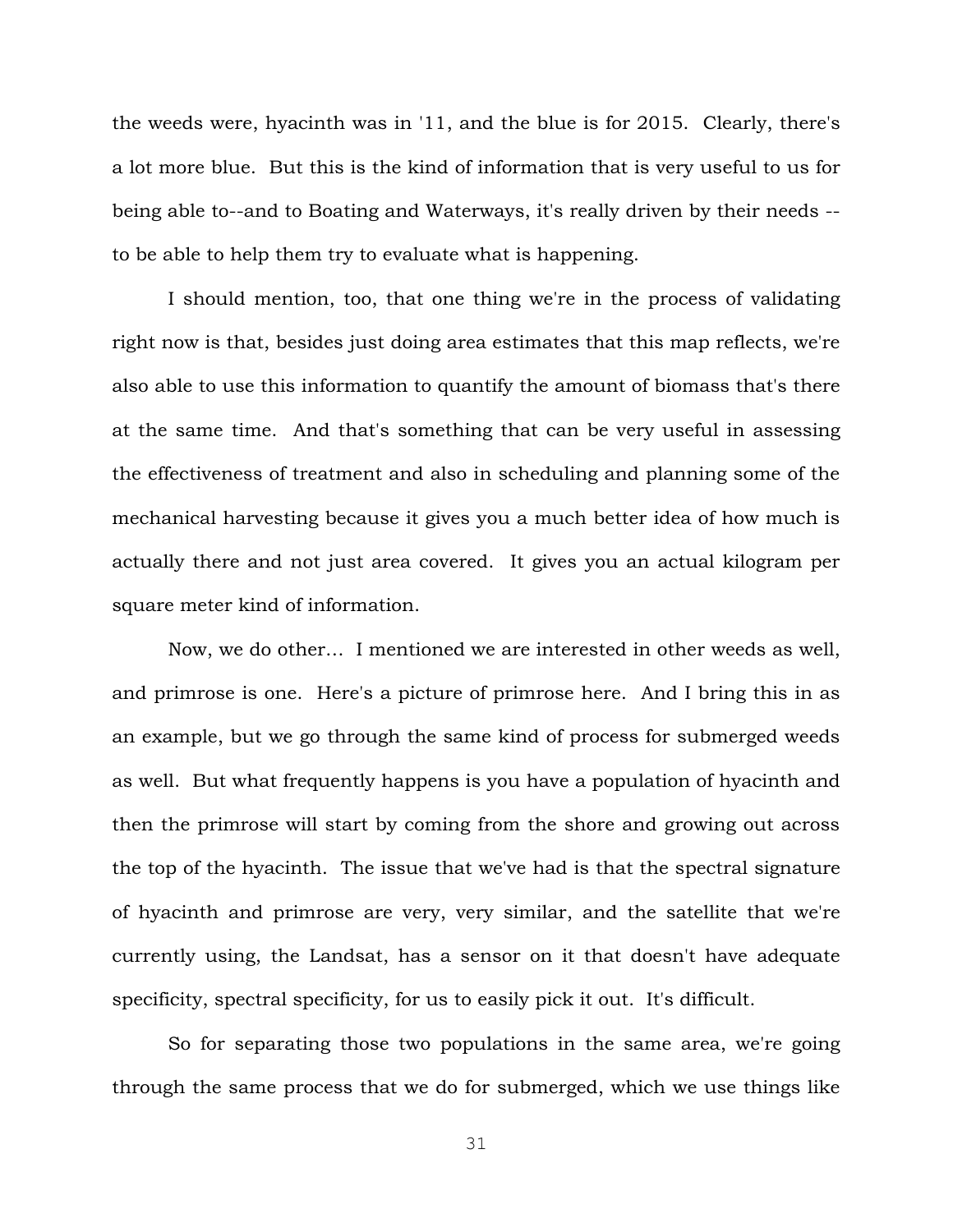a NASA high-altitude plane with a hyperspectral sensor. And the real work horse are some of the aircraft based with instruments that have the particular sensitivity that we need so that we now believe--not totally validated yet--but that we can go into an area and we can identify, for example, here is hyacinth in the blue and the red are the locations where primrose is growing over top.

The issue at the moment is that something like this, the ER-2, is very expensive to fly, and we can't schedule it when we want it, and it's definitely not an operational tool. And so what we're all about is using this kind of approach, kind of a research approach to determine what are the minimum requirements to be able to identify that primrose and then be able to go back and look for an appropriate technology, if there are other satellites that are in space that we can access. They may not all be free and as easy to get to as Landsat, but if we can get some good information, it would be worth spending a little money to buy some commercial data if we're able to save a lot of effort. Because you can save a lot of boat time by being able to get a comprehensive view in one shot of what's happening in the Delta and then be able to drill down into specific areas based on that.

Just a few slides to get off of hyacinth slightly and just… This is a little of the modeling. You've seen this map. Lynn and Eddie showed that map as really their area of interest or of responsibility for management for Boating and Waterways. I put this in here because, while that's their area--and we really use Boating and Waterways as the action agency--that, you know, if we can help them do their job. We think we can help lots of people do their job with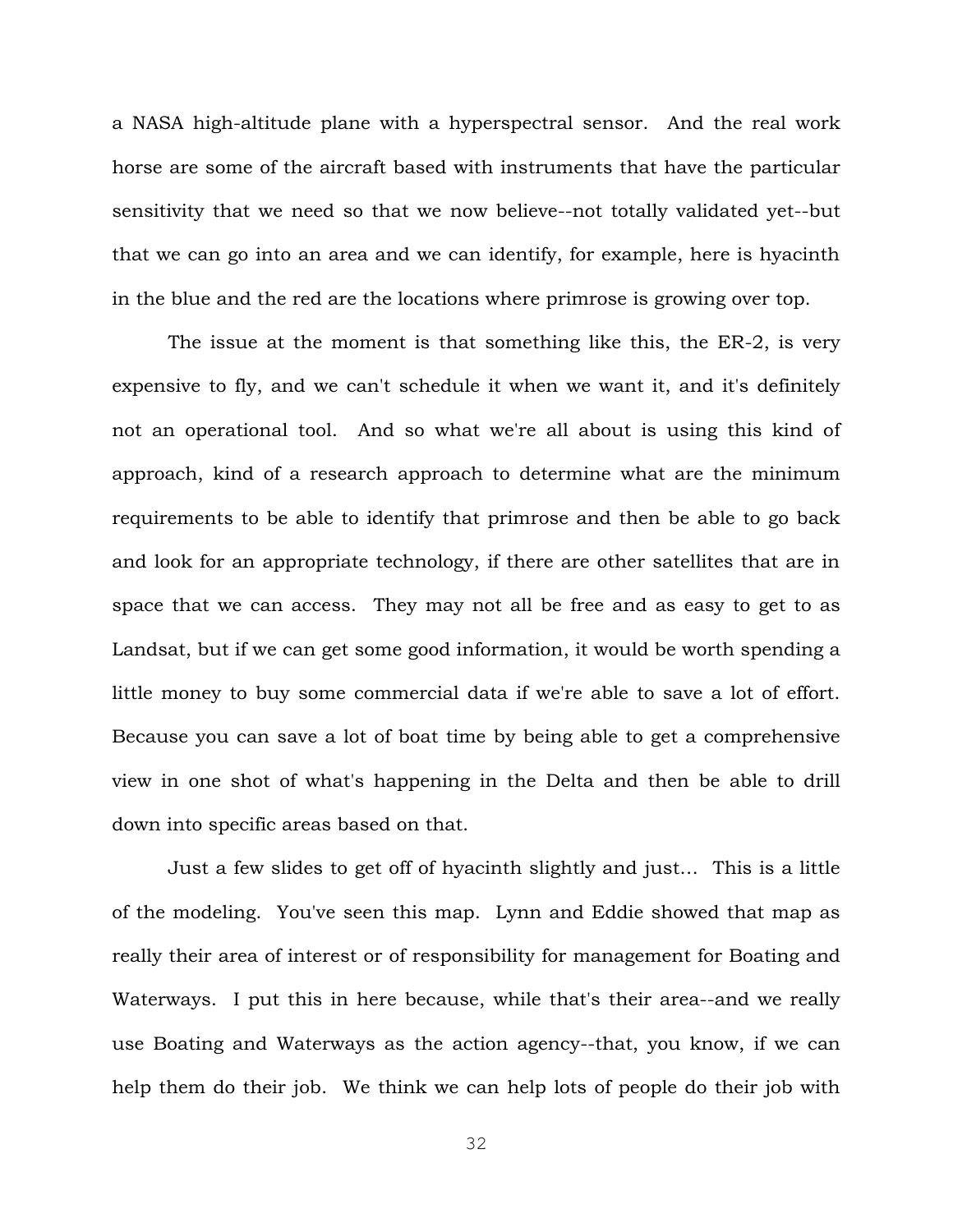these kinds of tools. But they're interested in areas with that frame. But what comes into the Delta is determined by many of the areas outside of that.

So we are looking at the Sacramento and the San Joaquin watersheds and what goes on in those areas, particularly agriculture and what kind of agriculture, what management practices in that. We use the Soil Water Assessment Tool; that's very useful in being able to look at those management practices, look at soil type and elevations and be able to hydrologically route water. And, in this case, we're really focused on the nutrients and pesticides. And it's able to route those into the rivers and then has an entry point into the Delta. So these are very important.

We've been lucky that we've been able to team up with a group, Minghua Zhang, a professor at Davis, because her and her group, they've had experience working with this modeling tool, excuse me, and they've done work in those watersheds. So it's been extremely helpful to be able to get them in to update what they're doing and be able to feed us that information. Because the next thing we do then is try to put it all together, which takes most of the colors there, represents some very general land uses: industrial, residential, commercial, agricultural. There are several levels deeper that makes that a very complicated and hard-to-look-at map.

If you look at all the different kinds of crops and all the golf courses and all the different kinds of things that are going on--that this model is very good at, of being able to identify what is happening with rain and management and how that contributes to water quality--and so then we can route all that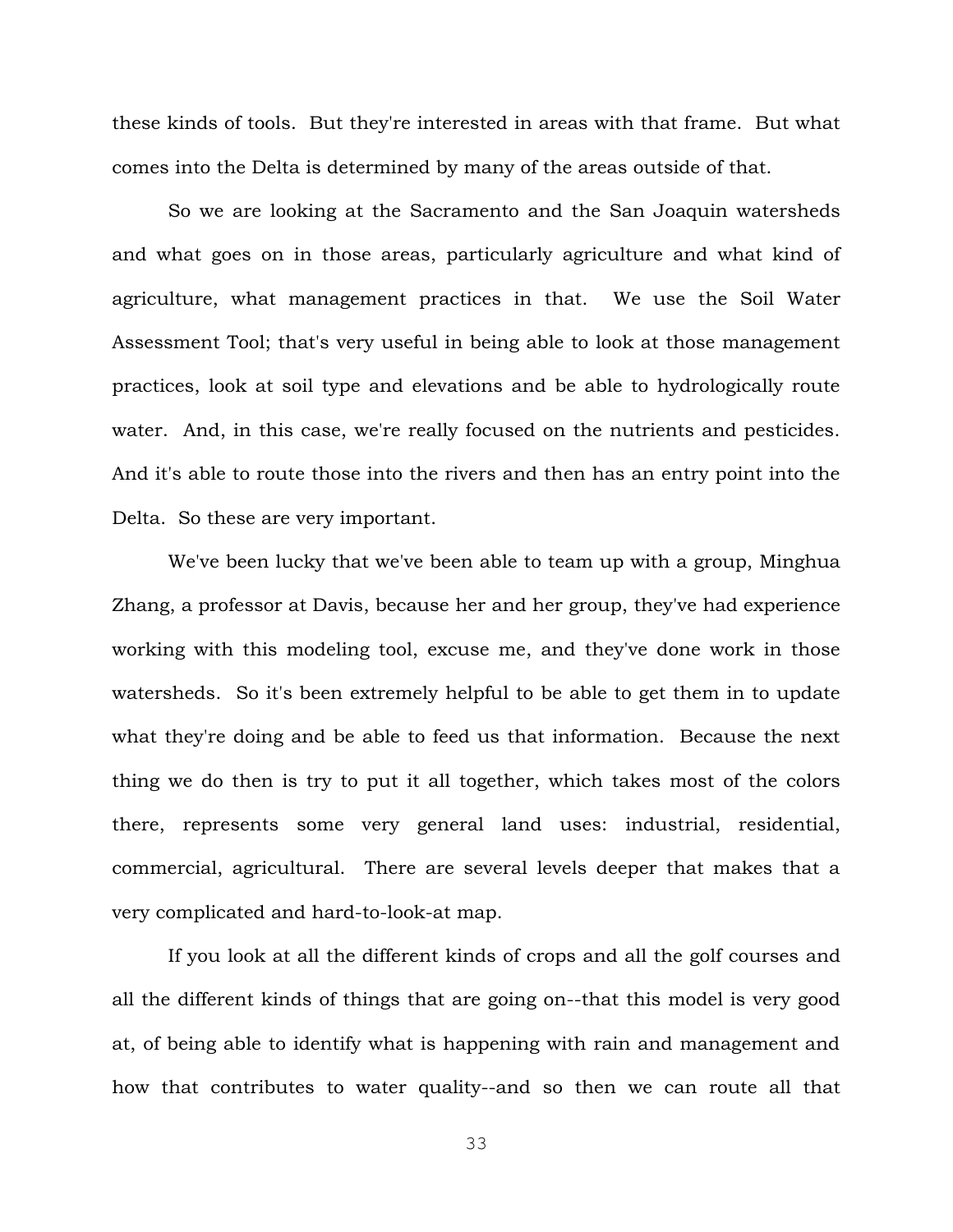information into the Delta. And the Delta is a fairly instrumented area so that there are many points that we can use to calibrate and validate the information that we're putting out.

And then on top of this, really in trying to define the biological impact, there's a lot of research that's been done on hyacinth and a lot of aquatic weeds. But we have been able to identify some science gaps that make it very difficult to translate that information into application in the Delta. So we do have some effort going on. We've got some controlled environments. And this is a square meter of hyacinth growing. We're developing very specific information relevant to the altered environments of the Delta to be able to support those models and integrate those.

So as a summary, you know, so we really see that there are remote sensing tools that can be used at a lot of different levels and some that are being used right now. And then we're trying to put together the entire Delta dynamic model so that we can then be able to predict what the biological impact is of those altered environments. But very much the objective is to end up with tools that people like Boating and, groups like Boating and Waterways can use in an operational and management program and also be able to help develop long-term strategic plans. So instead of sitting around and trying to think about and make best guess, that we have some quantitative methods in place that have been validated, at least historically, so that, hopefully, they're smarter decisions because the economic and the environmental risk of making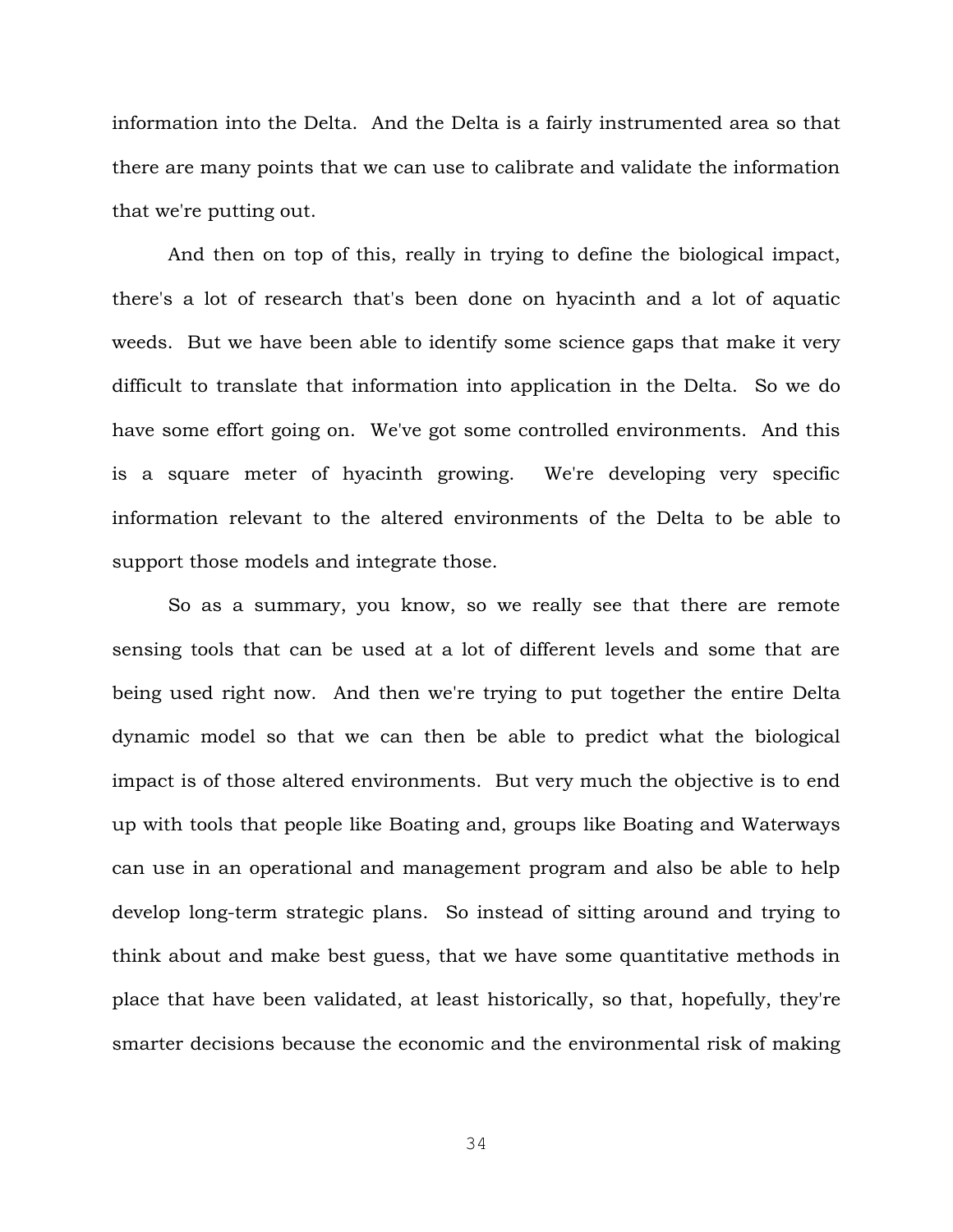wrong decisions is pretty high in the Delta. So we hope this is useful, and we're very happy to contribute.

**SENATOR GALGIANI:** Thank you very much. I had a question for Dr. Madsen. What is the likelihood of USDA extending funding for another year or five years?

**DR. MADSEN:** So long as there's money appropriated for the areawide projects as a whole, I think the probability of our project continuing for at least two more years is pretty high because the program manager is very pleased with the progress we've made over the last three years.

#### **SENATOR GALGIANI: Good.**

**DR. MADSEN:** But you know, who knows what's going to happen with federal funding in the next couple of years. That's an open question.

**SENATOR GALGIANI:** That's instructive for us. We'll know what we need to do on our end. For Mr. Bubenheim: You mentioned that NASA will not be involved long-term and that you have to transfer skills down. How would this work and would other agencies, whoever took over at that point, still be able to use the satellite data that you've collected?

**DR. BUBENHEIM:** Yes, all that information is available. And it's very much part of this process, is to go through that transition. It's definitely not that we develop a method, put it in a paper, and hand the paper to Eddie and we walk. We're not going to walk away. We try to work very interactively both with Boating and Waterways to understand what their long-term management needs are and then be able to select the tools and then work with them to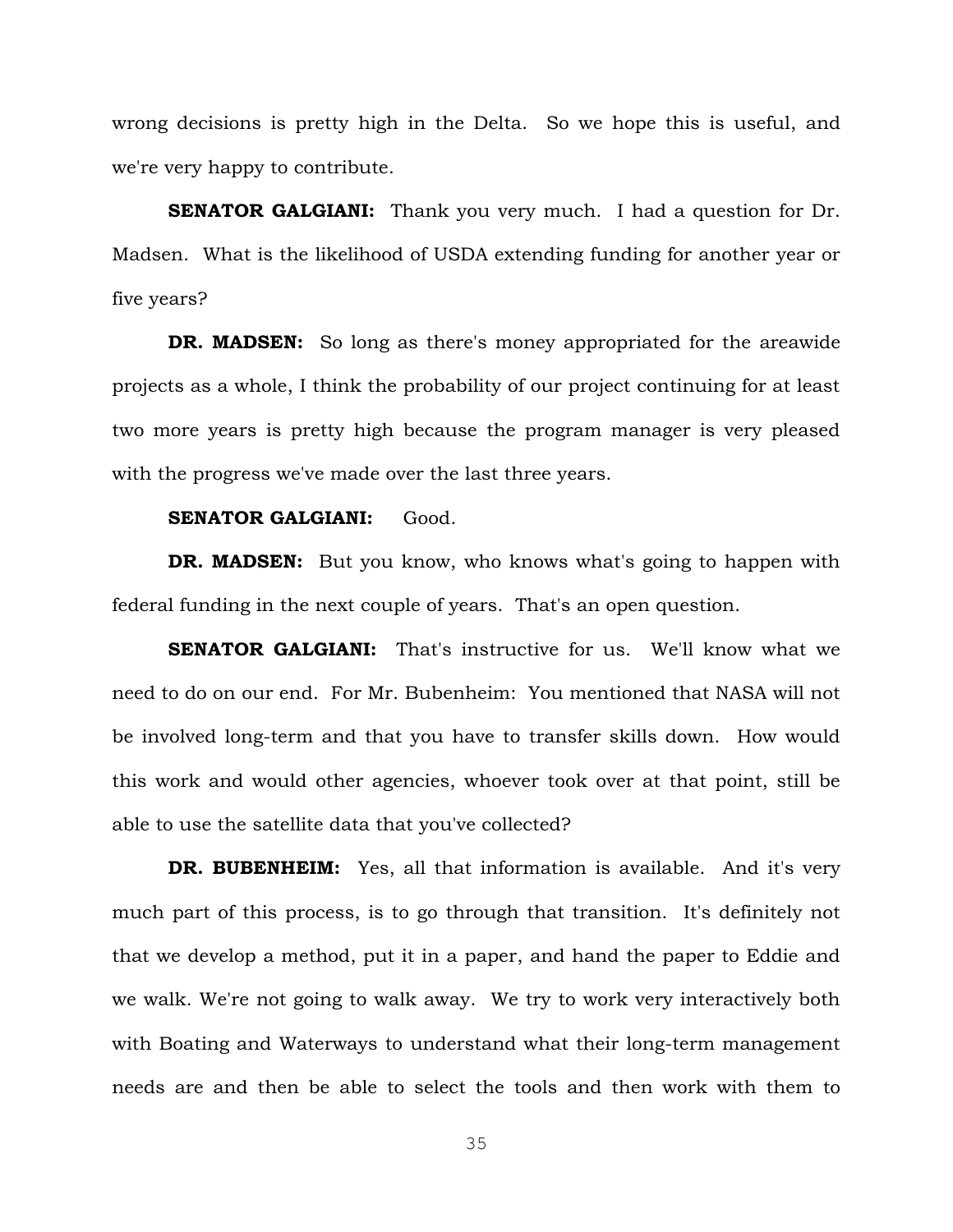adapt it. I think right now--or adopt it. I think right now is a perfect example. Boating and Waterways is very much trying to figure out how to utilize the information we're providing in the best way. Because it's one thing to get a snapshot of, you know, the map of what's there today; but there's a lot more information available to utilize there. We all see that. And there's way more information than there is people or funding to really go through. The list of questions that we can ask is ever increasing. It's a matter of prioritizing what are the most important things to look at right now. But, definitely, all this technology transfer program and this process is geared to not walk away but to work together and help you validate that Boating and Waterways or action agencies can take that information and use it independently.

**SENATOR GALGIANI:** Good, thank you. We would hate to have to start this process all over or have a lag in timing, so thank you very much for clarifying that for us.

### **DR. BUBENHEIM:** Sure.

**SENATOR GALGIANI:** And with that, I'd like to thank you for your presentation. And at this point, we can call up Mr. Jeff Wingfield. Jeff Wingfield is the Director of Environmental, Government and Public Affairs Division of the Port of Stockton. Thank you very much.

**MR. JEFF WINGFIELD:** Good morning. Thank you for having me, I appreciate it, and thank you for hosting this important hearing. Before I get into my slides, I just want to give a little bit of a background on the port.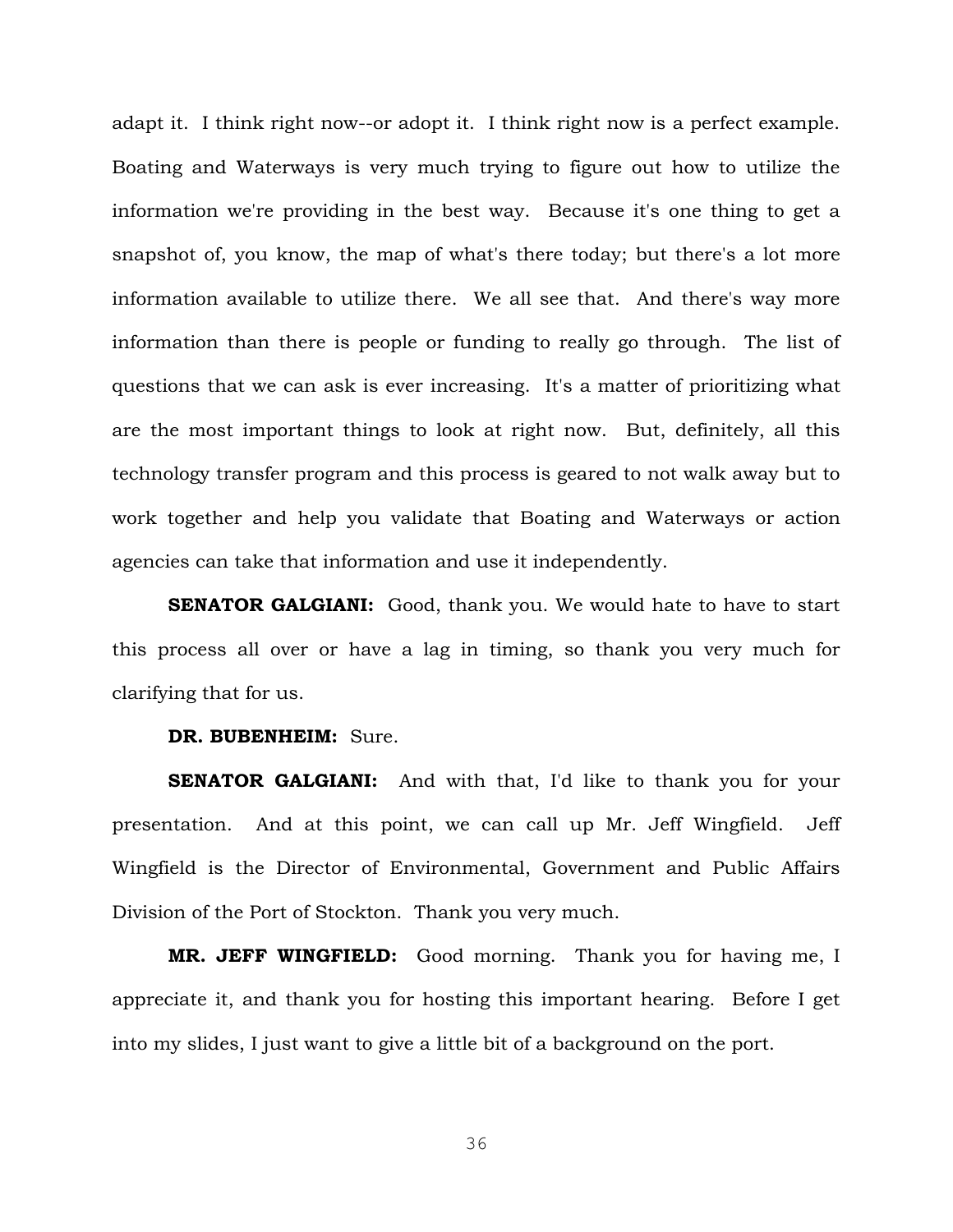We actually are the fourth busiest port in the state, which is pretty impressive being how far inland we are. We compete with a lot of ports that are right on the coast. We import and export over 4,000,000 metric tons annually; and we're actually a growing port, which is somewhat rare in California. We're number four now and probably in 2000 we were number nine or ten. Every year, we have about 240 vessel calls at the port, so that's about 500 ship movements going up and down the channel annually. So this is not a low-use channel and actually is a medium-use channel and a channel of national significance based on the amount of fertilizer that we import for the Central Valley.

We are a job generator and, actually, that's why we were created. We provide more than 5,500 jobs for this area, and we're an economic engine for the area with more than \$1.5 billion worth of cargo crossing our docks each year. Over the past five years, we've actually had \$2 billion worth of private capital investment just on the west complex, or Rough and Ready Island, alone.

So what we do, we coordinate extensively with the pilots who are bringing the vessels up. And as you can see, this is from the bridge of one of the ships. This is their view during the day. Typically, between October-November our ship channel is shutdown at night based on not being able to see what's going on through radar. And actually, it's gotten worse in the past few years with some of the fog. Foggier days, the ship channel will be shut down during the day as well because they utilize the radar imagery to navigate.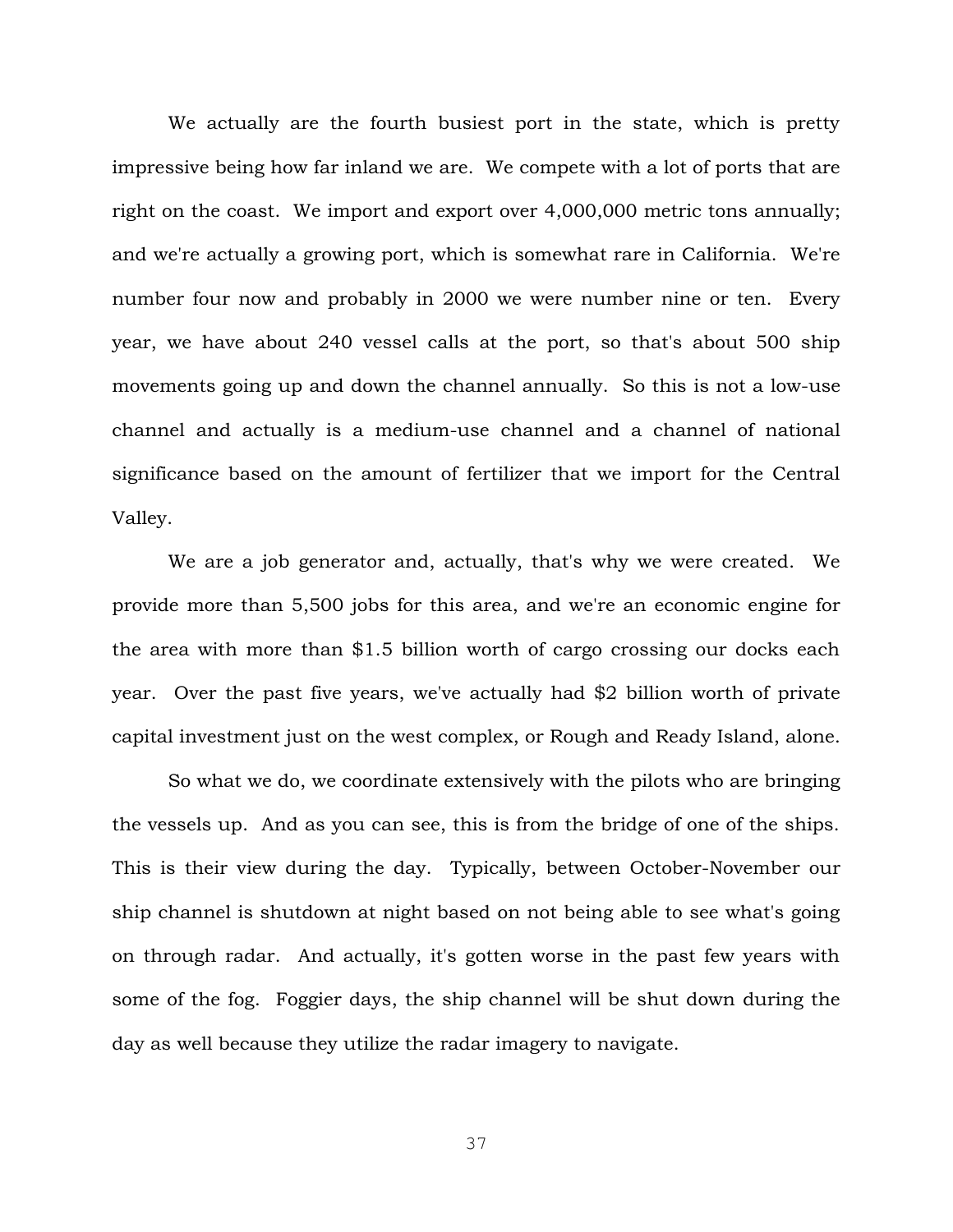So as you can see, this is the radar imagery that the ship captains use, or the pilots. In the middle is where the vessel is. You can kind of see the outline of a levee to the right, above where the ship is. But if a ship captain is trying to get up to the port, based on all the hyacinth that's in the water, he can't tell whether or not a small vessel is in front of him, whether or not another land mass is in front of him; and so they don't have any other option but to shut down the ship channel.

So the pilots are… You know, obviously, you can't blame them. They are risk averse based on what's happened in Oakland and the collision with the Bay Bridge over the past few years. They make sure that they shut the shipping channel down rather than risk impacting a vessel. This is not…

Are we locked up?

#### **UNIDENTIFIED SPEAKER:** [Inaudible]

**MR. WINGFIELD:** Really? Okay. Well, I'll have to work with this one then.

So over the past few years, we have been coordinating extensively with Boating and Waterways, with other water users, with boating industry in the Delta and providing as much information as possible. We've actually taken NASA out to ground truth some of their data, on boats, as we go out and do reconnaissance surveys both in boats and in helicopters to kind of get a visual of where you can see a lot of the hyacinth is growing in tulles, kind of back, outside of areas that you could identify with a boat.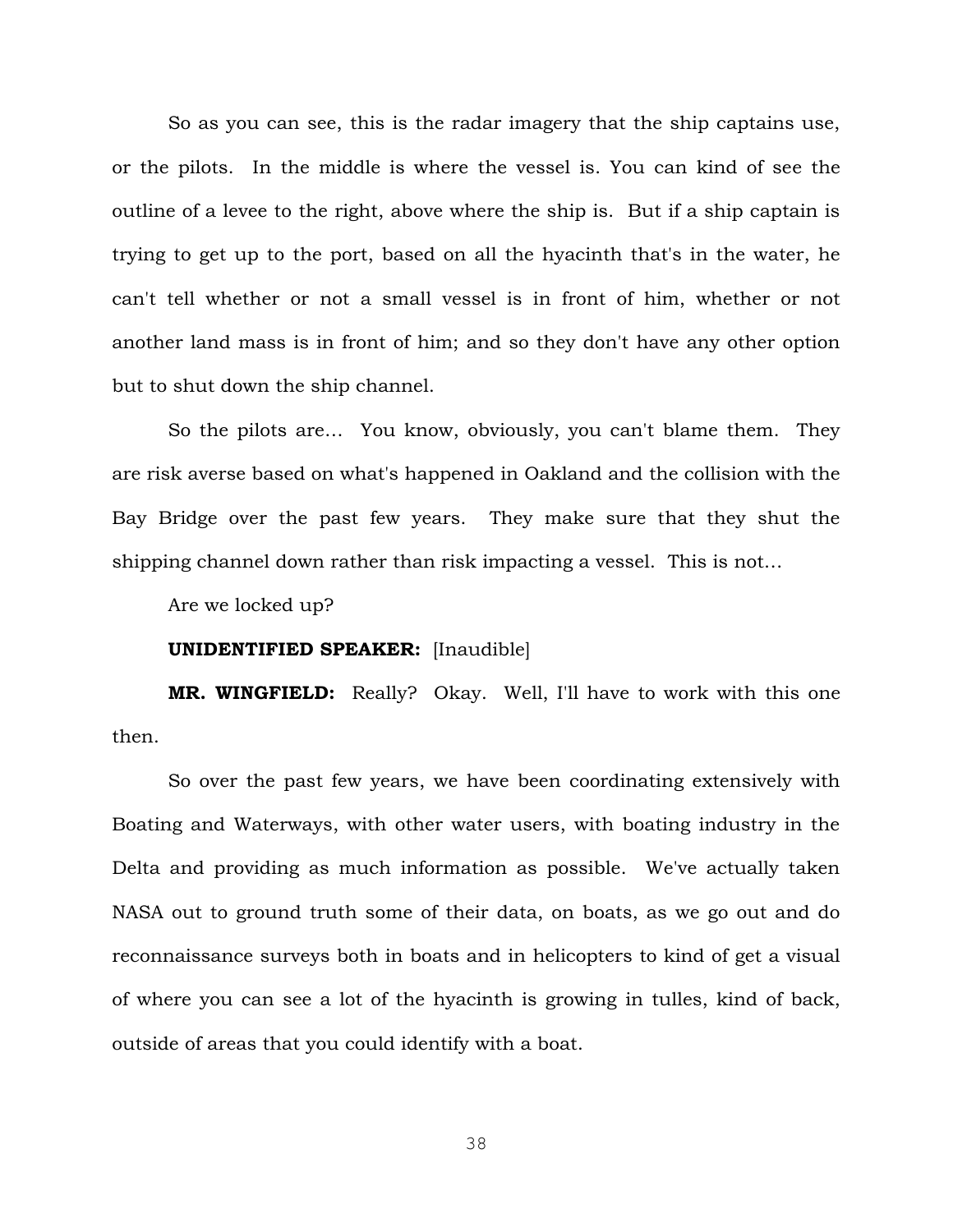We also own property up and down the ship channel. You know, I think that one of the issues is where do you put this stuff if you go out and mechanically harvest the material. And working with the Corps of Engineers, we have to provide them with dredge placement sites up and down the ship channel, and so we can utilize some of that property to place hyacinth in as well.

We've actually been providing hyacinth to a community garden. I don't know if you've been over to the Boggs Track community garden near the port, but we provide them with hyacinth that they have composted and utilize to grow crops over in the community garden. So there is a small benefit to hyacinth. And we've actually also worked with some of the water users and others to put in a grant application to look at whether or not we could turn water hyacinth into green energy as well with one of our ethanol facilities at the port. So we're still looking at whether or not that's a viable option.

Let's see. So we have also worked with... We've also put about \$500,000 of port funds into water hyacinth mechanical removal over the past few years. We've worked with some of the folk here. We've hired a couple different harvesting companies to go out and at least harvest hyacinth near some of the port berths and areas where, like, our police boat was blocked in based on, you know, so much hyacinth being in one of our slips. So we hire a harvester to go out and remove, mechanically remove that material as well.

Without my slides--one of them was kind of a joke. It was, you know, there's a big movement for ports to be green, and one of the jokes around the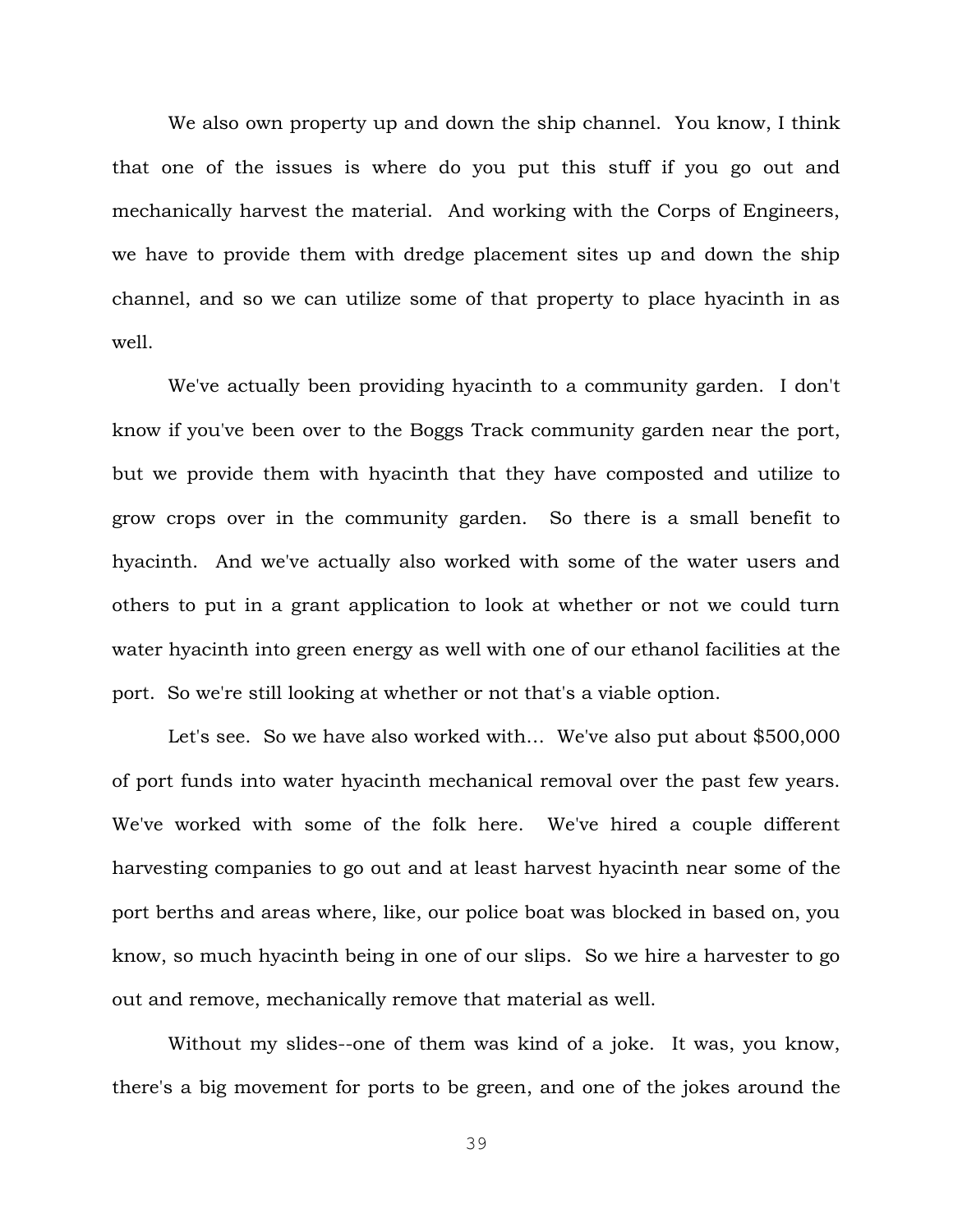port recently was: Certain times of the year, I think we're the greenest port in the United States. [Laughter]. We actually are trying to be less green in some aspects with all the hyacinth that we see in the ship channel. I think that's about all I have.

One other issue that has come up recently is: So this year our plan was to try to utilize the tides and the wind more to bring the material to us, where we were going out before and chasing it with little harvesters. It wasn't the most efficient way to, for at least us, to spend our money. So we were going to utilize the winds and the tide--as they're coming past port properties on Roberts Island and then they eventually end up downtown here--to try to utilize harvesting equipment to push it over to our property and then remove it with a mechanical backhoe or something like that.

We have been discussing that option with Boating and Waterways; and it appears, from the permits that they have with Fish and Wildlife Service and with NMFS, that anything that we harvest will be counted against their allotment in their permits. And so that's something we're going to have to try to work through. That's very discouraging for us too--you know, anything that we remove counts against what they can do.

So that's really all I have.

**SENATOR GALGIANI:** Okay, thank you very much. And now, we would like to call up Claude Pellarin, owner of Village West Marina, and Cindi Fargo, CEO of the Downtown Stockton Alliance. Thank you.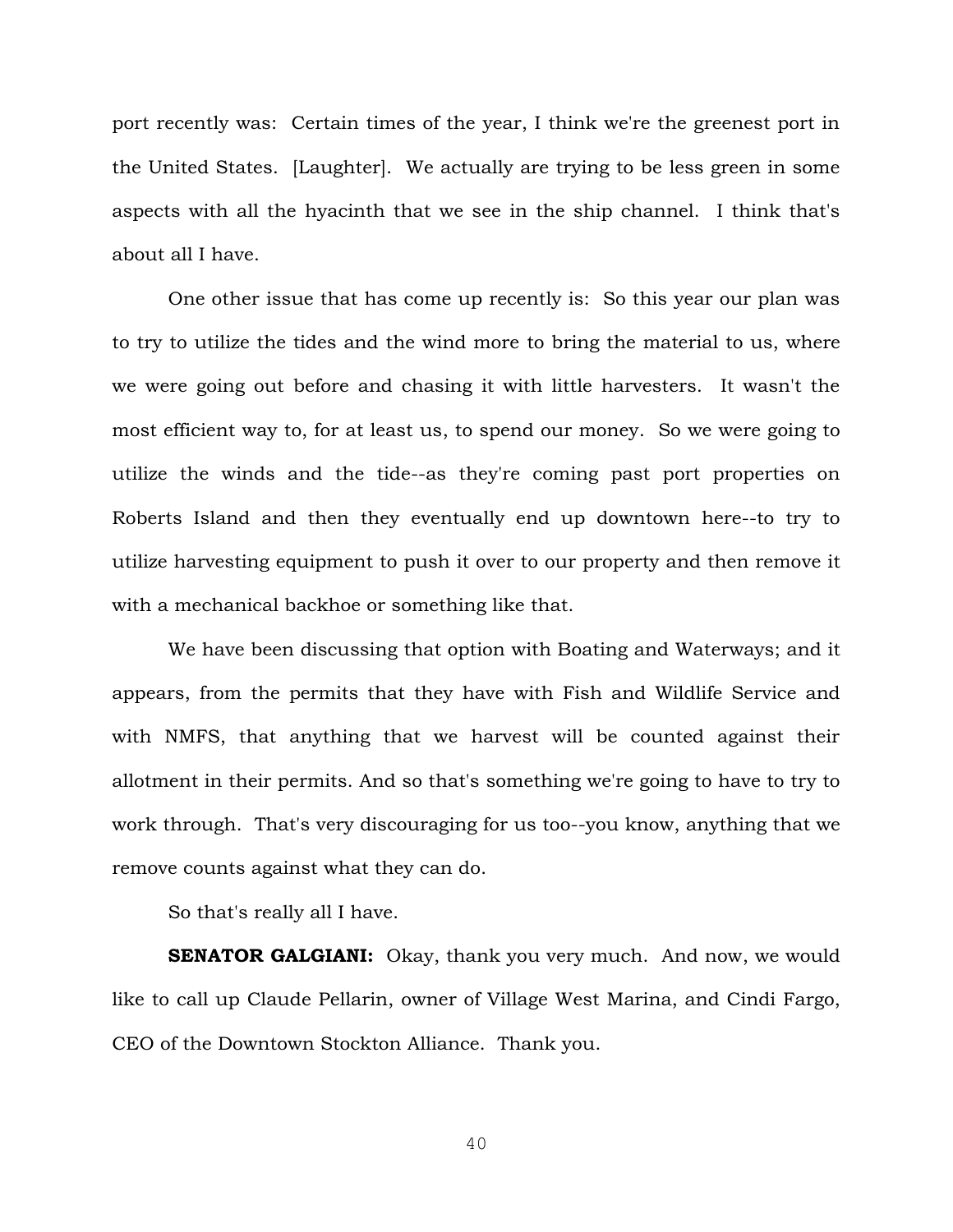**MR. CLAUDE PELLARIN:** Thank you very much. Morning. My name is Claude Pellarin. I am the Village West Marina owner. I'm here today with Tim Fontaine, our harbormaster, and Vickie Baumann, our general manager, who combined have decades of experience in marina management in the Delta. Though we are new to the Delta, having acquired the marina about a year and a half ago, their experience gives me great background for our thoughts going forward. So we had some pretty meaningful testimony today. I think we're more the color commentary. I'll try to make it a little lighter and give you just our perspective of one marina's operator in the Delta.

So real quickly, we'd just like to thank you for the opportunity to testify today. I think it's important that the state has reached out to the business community as well as others to see how this affects local businesses…

# **SENATOR GALGIANI:** Thank you.

**MR. PELLARIN:** …how it affects the recreational opportunities in the community for us. Real quickly, we'd just like to tell you a little bit about Village West Marina, the background of what the facility is and what our experience last year has been with water hyacinth and what we are doing currently, internally to combat the invasive plants in our marina. And then finally, just some current observations of what we see on the river today.

So with that said, a little more fun here. [Music playing]. Village West Marina is a 678 slip marina located about a mile and a half off of Highway 5, off Benjamin Holt. We have two signature restaurants on site: Garlic Brothers, which has waterfront dining and boat-in availability, and Bob's Burgers on the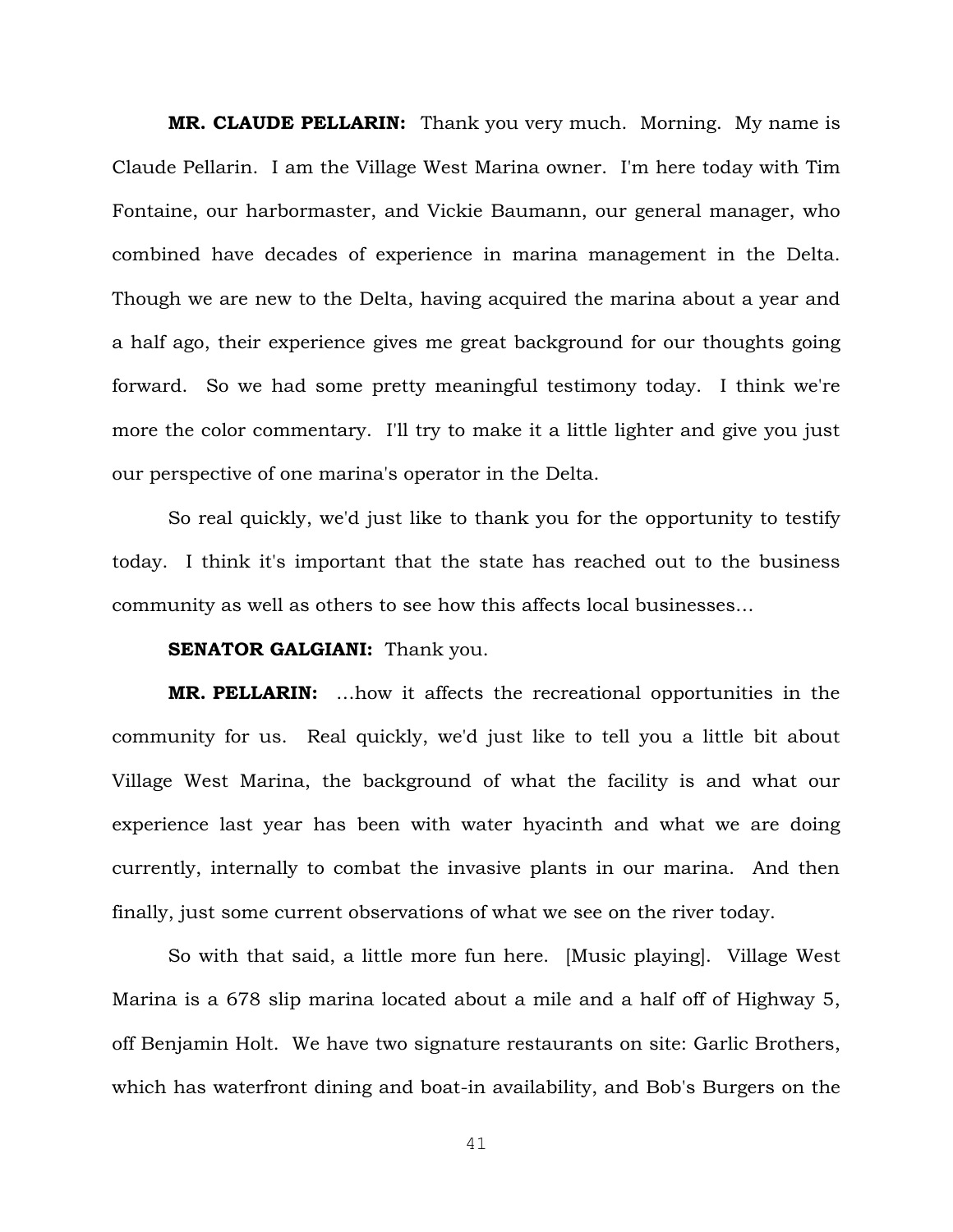Bay. We also have a yacht brokerage on site. We have a yacht service company on site. We have a yacht club on site. We have a fuel dock, a launch ramp, a convenience store, and about 150 dry store spaces on site--as well as being the largest covered marina west of the Mississippi. We also employ about a hundred people on site through our business and related businesses and create a large recreational access for the community and a gateway to the Delta.

So last year about this time, we went out and got some imagery to try to track what our experiences are in the marina, in the Delta. This is 14 Mile Slough; 14 Mile Slough is about three miles off of the San Joaquin shipping channel. And you can see here where the hyacinth has broken free and free floating down 14 Mile Slough. It creates a hazard to our boaters going up and down, obviously. It also impedes our commercial operations.

This is our fuel dock. You can see how heavily impacted our fuel dock is. It also clogs our launch ramp and our pump-out facility. You can see the flow of hyacinth coming down the way, and just makes a left-hand turn and comes right in the marina. We have 1,200 feet of guest berthing for the community coming to visit the marina here, which you can see as well is heavily impacted and becomes non-usable as we go forward. By November of last year, this is what we looked like. We were virtually a hundred percent impact in a 65-acre basin. We went out and hired local boat harvesters and mechanically harvested the marina three times throughout the season, in four months, and emptied the basin three times, storing it on site in large piles until we reduced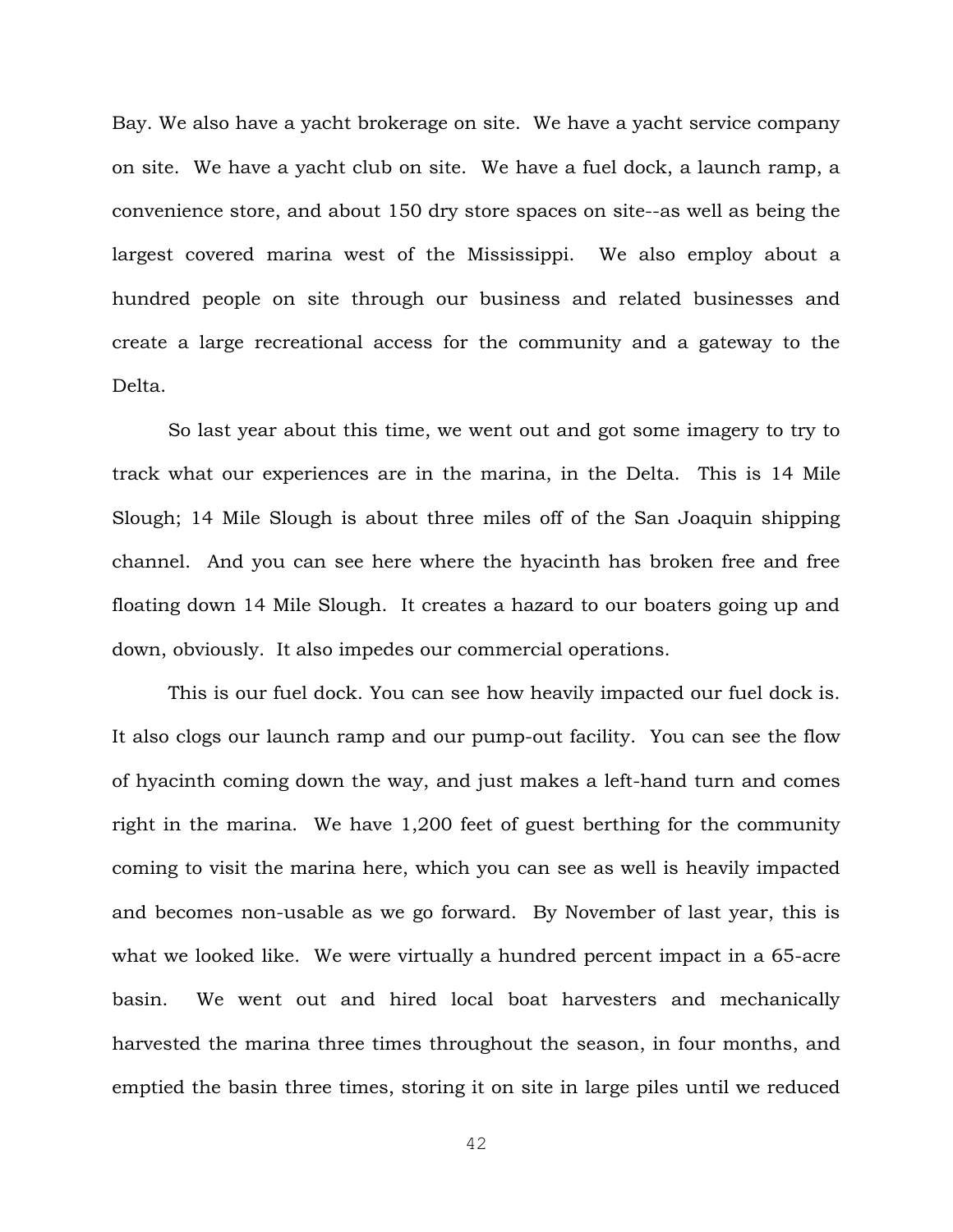the mass of it, then loading large dump trucks with tractors and hauling it out to the landfill. All said and done, by the end of the season, in four months, we had hauled out 500 tons to the landfill out of our marina alone.

That said, it sounds a little dreary. But going forward, we think that this year the season appears to be better, and we've taken some proactive measures on our own. But we've gone out and we've actually acquired some mechanical harvesting equipment to build into the basin of the marina so that we have access to remove the aquatic plants as they come in on our own without the need of other services or any public activities. That said, this is how the system works. We have push boats bringing hyacinth to the back of the marina, and we have a staff of people that are out mechanically moving the material up and into dump trucks and then bringing out on the land and drying it out and then, unfortunately, disposing it in the landfill, having no other option for disposal. This is an ongoing cost to the marina and an ongoing burden that we just have to live with going forward.

This is current operations. This is 14 Mile Slough, as you heard tonight people talk about the nursery that exists on 14 Mile Slough. You can see where the spraying has been effective on the hyacinth in the foreground. Unfortunately, what you also heard a lot about today is this in the background is water primrose, and we're currently seeing a tremendous amount of water primrose on the site in the river behind us. We're seeing also large quantities of pennywort that are now accumulating in 14 Mile Slough behind us. This footage was flown a week ago, and you can see the deposits of pennywort and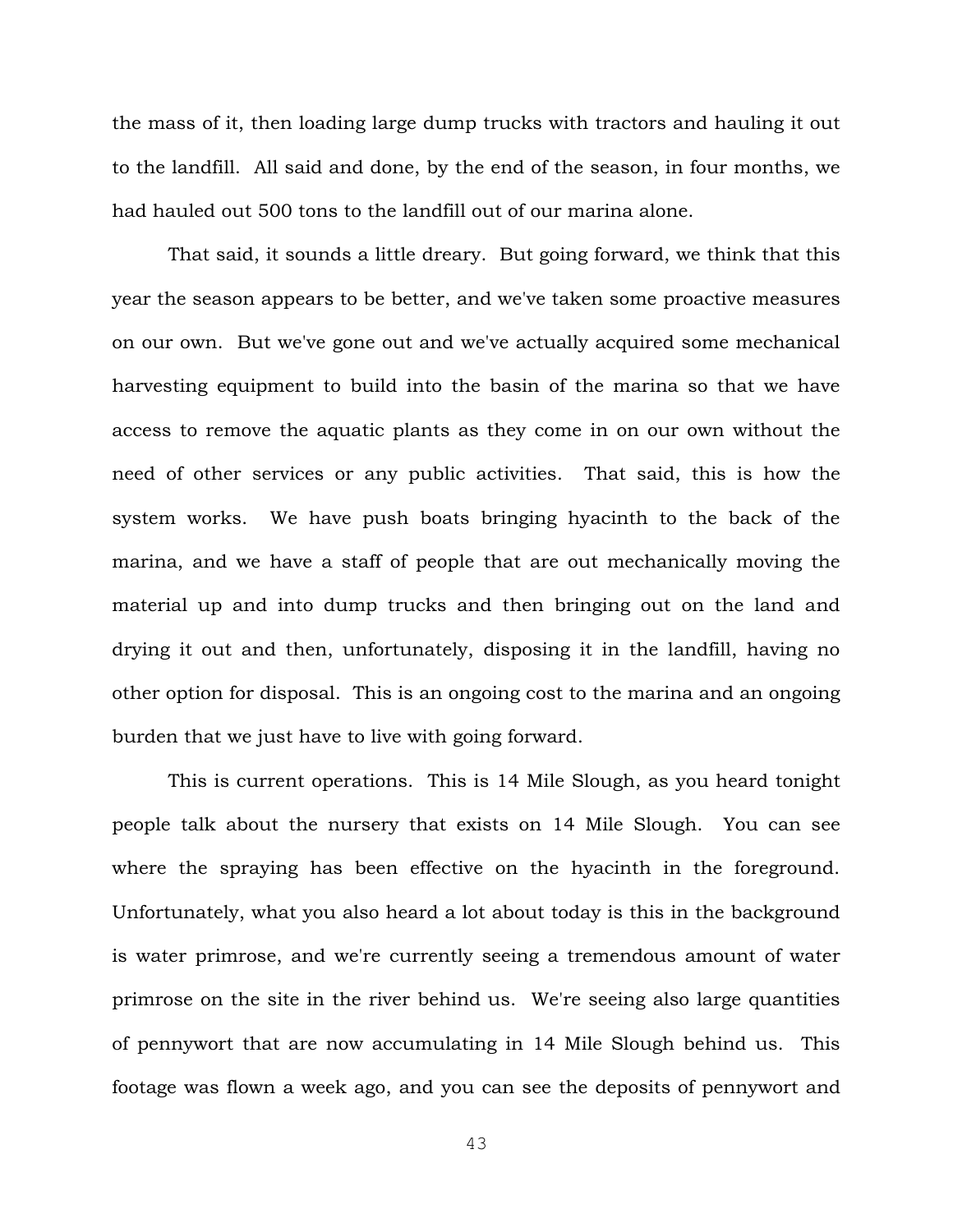water hyacinth. Very little of this is, excuse me. Very little of this is water hyacinth. It's almost exclusively pennywort and primrose.

I do want to thank the state for being very proactive. Deputy Director Sadler came out to the port and met with us early in the season. Mr. Somera and his team has been on site with us, working in their activities in trying to control it; and we think we've done, they've done a very good job with the hyacinth in the river. But unfortunately, this is the current state that we're addressing now going forward.

So that said, that's just one business owner's perspective and a very short window of one year of what we've experienced at the marina. So thank you for that.

**SENATOR GALGIANI:** Thank you. Cindi Fargo. Thank you for being here.

**MS. CINDI FARGO:** Thank you so much for having the Downtown Stockton Alliance today. I wanted to just comment on behalf of the local community. Stockton has managed to emerge from bankruptcy. Our real estate prices are recovering and our community is working on our crime issues; but the community thinks the weed is winning, and this is a big problem for us in Stockton. Stocktonians, generally, for generations have had a love affair with the Delta; but there's a third party interfering with that love affair right now and that is the community of weeds that are established within the Delta. And so I thought for just a few minutes we'd talk about the social and economic disruption that's occurring there.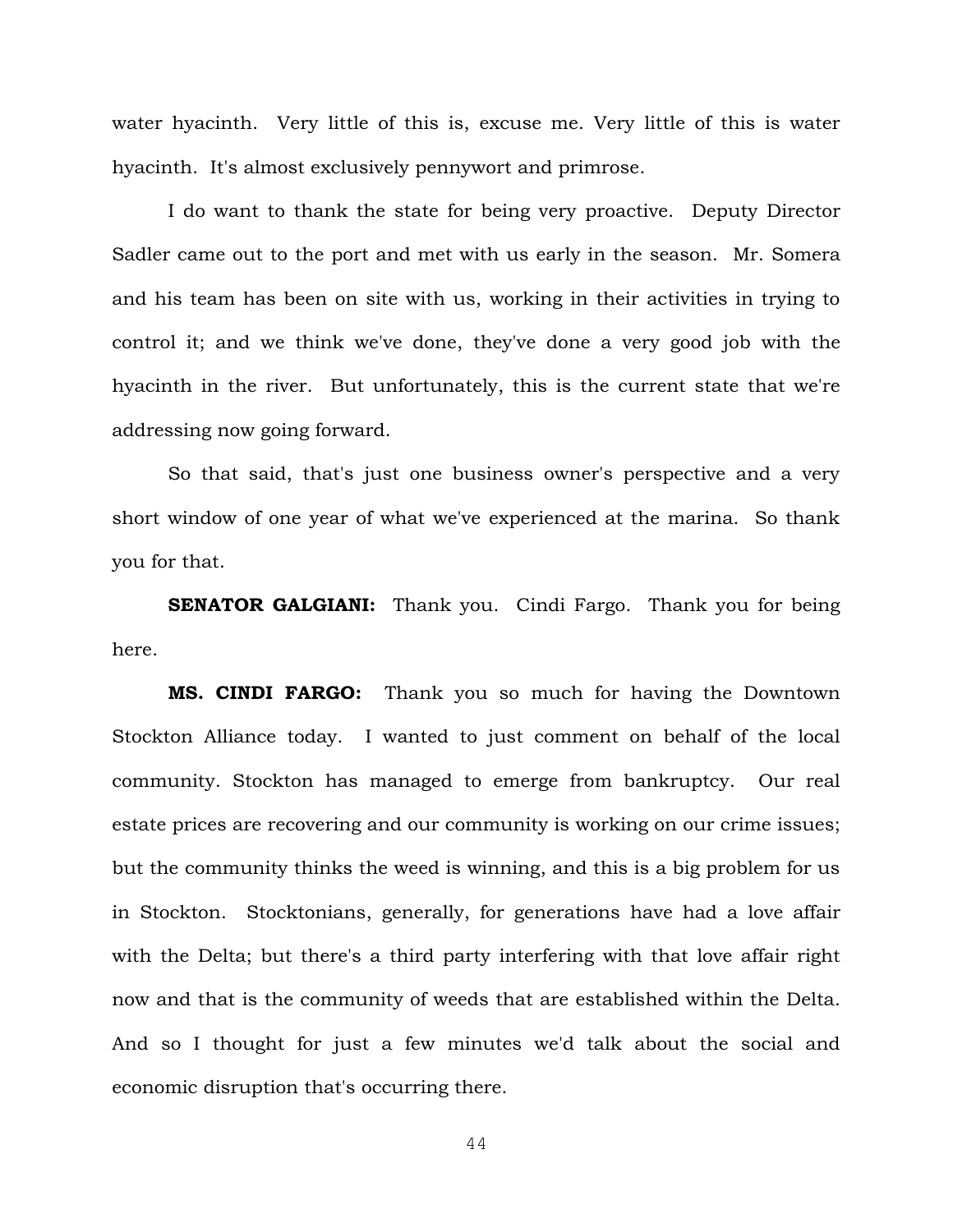There's been very adequate testimony about the port industries and marine industries that are negatively affected by the clogged waterways in the Delta. But some things that I think haven't been mentioned are the fact that there's a discouraging influence on investment in both the north and the south channel commercial properties within the Stockton river channel area. We're also seeing an impact on potential agricultural tourism development within the Delta. And our deputy director has talked with us about potential tourism projects that can be connected within the Delta which we're unable to pursue right now because of virtually a ten-month period during the year where we are all impacted by, particularly, the water hyacinth.

We're also seeing a discouraging impact on investment in tourism and boating activities within our marinas and recreational facilities. And surprisingly, we're also seeing some discouraged investment within the residential real estate areas that are along the sloughs. There's almost an abandoned, backwater feeling in many of the slough areas. We're seeing that primrose, as well as the water hyacinth--along these residential areas that were really the pride of generations of families that often owned houses along the sloughs now not being able to use their facilities, seeing their decks abandoned, their docks abandoned, boats abandoned, boats submerging. So there's really a wide variety of impacts, economic impacts going on within the Stockton area.

And then I thought we could just discuss for a minute the social impacts on the Delta and on the community of Stockton. There's, as I said, a historic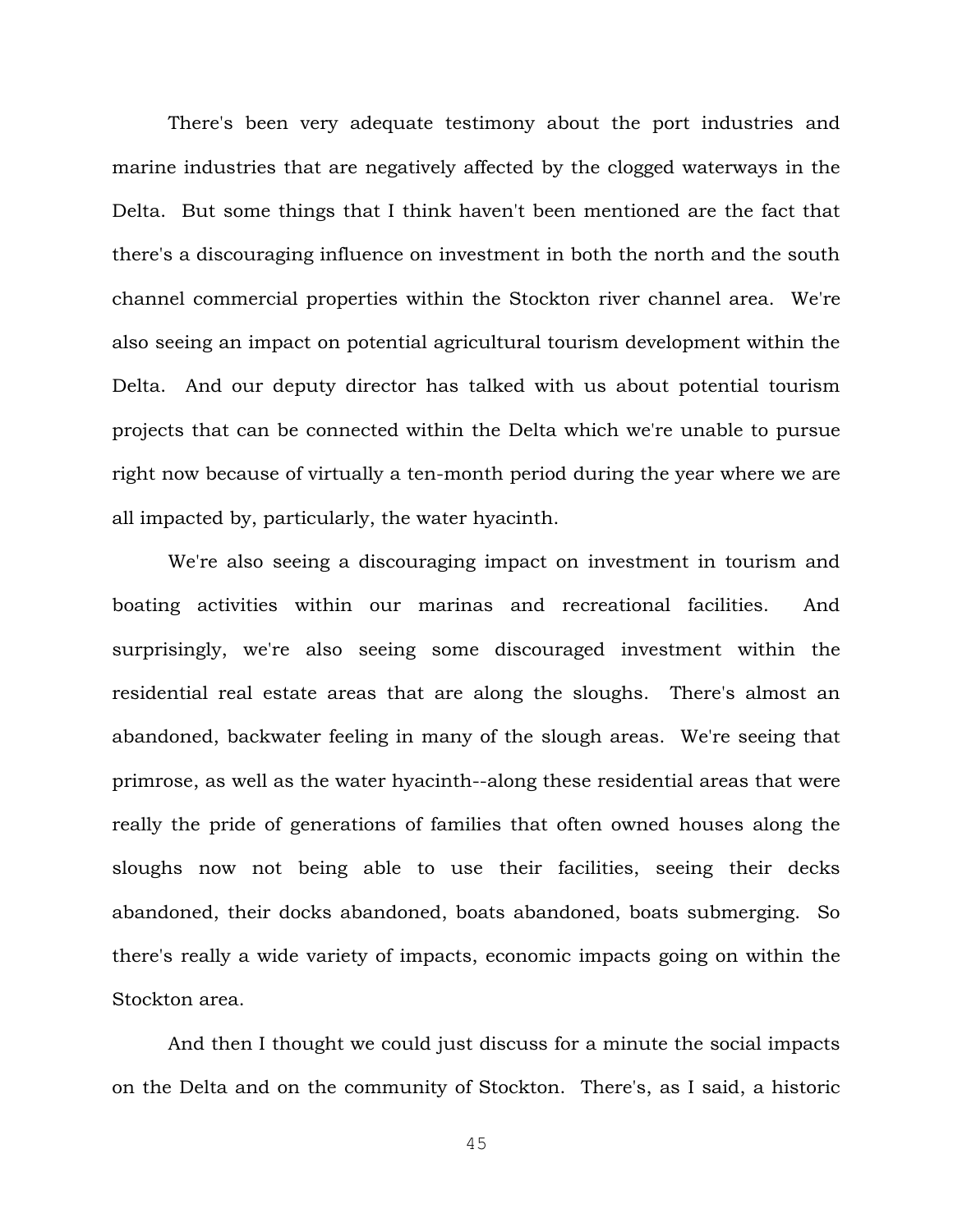love affair between Stocktonians and the Delta and generations of use for boating, kayaking, fishing, and other forms of recreation. This is a big impact on our community. And with the amount of challenges the community has faced, the Delta is one place that they've always turned to for recovery and relaxation. The development of water resources that create linkages between the city and the Delta and continue to emphasize this relationship that we have as a community, the major urban community on the Delta, things are the waterfront weed situation is very definitely discouraging to us being able to move forward. There are also years of community celebrations that have occurred along the waterfront which the water weeds have disrupted over the last couple of years. The community has long celebrated the holiday season with a wonderful lighted boat parade, and the last two years that has been prevented to the comment of many, many people. I can't overstate the number of times that I have received comment about the loss of that tradition in the community.

In addition, there are new activities that we are trying to promote that will celebrate our heritage, will reconnect our community of downtown Stockton to the waterfront and promote this unique urban identity that we have--really, the only urban downtown on the Delta within our state. And in general, there's malaise created about our waterfront and about the river channel and about our future. So I'm sad. I'm happy to report that, with the deputy director's activities, her outreach, and with your addressing resources and funding, Senator, that we have seen a, you know, dramatic wave of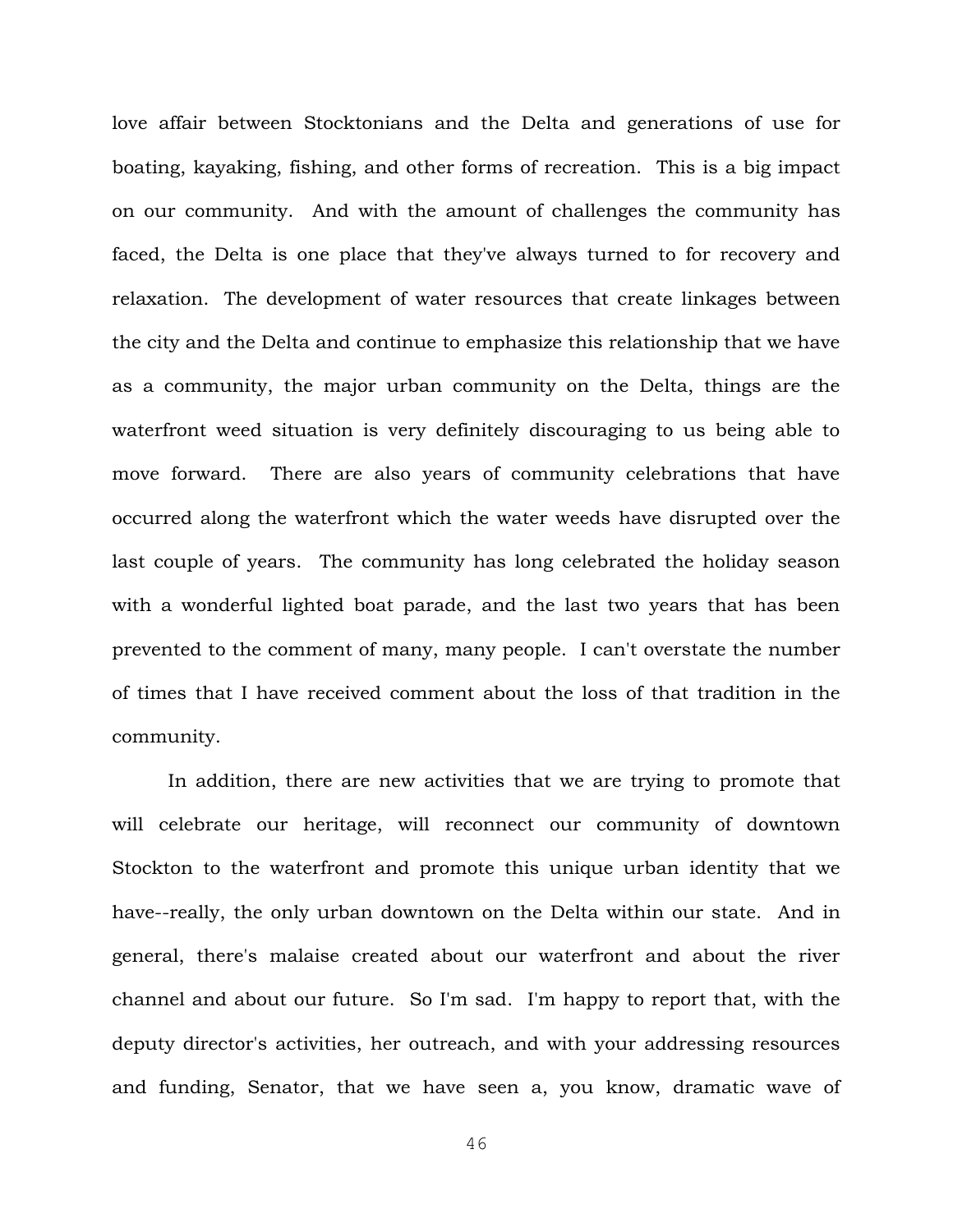interest in solving these problems. But within the community, there still remains a general malaise and disappointment about this problem. So I look forward to the times that we can all work together and go from this situation which we see on a regular basis.

And I've provided you with a couple more pictures from the downtown area to this, the place where we are celebrating our waterfront on a regular basis. We've already started this event. We look forward to the progress that you make in clearing the river channel of the negative impacts of the water weed and look forward, rather, to celebration of the Delta and the waterfront in Stockton.

**SENATOR GALGIANI:** Thank you. I would like to remind everyone that we've seen this problem exacerbated over the last several years, and a great part of that is because of the drought that we've had and the fact that the temperatures of the water have been warmer, which creates the perfect conditions for the weeds to grow. And so the problem has been much, much greater than it had ever been in previous years.

And so I'm grateful to everyone who's been here today. For many, it's not the first time that they've been here to testify and be part of this. But it's been an ongoing process in the entire time that I've been in the Senate to make sure that we manage this problem as best we can, knowing that we can never eradicate it but we can certainly do our best to have a community partnership so that we have the eyes and ears on the ground, working with our partners at